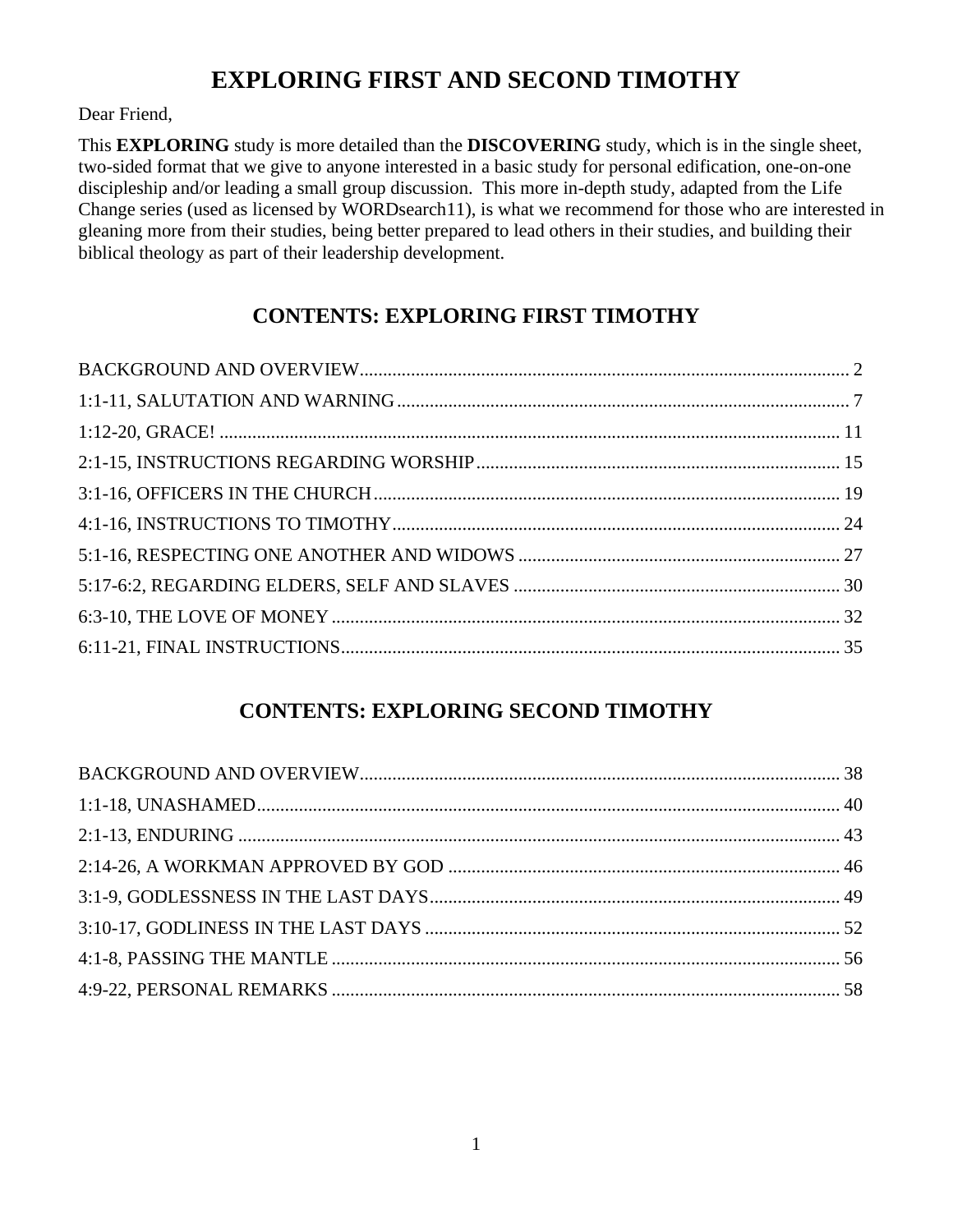### **BACKGROUND AND OVERVIEW**

#### **Timeline of Paul's Ministry**

| (All dates are approximate, based on F. F. Bruce, <i>Paul: Apostle of the Heart Set Free</i> , page 475.) |                          |
|-----------------------------------------------------------------------------------------------------------|--------------------------|
| Public ministry of Jesus                                                                                  | 28-30 AD                 |
| Conversion of Paul (Acts 9:1-19)                                                                          | 33                       |
| Paul visits Jerusalem to see Peter (Galatians 1:18)                                                       | 35                       |
| Paul in Cilicia and Syria (Galatians 1:21; Acts 9:30)                                                     | 35-46                    |
| Paul visits Jerusalem to clarify the mission to the Gentiles (Galatians 2:1-10)                           | 46                       |
| Paul and Barnabas in Cyprus and Galatia (Acts 13-14)                                                      | 47-48                    |
| Letter to the Galatians                                                                                   | 48?                      |
| Council of Jerusalem (Acts 15)                                                                            | 49                       |
| Paul and Silas travel from Antioch to Asia Minor, Macedonia, and Achaia (Acts 16-17)                      | $49 - 50$                |
| Letters to the Thessalonians                                                                              | 50                       |
| Paul in Corinth (Acts 18:1-18)                                                                            | 50-52                    |
| Paul visits Jerusalem                                                                                     | 52                       |
| Paul in Ephesus (Acts 19)                                                                                 | $52 - 55$                |
| Letters to the Corinthians                                                                                | 55-56                    |
| Paul travels to Macedonia, Dalmatia, and Achaia (Acts 20)                                                 | 55-57                    |
| Letter to the Romans                                                                                      | early 57                 |
| Paul to Jerusalem $(Acts 21:1-23:22)$                                                                     | May 57                   |
| Paul imprisoned in Caesarea (Acts 23:23-26:32)                                                            | 57-59                    |
| Paul sent to house arrest in Rome (Acts 27:1-28:31)                                                       | 59-62                    |
| Letters to Philippians, Colossians, Ephesians, Philemon                                                   | $60$ ?-62                |
| Letters to Timothy and Titus                                                                              | $\overline{\mathcal{L}}$ |
| Paul executed in Rome                                                                                     | 65?                      |
|                                                                                                           |                          |

#### **Saul the Pharisee**

Paul was born in the first decade AD in Tarsus, a small but prosperous city on the trade route from Syria to Asia Minor. Tarsus was known for its schools of philosophy and liberal arts, and some scholars believe Paul must have had some contact with these. Like most cities in the Empire, Tarsus probably contained synagogues of Greek-speaking Jews who were often as devout as their Hebrew-speaking brethren.

However, in [Phil. 3:5,](http://www.crossbooks.com/verse.asp?ref=Php+3%3A5) Paul calls himself "a Hebrew of Hebrews," which probably means that his parents spoke Hebrew and raised him in a strict Jewish home, isolated as much as possible from the pagan city around them. They named their boy "Saul" after Israel's first king, for the family belonged to King Saul's tribe of Benjamin [\(Phil. 3:5\)](http://www.crossbooks.com/verse.asp?ref=Php+3%3A5). They must have owned property and had some importance in the community, for Saul was born not only a citizen of Tarsus [\(Acts 21:39\)](http://www.crossbooks.com/verse.asp?ref=Ac+21%3A39) but also a citizen of Rome [\(Acts](http://www.crossbooks.com/verse.asp?ref=Ac+22%3A27-28)  [22:27-28\)](http://www.crossbooks.com/verse.asp?ref=Ac+22%3A27-28).

Saul was sent to study Jewish law in Jerusalem under the foremost rabbi of his day, the Pharisee Gamaliel [\(Acts 22:3;](http://www.crossbooks.com/verse.asp?ref=Ac+22%3A3) [Galatians 1:14\)](http://www.crossbooks.com/verse.asp?ref=Gal+1%3A14). The word *Pharisee* comes from a Hebrew word meaning "the separated ones," for the Pharisees felt God had set them apart to live by the Law of Moses. Some Pharisees held that a man was righteous if he had done more good than bad, but Saul evidently followed the stricter group that insisted that every least implication of the law must be kept.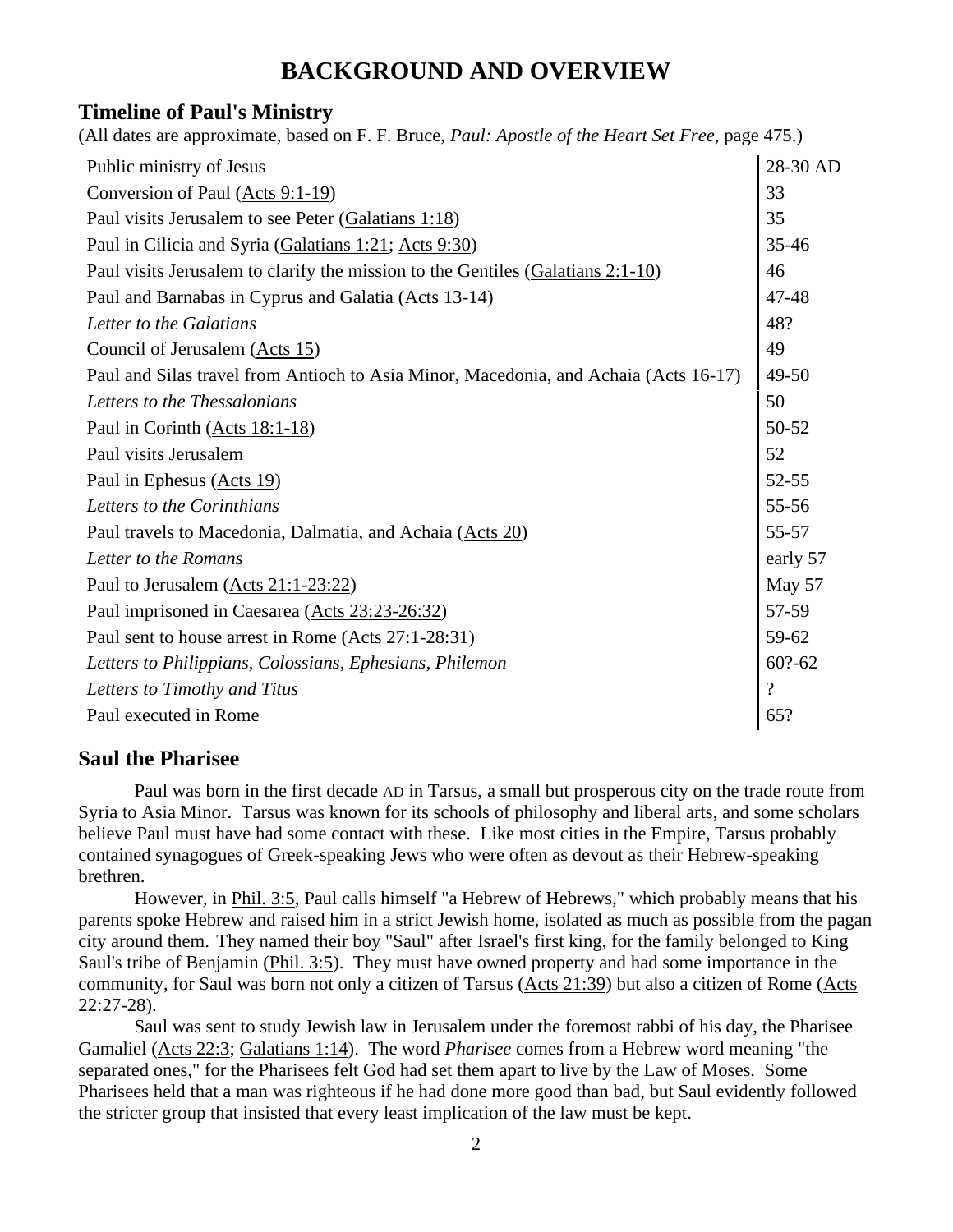The Pharisees expected a *Messiah* (Hebrew for "Anointed One"; Greek: *Christ*), who would deliver them from foreign oppression and rule with justice. However, Jesus of Nazareth had scandalized many Pharisees by interpreting the Law differently and claiming a special relationship with God. Thus, when some Jews began to proclaim Jesus as Messiah and Lord (a term usually reserved for God), strict Pharisees opposed them furiously.

Saul helped to lead the fight against the proclaimers of Christ in Jerusalem [\(Acts 7:58-8:3;](http://www.crossbooks.com/verse.asp?ref=Ac+7%3A58-8%3A3) [Galatians 1:13\)](http://www.crossbooks.com/verse.asp?ref=Gal+1%3A13). When some were driven out, Saul obtained permission to pursue them to Damascus. But on the way there, Jesus confronted Saul in a blinding encounter [\(Acts 9:1-19\)](http://www.crossbooks.com/verse.asp?ref=Ac+9%3A1-19), revealing to Saul that he was persecuting the very God he professed to worship. Saul's life now turned from Pharisaic observance of God's Law to a devoted obedience to Jesus Christ, the revealed Messiah. He joined the Jews who were urging other Jews to believe in Jesus, and shortly thereafter God called him to proclaim Jesus as Savior to Gentiles (non-Jews) also. Saul took the Greek name Paul when he turned to work among Gentiles.

#### **Paul the missionary**

Paul's conversion may have marked his first move outward from cloistered Judaism into pagan culture. He spent ten years in Cilicia and Syria [\(Galatians 1:21\)](http://www.crossbooks.com/verse.asp?ref=Gal+1%3A21), probably preaching Jesus along with Greek-speaking Jewish Christians. Then Barnabas called Paul from Tarsus to Syrian Antioch, where by this time the church was more Gentile than Jewish.

Eventually, the church in Antioch commissioned Paul and Barnabas to evangelize Cyprus and Galatia. The two men traveled from Syrian Antioch to Cyprus, Pisidian Antioch, Iconium, Lystra, Derbe, and then back to Syrian Antioch [\(Acts 13:1-14:28;](http://www.crossbooks.com/verse.asp?ref=Ac+13%3A1-14%3A28) 2 [Tim. 3:11\)](http://www.crossbooks.com/verse.asp?ref=2Ti+3%3A11). In Lystra they were nearly murdered by a mob, but they made some converts, among whom were a Jewish woman named Lois, her daughter Eunice, and Eunice's son Timothy.

#### **Timothy**

Since children of Jewish mothers are reckoned as Jews, Timothy may have been considered as Jewish. No doubt his Gentile neighbors regarded him so, and his mother raised him to know the Jewish Scriptures (2 [Tim. 3:15\)](http://www.crossbooks.com/verse.asp?ref=2Ti+3%3A15). But Timothy's father was a Greek, and because of him Timothy had never been circumcised [\(Acts 16:1-3\)](http://www.crossbooks.com/verse.asp?ref=Ac+16%3A1-3). Thus, despite his mother's lineage and his training in the Scriptures, Timothy was a Gentile in the eyes of Jews. His may have been a hard childhood for a sensitive boy, excluded by Gentiles for his Jewishness and by Jews for his uncircumcision.

But when he, his mother, and his grandmother became Christians, Timothy suddenly belonged to a group of people who didn't care whether or not he was a Jew. He belonged to people who shared together their neighbors' rejection and their Lord's promises. Timothy apparently flourished in his new identity so that even Christians in Iconium, eighteen miles away, "spoke well of him" [\(Acts 16:2\)](http://www.crossbooks.com/verse.asp?ref=Ac+16%3A2). When Paul returned to the churches he had founded in Galatia two years later, he resolved to take this impressive young disciple with him.

Paul probably met this young man of mixed Jewish-Greek descent on his first missionary journey as recorded in [Acts 13:4-14:27.](http://www.crossbooks.com/verse.asp?ref=Ac+13%3A4-14%3A27) While little is said of his Greek father, Timothy's Jewish mother and grandmother are both stated to be believers. Paul frequently referred to Timothy as his "son" (see [Phil.](http://www.crossbooks.com/verse.asp?ref=Php+2%3A22)  [2:22;](http://www.crossbooks.com/verse.asp?ref=Php+2%3A22) 1 [Tim. 1:2,](http://www.crossbooks.com/verse.asp?ref=1Ti+1%3A2) [18;](http://www.crossbooks.com/verse.asp?ref=1Ti+1%3A18) 2 [Tim. 1:2;](http://www.crossbooks.com/verse.asp?ref=2Ti+1%3A2) 2 [Tim. 2:1\)](http://www.crossbooks.com/verse.asp?ref=2Ti+2%3A1), which probably means either that he was won to Christ under the ministry of Paul (but see [Acts 16:1\)](http://www.crossbooks.com/verse.asp?ref=Ac+16%3A1) or that he was trained in the ministry under Paul. When the Apostle saw that the young man had great promise for leadership, he had him circumcised and took him along as a younger associate.

Paul also sent Timothy on special assignments to difficult ministries—to Thessalonica (1 [Thes.](http://www.crossbooks.com/verse.asp?ref=1Th+3%3A1-10)  [3:1-10\)](http://www.crossbooks.com/verse.asp?ref=1Th+3%3A1-10), to Corinth (1 [Cor. 4:17;](http://www.crossbooks.com/verse.asp?ref=1Co+4%3A17) 1 [Cor. 16:10-11\)](http://www.crossbooks.com/verse.asp?ref=1Co+16%3A10-11), to Macedonia [\(Acts 19:22\)](http://www.crossbooks.com/verse.asp?ref=Ac+19%3A22), to Philippi [\(Phil. 2:19-24\)](http://www.crossbooks.com/verse.asp?ref=Php+2%3A19-24), and to Ephesus (1 [Tim. 1:3\)](http://www.crossbooks.com/verse.asp?ref=1Ti+1%3A3). While some have taken Paul's directives to Timothy as evidence that the young man was timid and diffident, it seems unlikely that Paul would have entrusted such difficult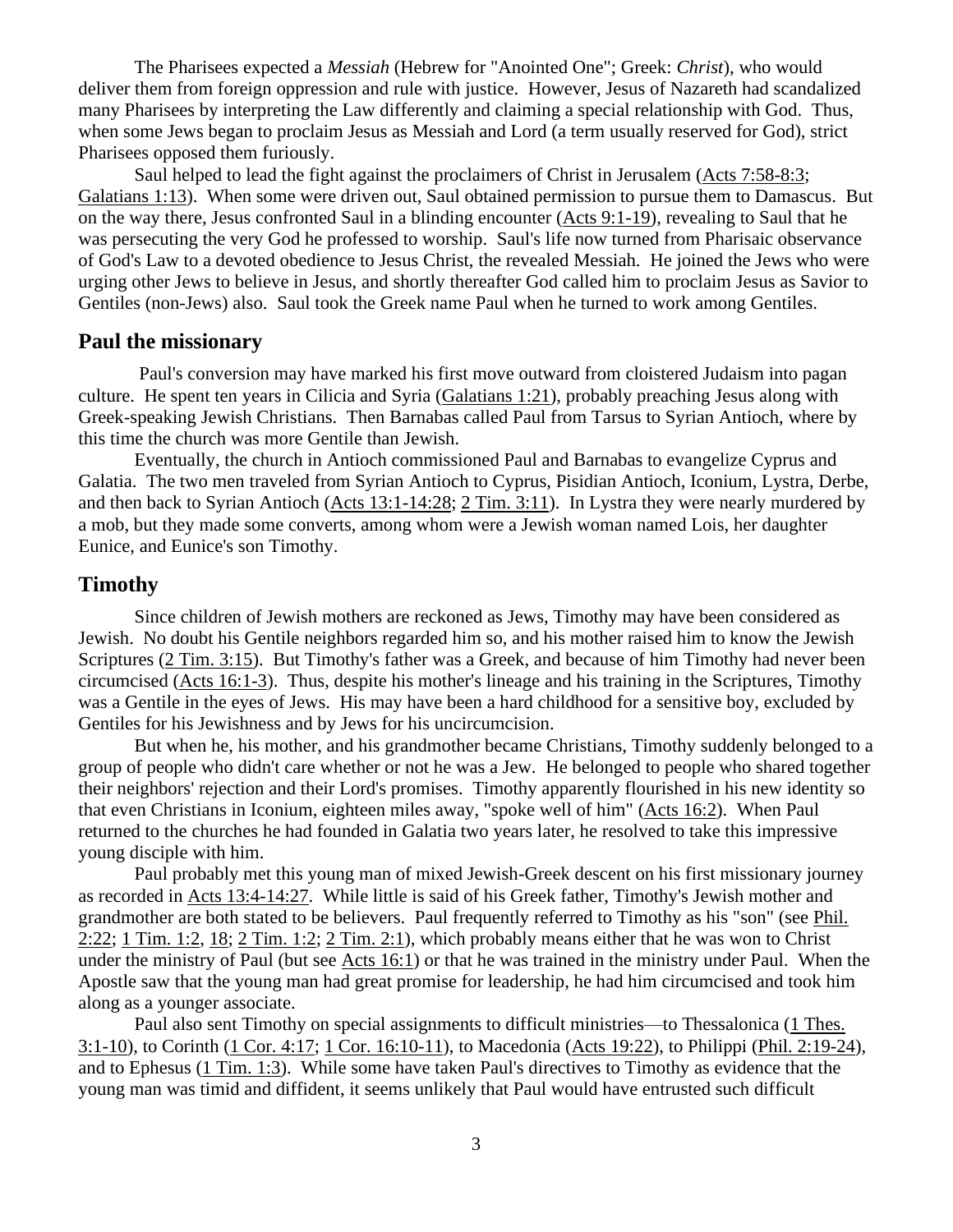ministries to a man who lacked courage or decisiveness. It seems more likely that Paul's instructions are intended to encourage a young man who was facing intense opposition in Ephesus.

You can learn more about Timothy by reading Second Timothy; [Acts 16:1-5;](http://www.crossbooks.com/verse.asp?ref=Ac+16%3A1-5) [Acts 17:14-15;](http://www.crossbooks.com/verse.asp?ref=Ac+17%3A14-15) [Acts](http://www.crossbooks.com/verse.asp?ref=Ac+18%3A5)  [18:5;](http://www.crossbooks.com/verse.asp?ref=Ac+18%3A5) [Acts 19:22;](http://www.crossbooks.com/verse.asp?ref=Ac+19%3A22) [Acts 20:4-5;](http://www.crossbooks.com/verse.asp?ref=Ac+20%3A4-5) 1 [Cor. 4:17;](http://www.crossbooks.com/verse.asp?ref=1Co+4%3A17) 1 [Cor. 16:10-11;](http://www.crossbooks.com/verse.asp?ref=1Co+16%3A10-11) 2 [Cor. 1:19;](http://www.crossbooks.com/verse.asp?ref=2Co+1%3A19) [Phil. 2:19-24;](http://www.crossbooks.com/verse.asp?ref=Php+2%3A19-24) 1 [Thes. 3:2-3,](http://www.crossbooks.com/verse.asp?ref=1Th+3%3A2-3) [6;](http://www.crossbooks.com/verse.asp?ref=1Th+3%3A6) and possibly [Hebrews 13:23.](http://www.crossbooks.com/verse.asp?ref=Heb+13%3A23)

### **Timothy commissioned**

Paul had another young man with him named Titus, a full Greek. Paul had not even considered circumcising Titus, for he felt strongly that the Jewish ritual law was not binding upon Christians [\(Galatians 2:3-5\)](http://www.crossbooks.com/verse.asp?ref=Gal+2%3A3-5). But because Timothy was neither Jew nor Gentile, Paul decided that Timothy would be a more effective evangelist as a full Jew [\(Acts 16:3\)](http://www.crossbooks.com/verse.asp?ref=Ac+16%3A3). Since circumcision was neither good nor bad to Paul (1 [Cor. 7:17-20\)](http://www.crossbooks.com/verse.asp?ref=1Co+7%3A17-20), he chose to do what seemed most expedient for the Gospel (1 [Cor. 9:19-23\)](http://www.crossbooks.com/verse.asp?ref=1Co+9%3A19-23) and circumcised Timothy.

Before Paul left Timothy's home town, he also had the local elders lay hands on the young man to set him apart for his new ministry  $(1 \text{ Tim. } 4:14; 2 \text{ Tim. } 1:6)$ .

### **Travels**

Timothy accompanied Paul through Asia to Macedonia and Achaia [\(Acts 16:6-19:21\)](http://www.crossbooks.com/verse.asp?ref=Ac+16%3A6-19%3A21), surviving riots, prison, and a criminal trial. During six years of traveling, Timothy learned enough to be trusted with a delicate mission to Corinth, where factions and immorality were splitting the church (1 [Cor. 4:17\)](http://www.crossbooks.com/verse.asp?ref=1Co+4%3A17).

Paul rejoined Timothy in Macedonia and traveled to Jerusalem, where Paul was arrested. As a Roman citizen, he appealed for a trial before the emperor, probably hoping to have Christianity officially declared a legal religion. At this point, Timothy ceases to appear in the book of Acts; he may have gone on to strengthen the churches Paul's group had founded. When Paul wrote First Timothy, the young man was in Ephesus (1 [Tim. 1:3\)](http://www.crossbooks.com/verse.asp?ref=1Ti+1%3A3).

#### **Final days**

Paul was probably released from his first imprisonment in Rome in 62 AD but was re-arrested sometime later, perhaps in 65. He wrote Second Timothy during this second imprisonment. Formerly he had been treated as a political prisoner, but now he was treated as a criminal. This time he was not simply restricted to a private house but locked in a dungeon and chained to a wall or a soldier.

Emperor Nero had his reasons for this change. Back in 60-62 AD when Paul was in Rome the first time, the Empire had been running well and Nero had been popular, for he had been leaving affairs of government to some gifted advisors. But between 62 and 65 Nero had replaced his competent servants and had begun to plunder the Empire to pay for his pleasures. The provinces—especially Judah—were groaning under his taxes, the economy was slumping, and Nero was in trouble with the Roman Senate for his murdering, licentious lifestyle. When a fire broke out in Rome in 64, Nero was suspected of arson. He found a scapegoat in an unpopular religious sect; Christians in the city were rounded up and thrown to animals—officially to pay for setting the fire but really to satisfy Nero's blood lust. The Roman people soon grew disgusted at this persecution, but it was unsafe to be a Christian in Rome as long as Nero lived, for he continued to need scapegoats for his crimes.

Thus, when Paul was rearrested, he became another pawn in Nero's game to survive politically. Paul wrote 2 Timothy from his dungeon cell shortly before he was executed.

#### **Date**

Paul's first Roman imprisonment is usually dated anywhere from A D. 59 to 64, while the early church without exception declares that Paul was executed by Emperor Nero (who died in June of A D.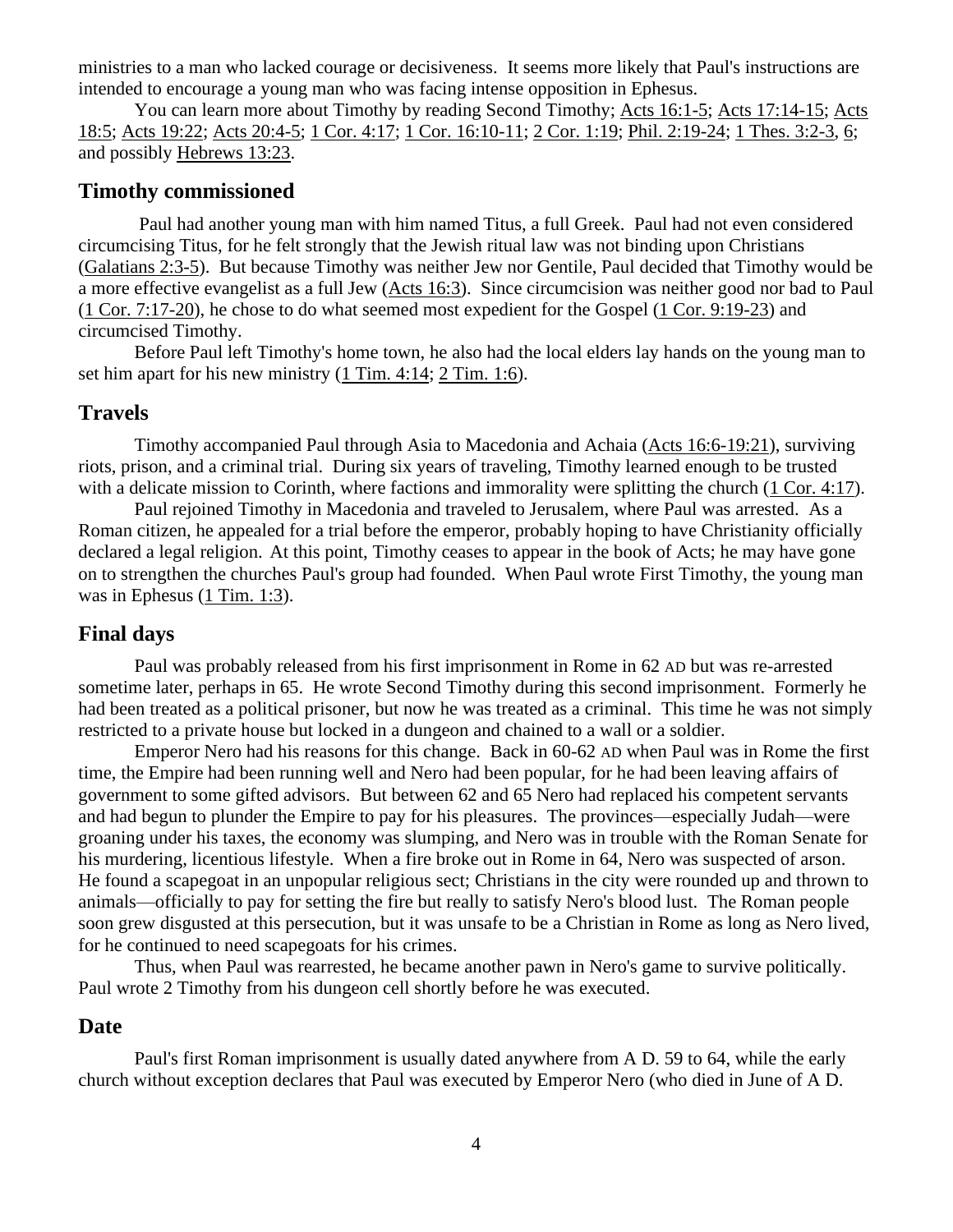68). It is likely that Paul wrote First Timothy from Macedonia (1 [Tim. 1:3\)](http://www.crossbooks.com/verse.asp?ref=1Ti+1%3A3), sometime between A.D. 64 and 66.

### **Purpose**

The purpose of First Timothy seems clear from the third verse where Paul instructed his friend to "stay there in Ephesus so that you may command certain men not to teach false doctrines any longer." Paul clearly wrote this letter not only to counteract false teachings but also to encourage Timothy to stand for and proclaim the truth. The Apostle also gives numerous instructions and advisories concerning various problems that either had or probably would arise in the church.

A strong Old Testament flavor fills the book. Note such phrases as "God our Savior" in [1:1](http://www.crossbooks.com/verse.asp?ref=1Ti+1%3A1) and [2:3](http://www.crossbooks.com/verse.asp?ref=1Ti+2%3A3) found nowhere else in Paul's writings. This is also the book where Jesus Christ is flatly stated to be our only "mediator between God and men" (1 [Tim. 2:5\)](http://www.crossbooks.com/verse.asp?ref=1Ti+2%3A5) who gave himself as a "ransom" [\(2:6\)](http://www.crossbooks.com/verse.asp?ref=1Ti+2%3A6) for us.

Yet this book is not so much theological as it is *practical*. Timothy had already been instructed in the faith; what he needed in this difficult ministry was practical guidance on how to direct the affairs of the church in such a way that it would grow in the grace and knowledge of Jesus Christ. And that is just what we find in First Timothy.

### **Overview**

The best way to introduce yourself to the Epistle is to read through it several times. Since it is only six chapters long, a single read-through should take less than thirty minutes. Note the main topics covered in the book as you scan its brief but important passages.

1. What are your first impressions of First Timothy? (What is it about? What seem to be its major concerns? If you had to pick a single term to describe this epistle, what would it be?)

2. Repetition is a clue to the ideas an author wants to stress. What key words or phrases does Paul use over and over in this epistle?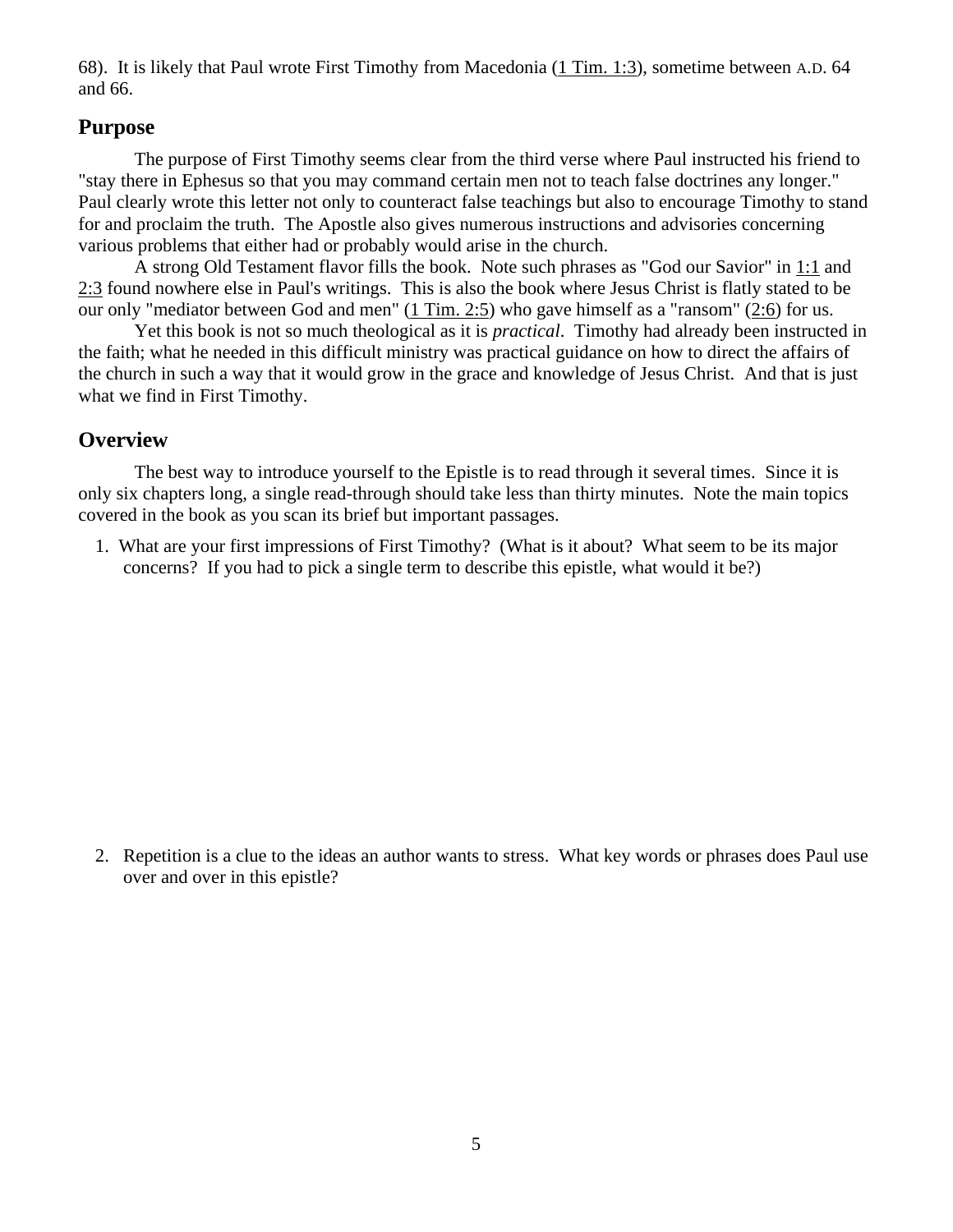- 3. Look especially for the following terms. Where are they found, and how are they used throughout First Timothy?
	- a. Good
	- b. Faith
	- c. Trustworthy saying
	- d. Teach
	- e. Fight
- 4. Note here any teachings, commands, warnings, or instructions from First Timothy that you want to think about this week.

5. After gaining some [background on First](http://www.crossbooks.com/book.asp?pub=0&book=355&sec=00033620#link1259) Timothy and after reading this Epistle several times, what questions do you have about its contents? (Does anything puzzle you? Surprise you? Alarm you?) Write your questions here and refer to them as you continue this study.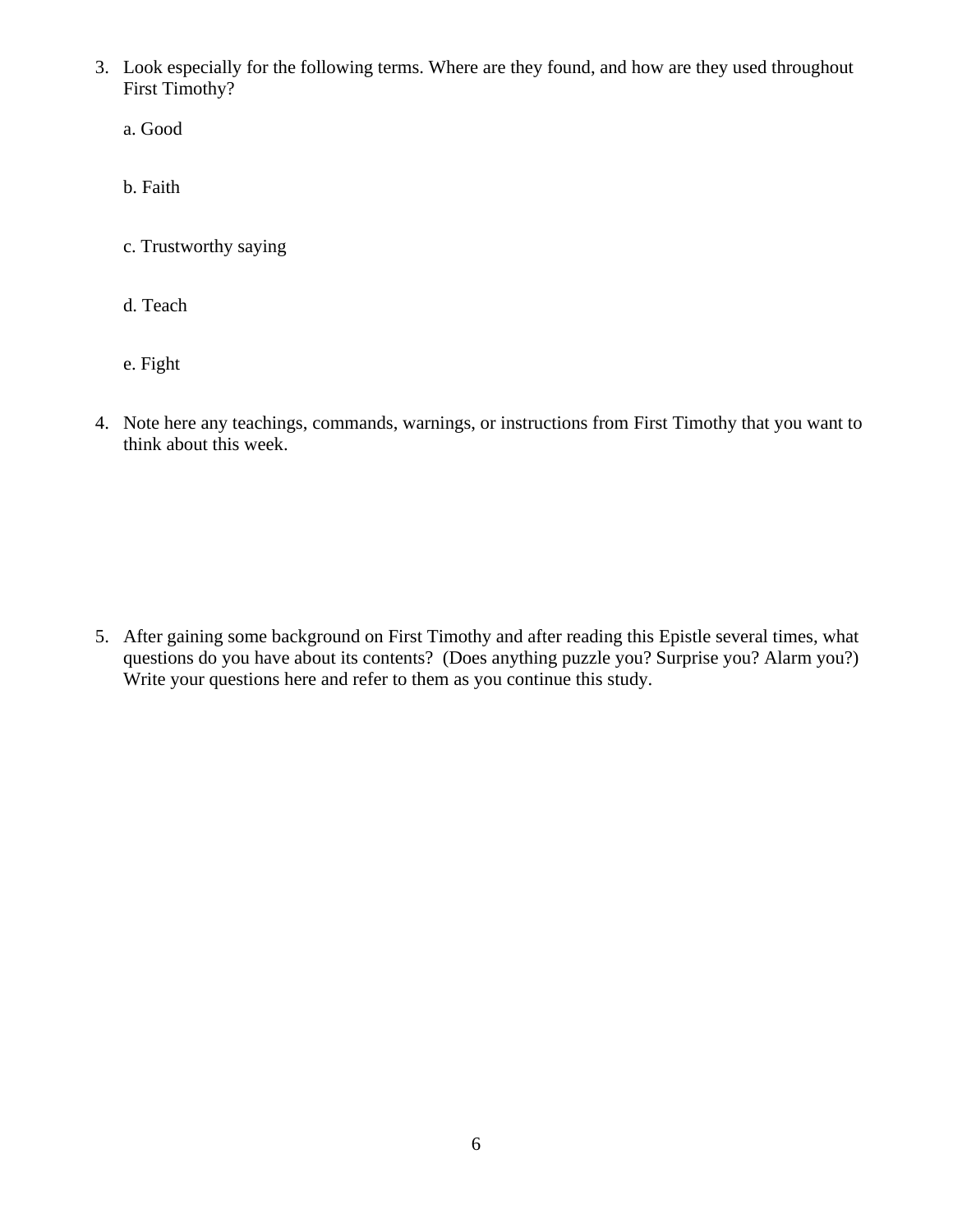# **[1 TIMOTHY 1:1-11,](http://www.crossbooks.com/verse.asp?ref=1Ti+1%3A3-11) SALUTATION AND WARNING**

Like each of his thirteen epistles in the New Testament—and in keeping with the custom of the day, which was the opposite of our own—Paul begins First Timothy by writing his name (in Greek, *Paulos*).

- 1. How does Paul refer to himself in  $1:1$ ? Why do you think he does this, if in fact he is writing to a good friend? What does this imply about a larger audience for the letter?
- 2. How does Paul characterize Christ in [1:1?](http://www.crossbooks.com/verse.asp?ref=1Ti+1%3A1) How does he describe God? How are these descriptions significant?
- 3. To whom does Paul address this letter in [1:2?](http://www.crossbooks.com/verse.asp?ref=1Ti+1%3A2) How does Paul describe this person? How is this significant?
- 4. a. What kind of greeting does Paul give the recipient in [1:2?](http://www.crossbooks.com/verse.asp?ref=1Ti+1%3A2) What is significant about each of the items he mentions?
	- b. How does this greeting compare with those in Paul's other letters?

As you thought about the purpose of First Timothy in the Overview, you may have noted that 1 [Tim.](http://www.crossbooks.com/verse.asp?ref=1Ti+3%3A15)  [3:15](http://www.crossbooks.com/verse.asp?ref=1Ti+3%3A15) provides an overview of the entire book: "You will know how people ought to conduct themselves in God's household." The whole letter is about precisely that: how God's people ought to act in God's Church. Unfortunately, God's people do not always act as they should. That sad fact is trumpeted loud and clear from the very beginning of First Timothy. The church at Ephesus had some major problems, which is why Paul requested that his trusted associate, Timothy, remain at the church to help it straighten out the problems and give them the tools they needed to grow in the faith. Read through 1 [Tim. 1:3-11](http://www.crossbooks.com/verse.asp?ref=1Ti+1%3A3-11) and note the unique challenges that faced Timothy in the church at Ephesus, as well as the strategies that Paul suggests Timothy use to overcome them.

- *Stay there in Ephesus* [\(1:3\)](http://www.crossbooks.com/verse.asp?ref=1Ti+1%3A3). After Paul was released from his first Roman imprisonment, he apparently once more visited the church at Ephesus, where he found conditions that needed extended attention. Timothy was the right man for the job
- *Certain men* (1:3). False prophets and false teachers have always been around to plague God's people. Note just a few other references where they are named: [Jeremiah 23:9-40;](http://www.crossbooks.com/verse.asp?ref=Jer+23%3A9-40) [Ezekiel 13;](http://www.crossbooks.com/verse.asp?ref=Eze+13) [Matthew 7:15-](http://www.crossbooks.com/verse.asp?ref=Mt+7%3A15-23) [23;](http://www.crossbooks.com/verse.asp?ref=Mt+7%3A15-23) [Matthew 24:24;](http://www.crossbooks.com/verse.asp?ref=Mt+24%3A24) [Acts 13:6-12;](http://www.crossbooks.com/verse.asp?ref=Ac+13%3A6-12) [Acts 20:29-31;](http://www.crossbooks.com/verse.asp?ref=Ac+20%3A29-31) 2 [Cor. 11:13-15;](http://www.crossbooks.com/verse.asp?ref=2Co+11%3A13-15) [Galatians 2:4;](http://www.crossbooks.com/verse.asp?ref=Gal+2%3A4) 2 [Peter 2:1-3;](http://www.crossbooks.com/verse.asp?ref=2Pe+2%3A1-3) 1 [John 4:1-3.](http://www.crossbooks.com/verse.asp?ref=1Jn+4%3A1-3)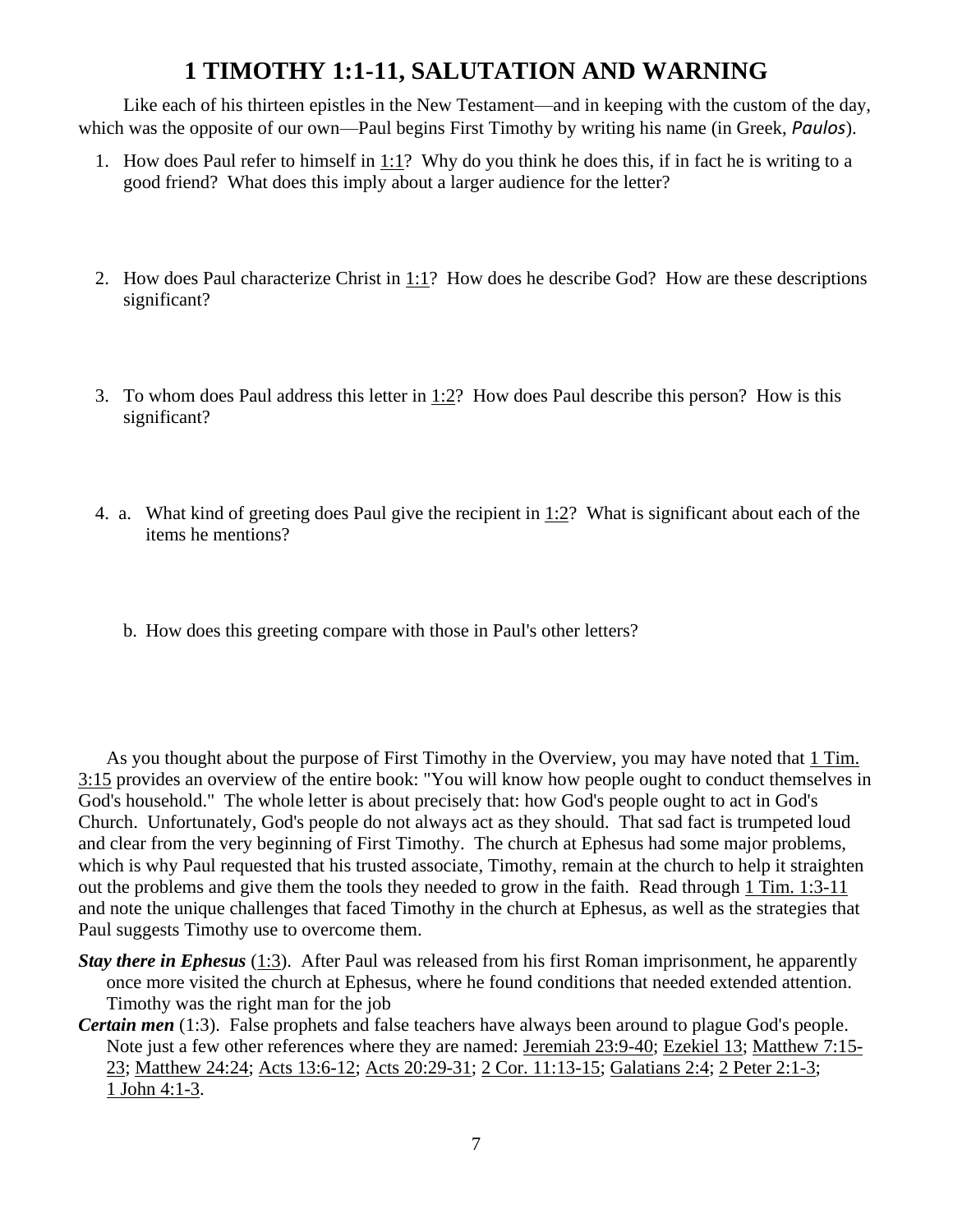- *Myths and endless genealogies* [\(1:4\)](http://www.crossbooks.com/verse.asp?ref=1Ti+1%3A4). We don't know exactly what the false teachers in Ephesus were teaching. If they were Jews, they may have devised a complex mythology based on Old Testament genealogies. On the other hand, they may have been forerunners of the groups that became popular in the second century A.D. We call those groups *Gnostics* from the Greek word *gnosis*, "knowledge." Each Gnostic group claimed that one could be saved from futility only by knowing some secret knowledge which that group alone possessed. This secret knowledge they claimed centered around a complex genealogy, beginning with the true "Absolute," who fathered a secondary deity, who fathered a tertiary deity or deities, and so on.
- *A good conscience and a sincere faith* [\(1:5\)](http://www.crossbooks.com/verse.asp?ref=1Ti+1%3A5). Note the reappearance of these paired items in [1:19;](http://www.crossbooks.com/verse.asp?ref=1Ti+1%3A19) [3:9.](http://www.crossbooks.com/verse.asp?ref=1Ti+3%3A9) *The law* [\(1:7-8\)](http://www.crossbooks.com/verse.asp?ref=1Ti+1%3A7-8). This refers to the *Torah*, the first five books of the Bible, written by Moses, also called the Pentateuch.
- *Those who kill their fathers or mothers* [\(1:9\)](http://www.crossbooks.com/verse.asp?ref=1Ti+1%3A9). This phrase includes two words in Greek, *patroloais* and *matroloais*, which are found only here in the New Testament. Literally, the pairing of the words "father" and "mother" with the verb "to strike." Perhaps the sin here is not so much murder as it is the ultimate dishonoring of parents.
	- 5. What was the purpose of Paul's instruction to Timothy to stay in Ephesus? What was the problem according to 1 Tim. 1:3?
	- 6. a. To what were certain men devoted in Ephesus, according to 1 [Tim. 1:4?](http://www.crossbooks.com/verse.asp?ref=1Ti+1%3A4)
		- b. Why was this a problem? What happens when our devotion is redirected away from Christ?
	- 3. According to [1:4-5,](http://www.crossbooks.com/verse.asp?ref=1Ti+1%3A4-5) what is one way to determine if a teaching is valid and true? Conversely, what is one way to determine if a teaching is false and harmful?
	- 4. How would you define...
		- a "pure heart"?
		- a "good conscience"?
		- a "sincere faith"?
	- 5. Do you think you possess these things? Explain.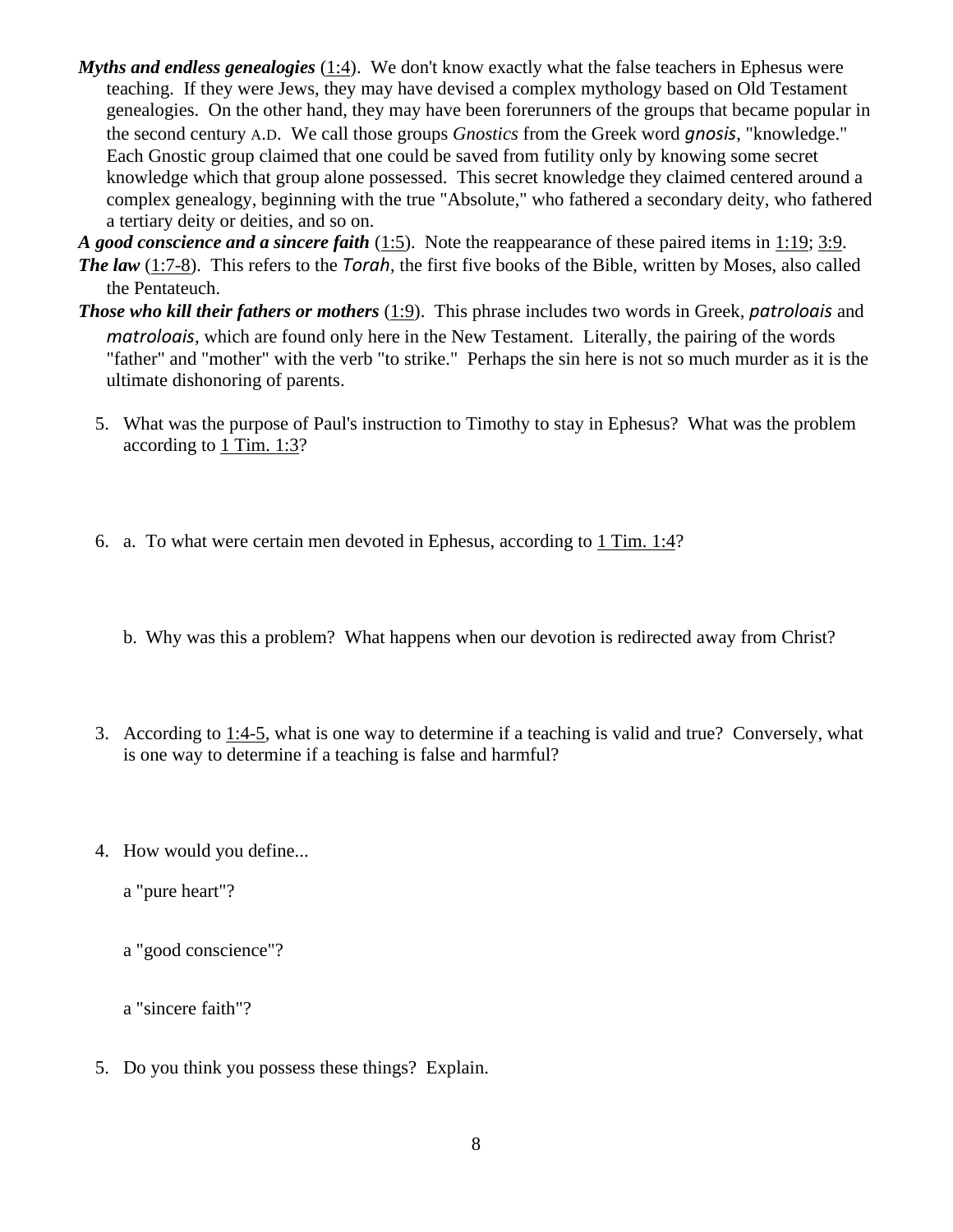- 6. How does someone "wander away" from the things mentioned in question 4? Do you know of anyone who has done so? Explain.
- 7. What did Paul mean by the phrase "meaningless talk"? How can you tell if an idea or teaching is "meaningless"?
- 8. a. Who is Paul describing in  $1:7$ ? What does he tell us about them?
	- b. What does Romans 1:21-22 and Titus 1:10-11 add to your understanding?
	- c. Have you ever come in contact with someone who might fit into such a category? If so, describe them. How did you respond to them?
- 9. Why would someone want to teach something they didn't understand? Why would they "confidently affirm" something they had no real comprehension of? What problem or sin is at the root of such a dilemma?
- 10. a. How does Paul know that the law is "good" [\(1:8\)](http://www.crossbooks.com/verse.asp?ref=1Ti+1%3A8)?
	- b. How does one use it "properly"? How can it be used "improperly"?
- 11. For whom is the law intended, according to [1:9-10?](http://www.crossbooks.com/verse.asp?ref=1Ti+1%3A9-10) Explain in your own words.
- 12. If persons such as those listed in [1:9-10](http://www.crossbooks.com/verse.asp?ref=1Ti+1%3A9-10) did not exist, would law be necessary? Why, or why not?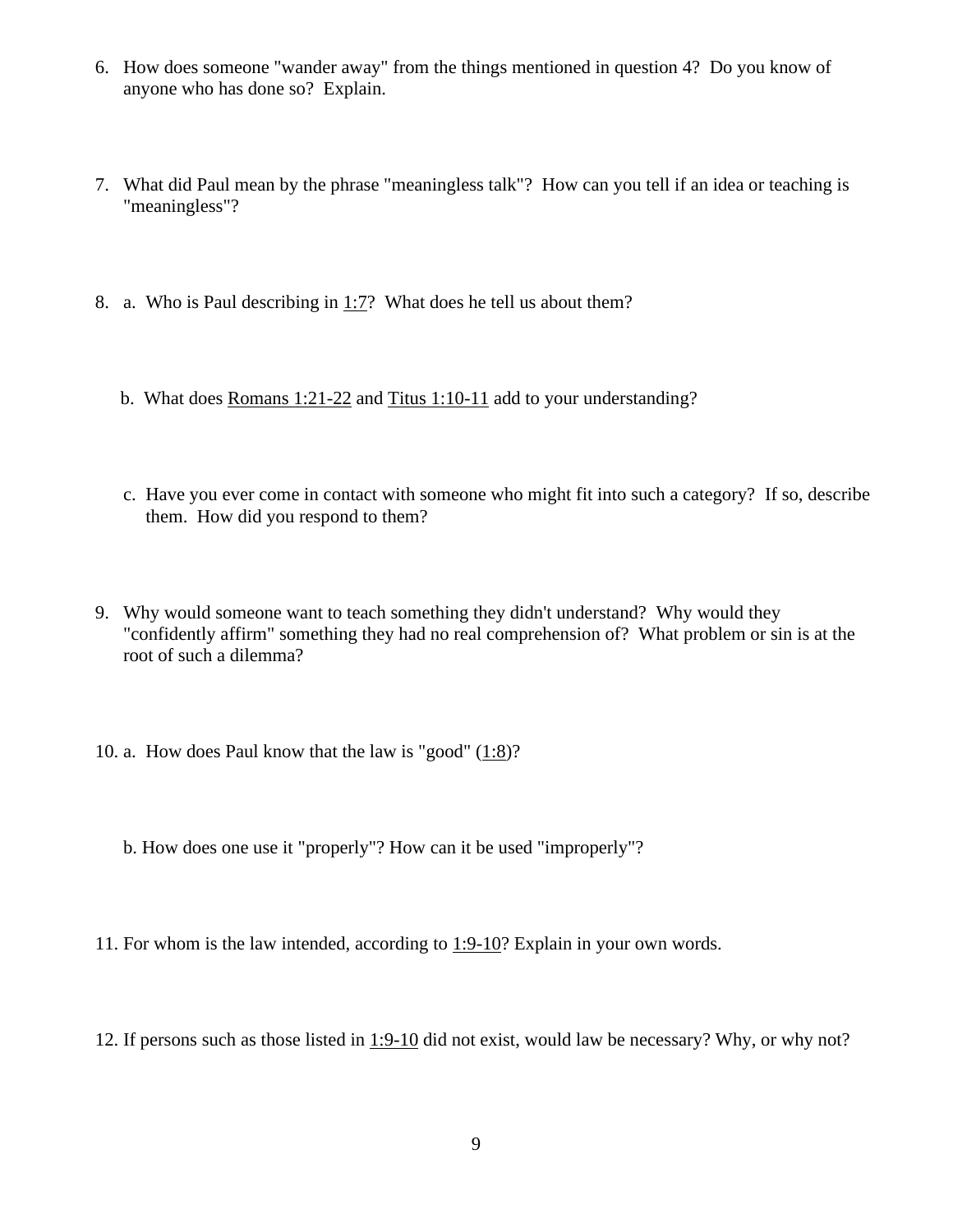- 13. a. What is "sound doctrine"  $(1:10)$ , according to Paul?
	- b. How can you tell if a doctrine today is sound or not? What "tests" does Paul mention in [1:3-11?](http://www.crossbooks.com/verse.asp?ref=1Ti+1%3A3-11)
- 14. What does Paul mean by "the glorious gospel of the blessed God" [\(1:11\)](http://www.crossbooks.com/verse.asp?ref=1Ti+1%3A11)? Does he define it here or elsewhere in First Timothy? See if you can name other places in his writings where he describes this more fully. Then describe this "glorious gospel" in your own words.

- 15. a. What is your overall impression of  $1:3-11$ ? How is it significant that Paul starts out his letter in this way?
	- b. Do you think you would have enjoyed being in Timothy's sandals at Ephesus? Why, or why not?
- 16. List any questions you have about 1 Timothy 1:1-11.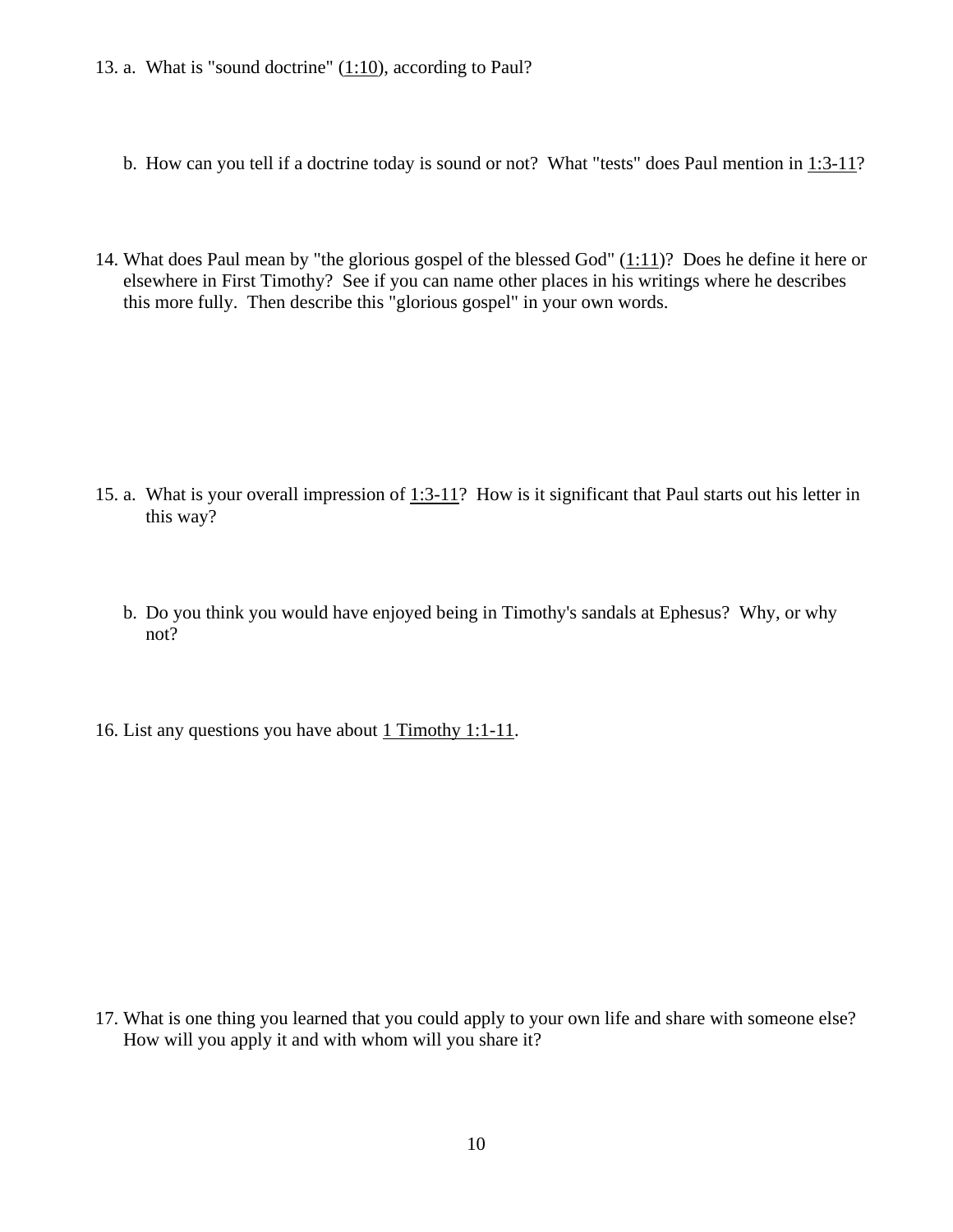# **1 TIMOTHY 1:12-20, GRACE!**

Paul never got over the fact that at one time he had been determined to destroy God's church. Yet to him, the memory was not an occasion to revisit guilt, but one of great thankfulness to the merciful God who transformed him from a persecutor of Christ's body to an Apostle of the church.

He knew very well that his experience was not a solitary one; God lavished divine mercy and grace upon him in order to demonstrate what He longed to do for others. Perhaps one reason Paul wrote of his own experience at the beginning of this letter was to remind Timothy that the same grace and power God used to transform Paul was also available to him. No problem—no matter how difficult or agonizing—is beyond God's reach. Paul was a living example of this truth!

- *Once a blasphemer and a persecutor and a violent man [\(1:13\)](http://www.crossbooks.com/verse.asp?ref=1Ti+1%3A13). Paul, then called Saul, was a feared* enemy of the church before his encounter with God. (See [Acts 7:59-8:3;](http://www.crossbooks.com/verse.asp?ref=Ac+7%3A59-8%3A3) [Acts 9:1-5;](http://www.crossbooks.com/verse.asp?ref=Ac+9%3A1-5) [Acts 22:2-5;](http://www.crossbooks.com/verse.asp?ref=Ac+22%3A2-5) [Acts 26:9-11;](http://www.crossbooks.com/verse.asp?ref=Ac+26%3A9-11) [Galatians 1:13.](http://www.crossbooks.com/verse.asp?ref=Gal+1%3A13))
- *Trustworthy saying* [\(1:15\)](http://www.crossbooks.com/verse.asp?ref=1Ti+1%3A15). Literally, "faithful the word." The phrase is found only in the pastoral epistles. See 1 [Tim. 3:1;](http://www.crossbooks.com/verse.asp?ref=1Ti+3%3A1) 2 [Tim. 2:11;](http://www.crossbooks.com/verse.asp?ref=2Ti+2%3A11) [Titus 3:8.](http://www.crossbooks.com/verse.asp?ref=Tit+3%3A8) It is used to describe statements that ought to be regarded as fully reliable.
- *The worst* [\(1:15-16\)](http://www.crossbooks.com/verse.asp?ref=1Ti+1%3A15-16). Literally, "first" or "chief." No doubt the Apostle gave himself this title because he was the man at the forefront of efforts to destroy the church—the heart of God's redemptive plan for the world. Paul could think of no sin worse than to attempt to destroy the very thing for which Jesus Christ gave His life.
- *Unlimited patience* [\(1:16\)](http://www.crossbooks.com/verse.asp?ref=1Ti+1%3A16). A divine attitude of moral restraint that holds out under provocation. If anyone had provoked God's wrath, it was Paul; and yet he was shown mercy instead of judgment.
	- 1. a. Note that Paul calls Christ Jesus "our Lord" in [1:12.](http://www.crossbooks.com/verse.asp?ref=1Ti+1%3A12) What does he mean by this?
		- b. What other titles does he use for Christ throughout this book (see [1:1;](http://www.crossbooks.com/verse.asp?ref=1Ti+1%3A1) [2:5\)](http://www.crossbooks.com/verse.asp?ref=1Ti+2%3A5)? What significance does each have?
	- 2. In what way did Christ give Paul "strength" [\(1:12\)](http://www.crossbooks.com/verse.asp?ref=1Ti+1%3A12)? What connection does this have to Paul's being considered "faithful"?
	- 3. Compare [Acts 8:1-3;](http://www.crossbooks.com/verse.asp?ref=Ac+8%3A1-3) [Acts 9:1-22;](http://www.crossbooks.com/verse.asp?ref=Ac+9%3A1-22) [Acts 22:3-5;](http://www.crossbooks.com/verse.asp?ref=Ac+22%3A3-5) [Acts 26:9-11](http://www.crossbooks.com/verse.asp?ref=Ac+26%3A9-11) with 1 [Tim. 1:13.](http://www.crossbooks.com/verse.asp?ref=1Ti+1%3A13) Then match the descriptions in Acts of Paul's former behavior with the three terms mentioned in First Timothy.
		- a. Blasphemer
		- b. Persecutor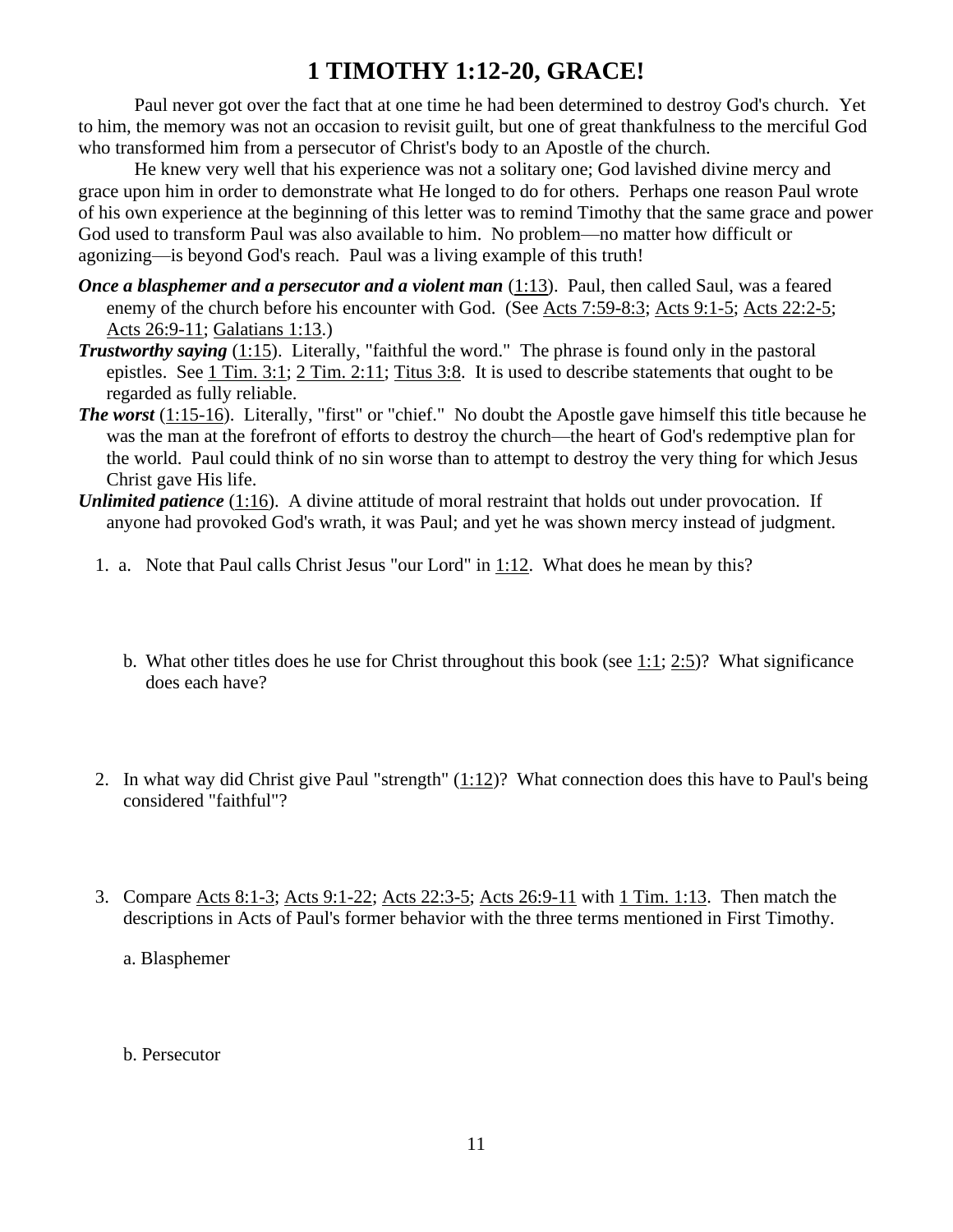#### c. Violent man

- 4. a. Why was Paul "shown mercy," according to [1:13?](http://www.crossbooks.com/verse.asp?ref=1Ti+1%3A13)
	- b. What does this reveal about God's character?
	- c. What implications, if any, does it have for evangelism?
- 5. Paul says three things were "poured out" on him in Christ Jesus  $(1:14)$ . What are these three things, and what significance does each have?

- 6. a. What "trustworthy saying" does Paul cite in  $1:15$ ? Why does it deserve "full acceptance"?
	- b. Do you have any personal experience with the truth of this saying? Explain.
- 7. How could Paul say he was the "worst of sinners"? Do you think this was literally true—was his sin really worse than that of others—or could it be the way every deeply convicted sinner feels? Explain.
- 8. a. For what reason was Paul shown mercy, according to [1:16?](http://www.crossbooks.com/verse.asp?ref=1Ti+1%3A16)
	- b. What does this teach you about God's character?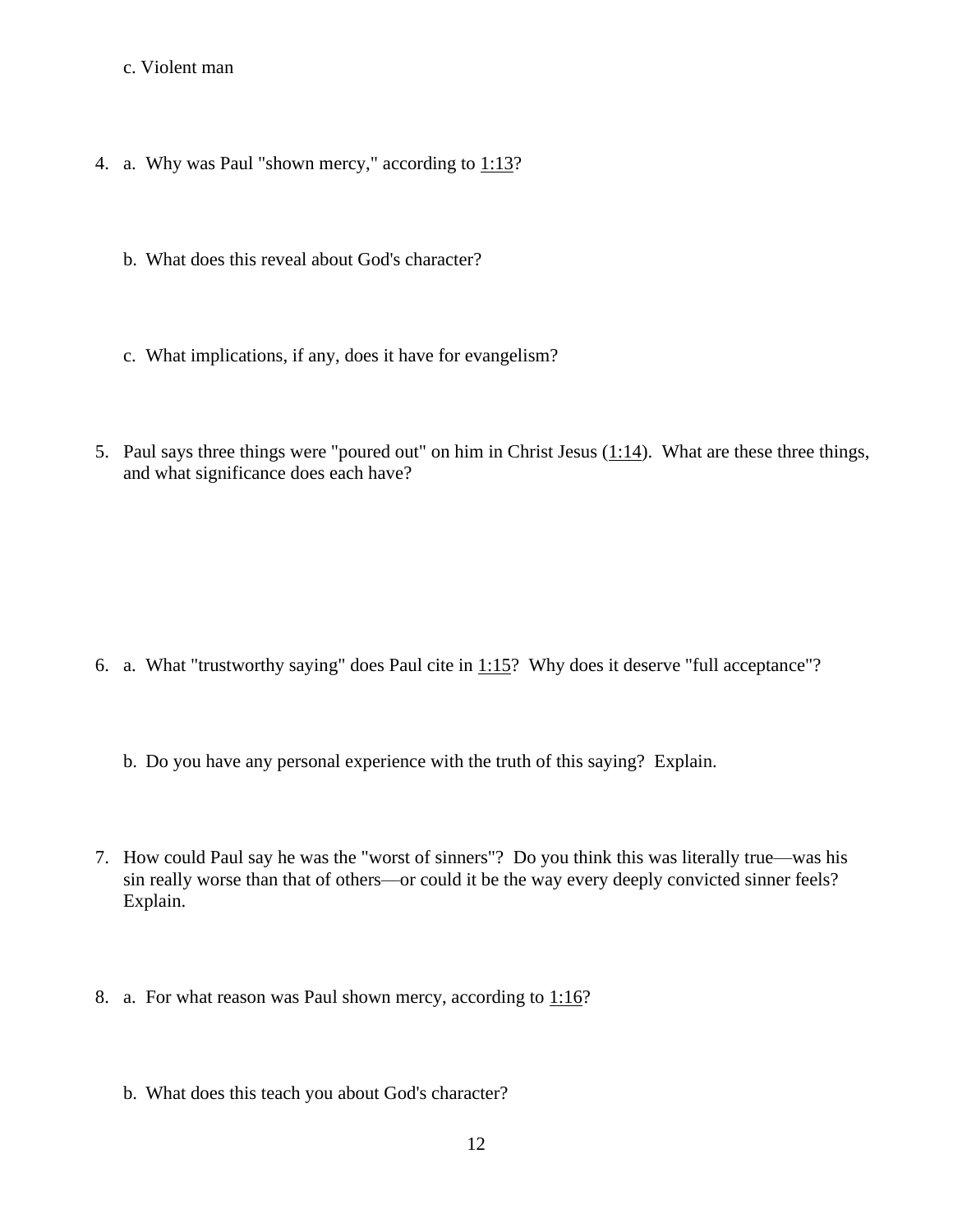- 9. How did Christ display His "unlimited patience" in Paul's life? In what way is [1:16](http://www.crossbooks.com/verse.asp?ref=1Ti+1%3A16) the Gospel in brief?
- 10. What does each of the following terms found in [1:17](http://www.crossbooks.com/verse.asp?ref=1Ti+1%3A17) contribute to your understanding of God?

a. King

b. Eternal

c. Immortal

d. Invisible

e. Only God

11. What does it mean to bestow "honor" and "glory" on God forever and ever? Since He already has these things, how can we bestow them on Him? Do we?

*Amen* [\(1:17\)](http://www.crossbooks.com/verse.asp?ref=1Ti+1%3A17). The word comes from a Hebrew root meaning "to be firm, steady, trustworthy." It is used in the Old Testament by a congregation or an individual to accept both the validity of an oath and its consequences (see [Numbers 5:22;](http://www.crossbooks.com/verse.asp?ref=Nu+5%3A22) [Deut. 27:15-16;](http://www.crossbooks.com/verse.asp?ref=Dt+27%3A15-16) [Jeremiah 11:5\)](http://www.crossbooks.com/verse.asp?ref=Jer+11%3A5), as well as a response to a benediction. By the time of the New Testament, the word was regularly used at the close of prayers and doxologies to agree with the ideas and sentiments that had just been expressed.

*Prophecies once made about you* [\(1:18\)](http://www.crossbooks.com/verse.asp?ref=1Ti+1%3A18). These seem to have been prophetic utterances that pointed Timothy's way into the ministry. Paul hoped that by calling them to mind, Timothy would be inspired to successfully fight against the problems that had arisen in Ephesus.

*Shipwrecked their faith* [\(1:19\)](http://www.crossbooks.com/verse.asp?ref=1Ti+1%3A19). The willful decision to turn away from the truths of the Gospel results in the destruction of "faith." This is a descriptive and colorful term used metaphorically here.

*Hymenaeus and Alexander* [\(1:20\)](http://www.crossbooks.com/verse.asp?ref=1Ti+1%3A20). These names appear in other New Testament passages [\(Acts 19:33;](http://www.crossbooks.com/verse.asp?ref=Ac+19%3A33) 2 [Tim. 2:17;](http://www.crossbooks.com/verse.asp?ref=2Ti+2%3A17) 2 [Tim. 4:14-15\)](http://www.crossbooks.com/verse.asp?ref=2Ti+4%3A14-15), but it is uncertain whether the same men are intended.

- *Handed over to Satan* [\(1:20\)](http://www.crossbooks.com/verse.asp?ref=1Ti+1%3A20). At least two interpretations are possible. The phrase may refer to some illness or physical disability that Satan was allowed to inflict; or it may be used in a semi-technical sense, that these men had been removed from the sphere of the Church and had been thrust outside into the realm of Satan, where they would be open to his attacks (see 1 [Cor. 5:5\)](http://www.crossbooks.com/verse.asp?ref=1Co+5%3A5).
- *Blaspheme* [\(1:20\)](http://www.crossbooks.com/verse.asp?ref=1Ti+1%3A20). To speak impiously or irreverently of God or sacred things; to speak evil of; slander.

12. a. How does 1 [Tim. 1:18-19](http://www.crossbooks.com/verse.asp?ref=1Ti+1%3A18-19) instruct Timothy to "fight the good fight"?

b. What is this "fight"?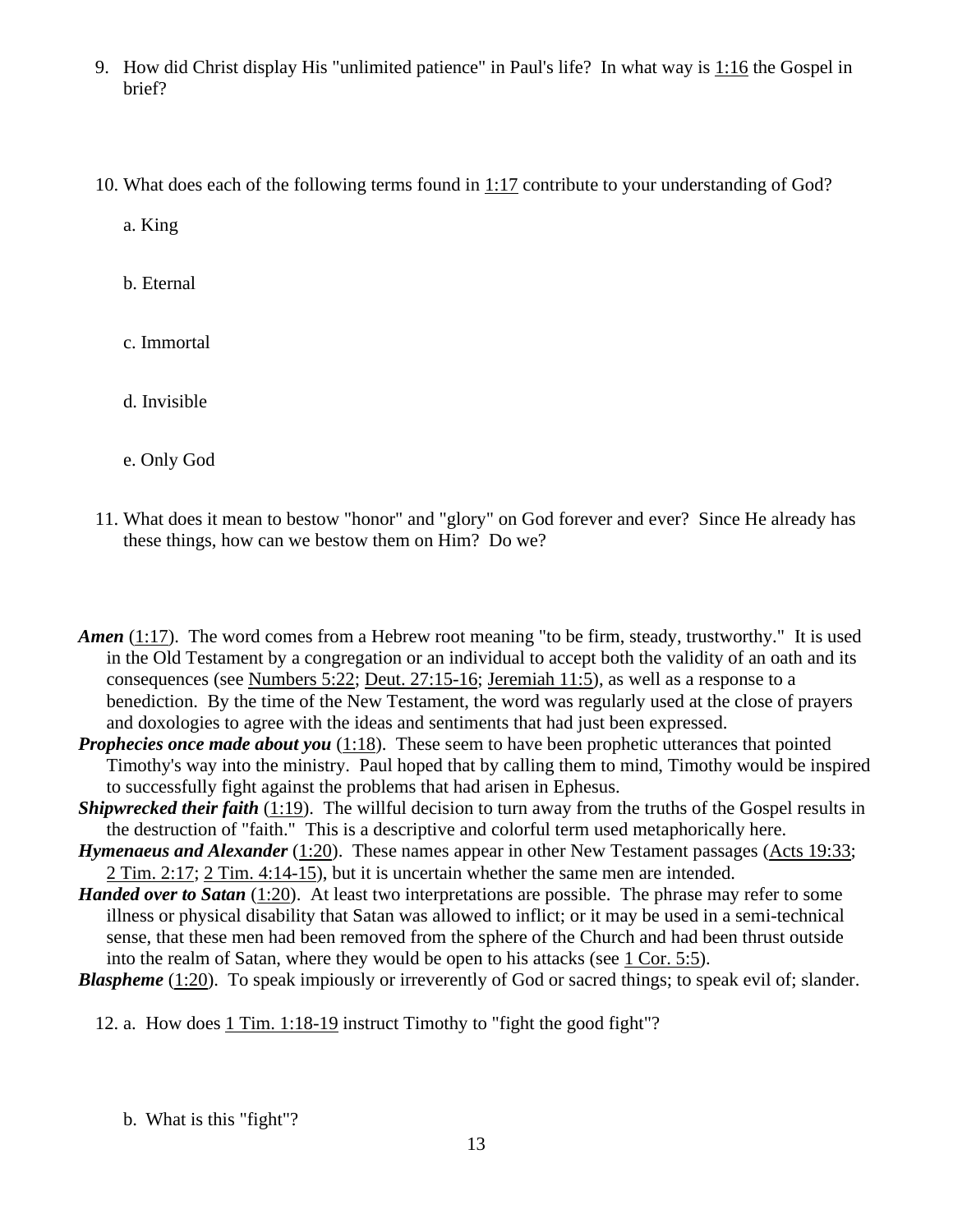- c. Why does Paul call it a "fight"? Do you often think of this as a "fight" in your own life? Explain.
- 13. a. A good "conscience" is mentioned in [1:5,](http://www.crossbooks.com/verse.asp?ref=1Ti+1%3A5) [19](http://www.crossbooks.com/verse.asp?ref=1Ti+1%3A19) and [3:9.](http://www.crossbooks.com/verse.asp?ref=1Ti+3%3A9) What does it mean to have a good and clear conscience?
	- b. How does one gain such a conscience?
	- c. How does one "reject" a good conscience? What is the result?
- 14. a. How did Hymenaeus and Alexander "blaspheme" [\(1:20\)](http://www.crossbooks.com/verse.asp?ref=1Ti+1%3A20)?
	- b. What was the result?
	- c. Do you think such a consequence could occur today? Explain.
- 15. List any questions you have about 1 Timothy [1:12-20.](http://www.crossbooks.com/verse.asp?ref=2Ti+3%3A10-17)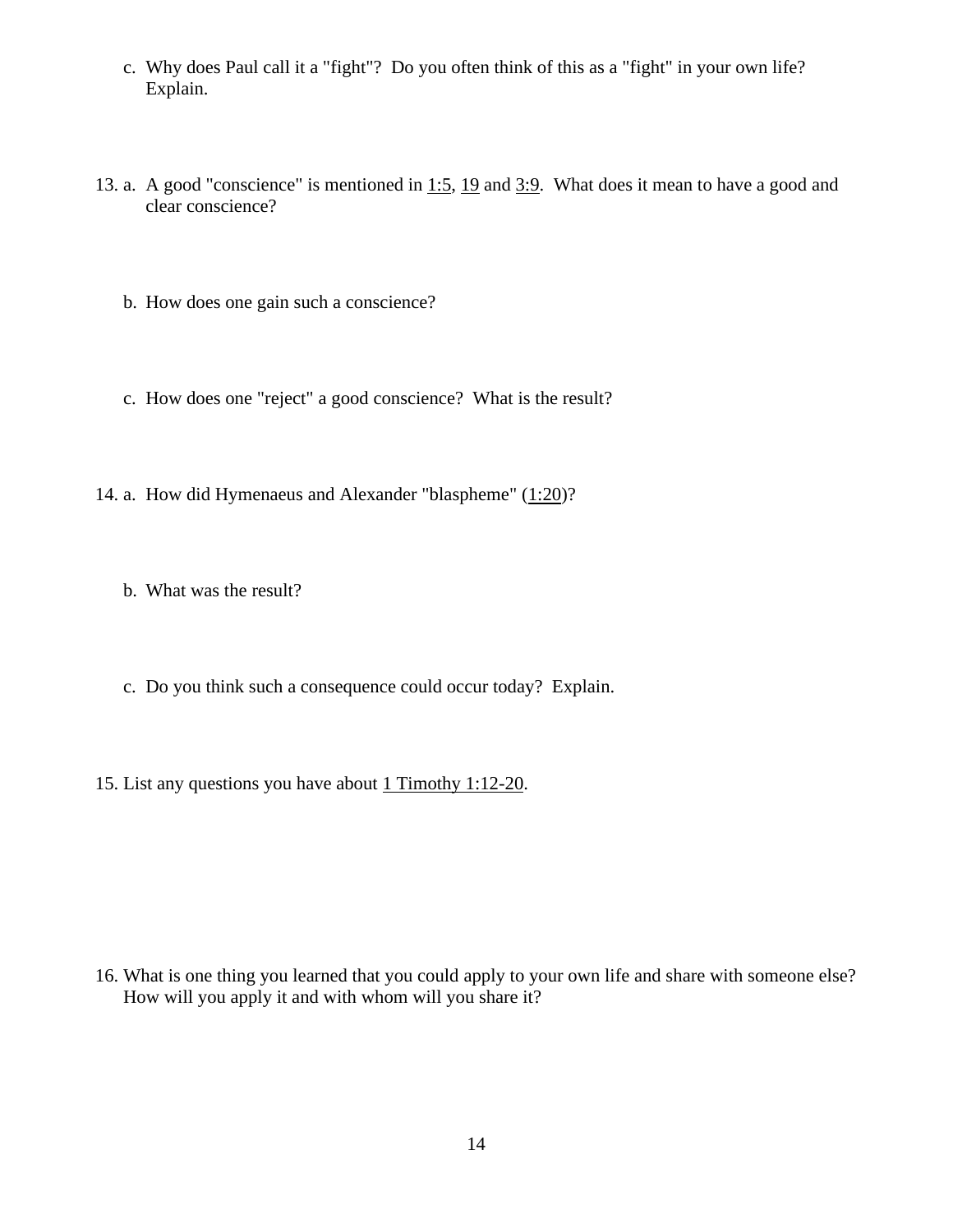# **1 TIMOTHY 2:1-15, INSTRUCTIONS REGARDING WORSHIP**

After briefly alerting Timothy to the nature of the letter he is receiving and reminding him of the history of its author, Paul quickly moves on to offer a number of instructions and advisories about how best to direct the affairs of the Church – BEGINNING WITH PRAYER!

- 1. 1 [Tim. 2:1-2](http://www.crossbooks.com/verse.asp?ref=1Ti+2%3A1-2) gives instruction on prayer in at least three categories. Evaluate your own prayer life according to each element:
	- a. Do you have a balance among the different kinds of prayer—*requests* for yourself, *praise* for God, *intercession* for others, and *thanksgiving*? In which of these areas would you like to grow?
	- b. Consider those who benefit from our prayers: "kings and all those in authority." Do you pray for these people? Why, or why not?
	- c. Consider the purpose of praying for authorities: that we may live peaceful, quiet, godly, holy lives. Why would praying for political leaders give us peaceful, quiet lives?
	- d. Why is a peaceful, quiet life desirable for believers?

*Wants all men to be saved* [\(2:4\)](http://www.crossbooks.com/verse.asp?ref=1Ti+2%3A4). The statement agrees with [John 3:16](http://www.crossbooks.com/verse.asp?ref=Jn+3%3A16) and 2 [Cor. 5:14-15](http://www.crossbooks.com/verse.asp?ref=2Co+5%3A14-15) that Christ died for all. Salvation has been provided for all, but only those who accept it are saved.

*Mediator* [\(2:5\)](http://www.crossbooks.com/verse.asp?ref=1Ti+2%3A5). The Greek term, *mesites*, means one who intervenes between two, either in order to make or restore peace and friendship, or to form a compact, or for ratifying a covenant.

*Ransom for all men* [\(2:6\)](http://www.crossbooks.com/verse.asp?ref=1Ti+2%3A6). The word "ransom," *antilytron*, occurs only here in the New Testament. It pertains to that which is given in exchange for another as the price of that person's redemption. Christ paid the ransom to free us from the slavery of sin; we are therefore rightfully His possession.

- 2. a. What does God desire, according to [2:4?](http://www.crossbooks.com/verse.asp?ref=1Ti+2%3A4)
	- b. How can we "plug into" this desire, according to [2:1-2?](http://www.crossbooks.com/verse.asp?ref=1Ti+2%3A1-2)
- 3. a. What three parties are mentioned in  $2:5$ ?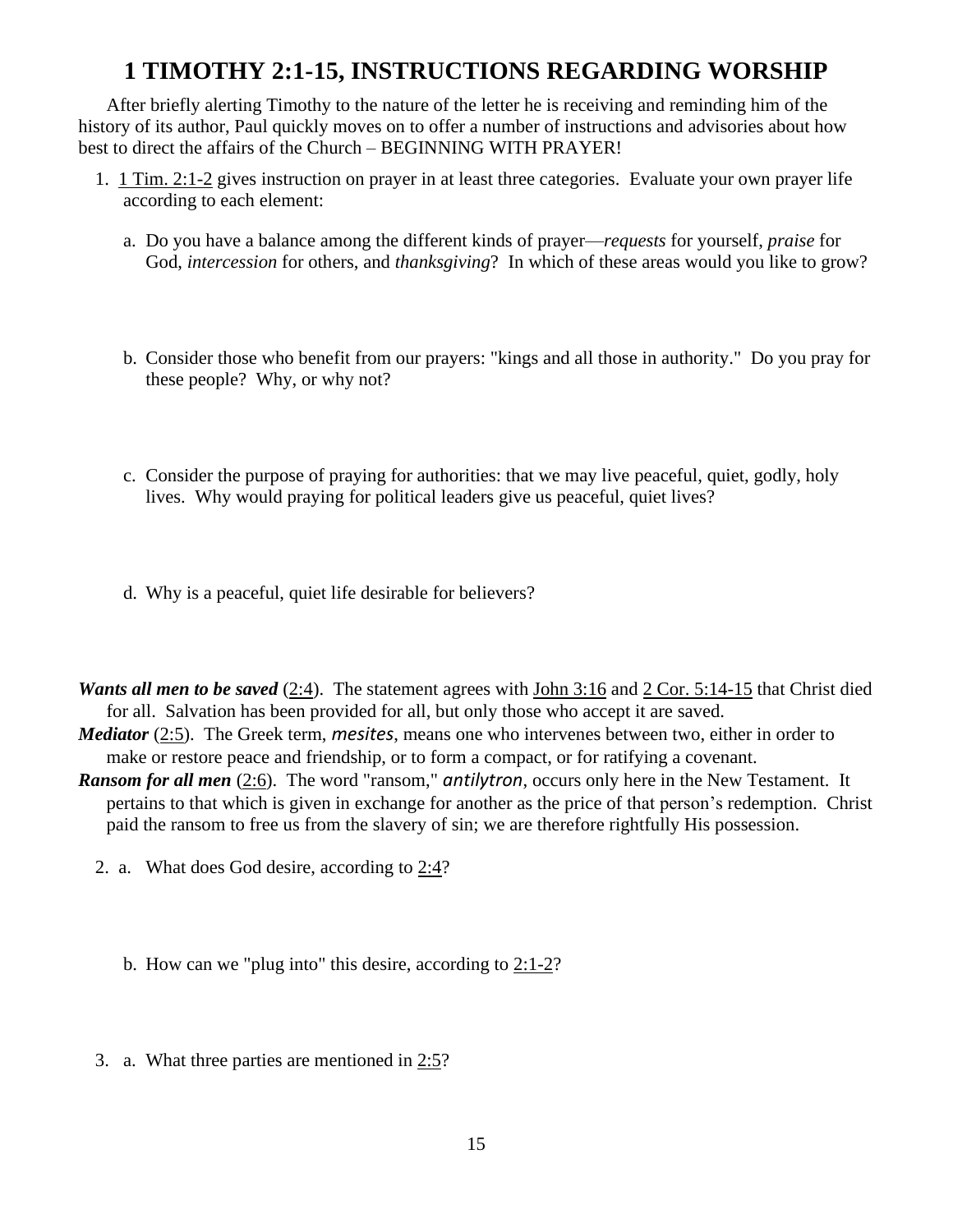- b. Why is a "mediator" needed?
- 4. a. How did Jesus "give himself" as a ransom [\(2:6\)](http://www.crossbooks.com/verse.asp?ref=1Ti+2%3A6)?
	- b. For whom was He given?
	- c. What difference does this make to us today?
- 5. What does "testimony" mean in [2:6?](http://www.crossbooks.com/verse.asp?ref=1Ti+2%3A6)
- 6. a. What was Paul's special task, according to  $2:7$ ?
	- b. In what way was his ministry different from your own? In what way is it similar?
- *Lift up holy hands* [\(2:8\)](http://www.crossbooks.com/verse.asp?ref=1Ti+2%3A8). Lifting up hands in prayer is often mentioned in the Old Testament (see 1 Kings [8:22;](http://www.crossbooks.com/verse.asp?ref=1Ki+8%3A22) [Psalm 141:2;](http://www.crossbooks.com/verse.asp?ref=Ps+141%3A2) [Psalm 143:6\)](http://www.crossbooks.com/verse.asp?ref=Ps+143%3A6) to indicate earnest desire. The word *holy* here means devout, pious, pleasing to God, set apart for Him.
	- 7. a. Why is prayer incompatible with "anger" or "disputing"  $(2.8)$ ?
		- b. Why do you suppose this command was necessary?
	- 8. What is the main point of  $2:9-10$ ? Is Paul primarily interested in what women wear, or in something else? Explain.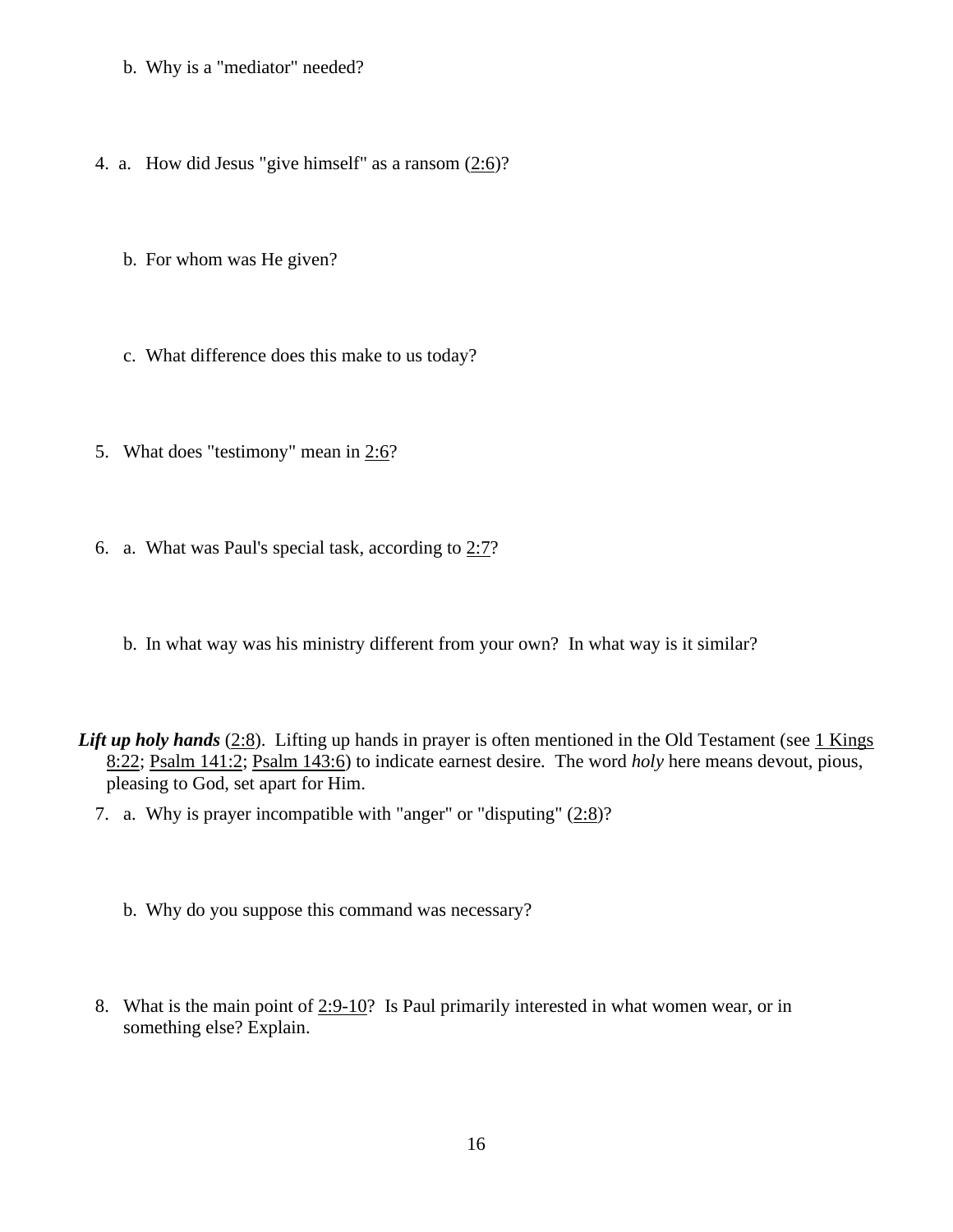- *I do not permit a woman to teach* [\(2:12\)](http://www.crossbooks.com/verse.asp?ref=1Ti+2%3A12). The apostle is probably giving instruction only about teaching formally in the public assemblies of the church; certainly Paul appreciated the fact that Timothy's own mother and grandmother taught him the way of God from childhood (see 2 [Tim. 1:5;](http://www.crossbooks.com/verse.asp?ref=2Ti+1%3A5) 2 [Tim. 3:15\)](http://www.crossbooks.com/verse.asp?ref=2Ti+3%3A15). Paul also expected—and accepted—that women were praying and prophesying (presumably aloud) in the worship assemblies in Corinth  $(1$  [Cor. 11:5\)](http://www.crossbooks.com/verse.asp?ref=1Co+11%3A5).
- *She must be silent* [\(2:12\)](http://www.crossbooks.com/verse.asp?ref=1Ti+2%3A12). The identical phrase, Greek *en hesychia*, used in the previous verse was translated "in quietness"—as opposed to confusion in the public services (see 1 [Cor. 14:33\)](http://www.crossbooks.com/verse.asp?ref=1Co+14%3A33).
- *Women will be saved through childbearing* [\(2:15\)](http://www.crossbooks.com/verse.asp?ref=1Ti+2%3A15). A puzzling verse open to many interpretations, none fully satisfying. The verb "to save" is used in the New Testament both for physical healing and spiritual salvation. At least three common interpretations have been suggested: (1) the term "childbearing" refers to the birth of Christ, through whom salvation has come to the world; (2) the verse is related to [Genesis 3:15,](http://www.crossbooks.com/verse.asp?ref=Ge+3%3A15) in which the seed of the woman would crush the serpent's head and bring salvation to mankind; (3) by giving birth to children, women would be saved from the social ills of the time and so take part in the mission and testimony of the church.

#### **Study Skill—Context**

It is crucial to read individual commands in light of the whole passage, the entire book, and the rest of Scripture. The command, "She must be silent" (1 [Tim. 2:12\)](http://www.crossbooks.com/verse.asp?ref=1Ti+2%3A12) is a good example. Elsewhere, Paul talks about women "praying" and even "prophesying" (1 [Cor. 11:5\)](http://www.crossbooks.com/verse.asp?ref=1Co+11%3A5) and mentions that his relative "Juntas" (a female name) was "outstanding among the apostles" [\(Romans 16:7\)](http://www.crossbooks.com/verse.asp?ref=Ro+16%3A7). He also speaks approvingly of the godly teaching Timothy received from his mother and grandmother (2 [Tim. 1:5;](http://www.crossbooks.com/verse.asp?ref=2Ti+1%3A5) 2 [Tim. 3:14-15\)](http://www.crossbooks.com/verse.asp?ref=2Ti+3%3A14-15). Therefore, we must understand the command "be silent" in light of the larger purpose of First Timothy and in light of Paul's other instructions concerning women in the church. His primary concern here appears to be that church services should be conducted in an orderly and controlled fashion; chaos is to be avoided. He is not opposed to women making a sound in church, but rather he wants to lay down certain rules for services that will lead to order. He lays out his further thinking on the issue in 1 [Cor. 11:3-16.](http://www.crossbooks.com/verse.asp?ref=1Co+11%3A3-16)

The key concept to remember is that we should avoid taking a verse out of context in order to impose a restriction that the text does not intend to make. While we may not be able to completely understand what the apostle meant in an admittedly difficult passage, such as 1 [Tim. 2:11-15,](http://www.crossbooks.com/verse.asp?ref=1Ti+2%3A11-15) we can be sure of what he did *not* mean.

9. a. What does Paul command in [2:11-15?](http://www.crossbooks.com/verse.asp?ref=1Ti+2%3A11-15) State what you believe he is saying in your own words.

b. What rationale does he give for his commands?

- c. What points of controversy do his words raise?
- d. What statements are unclear to you?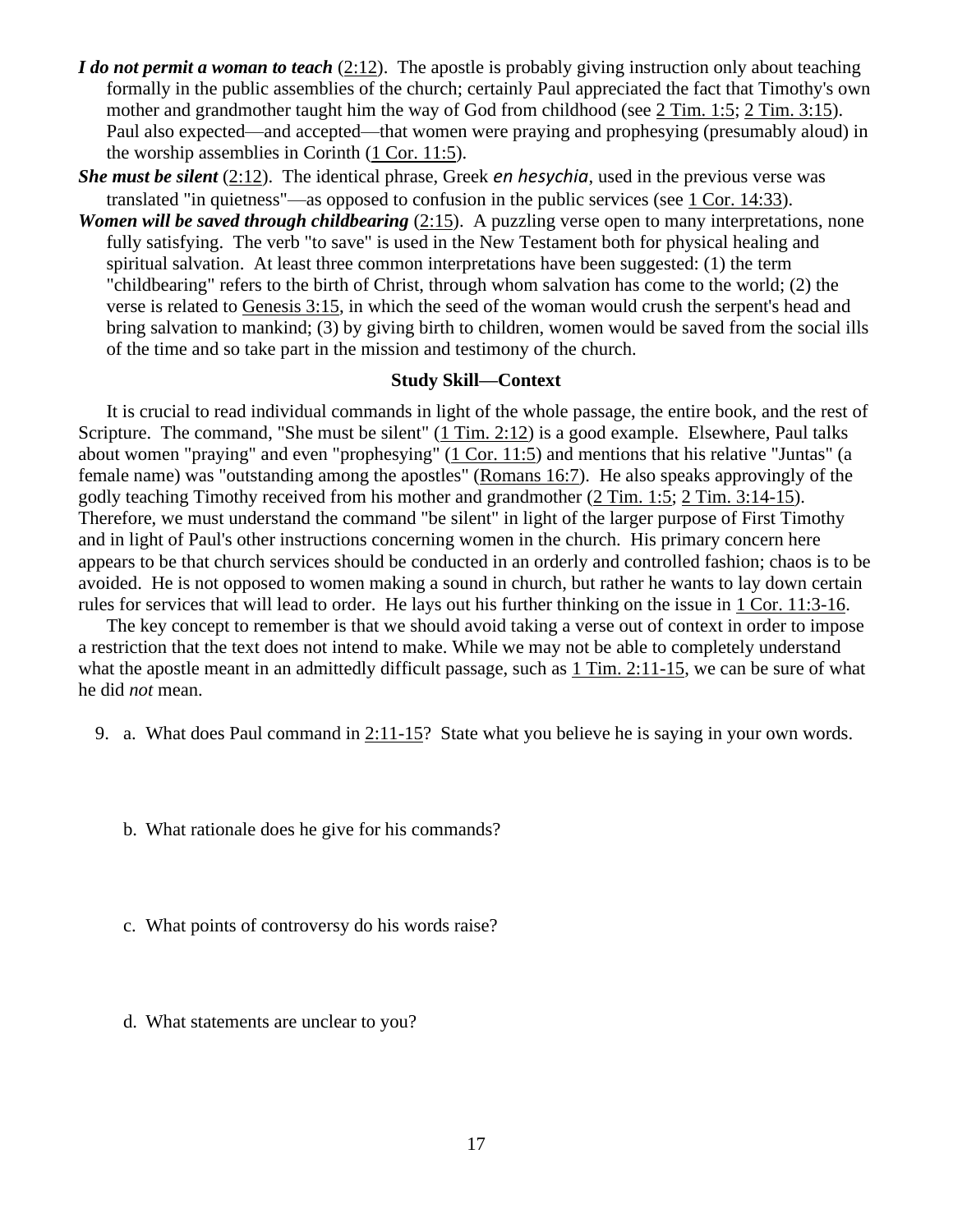10. List any questions you have about  $1$  Timothy 2:1-15.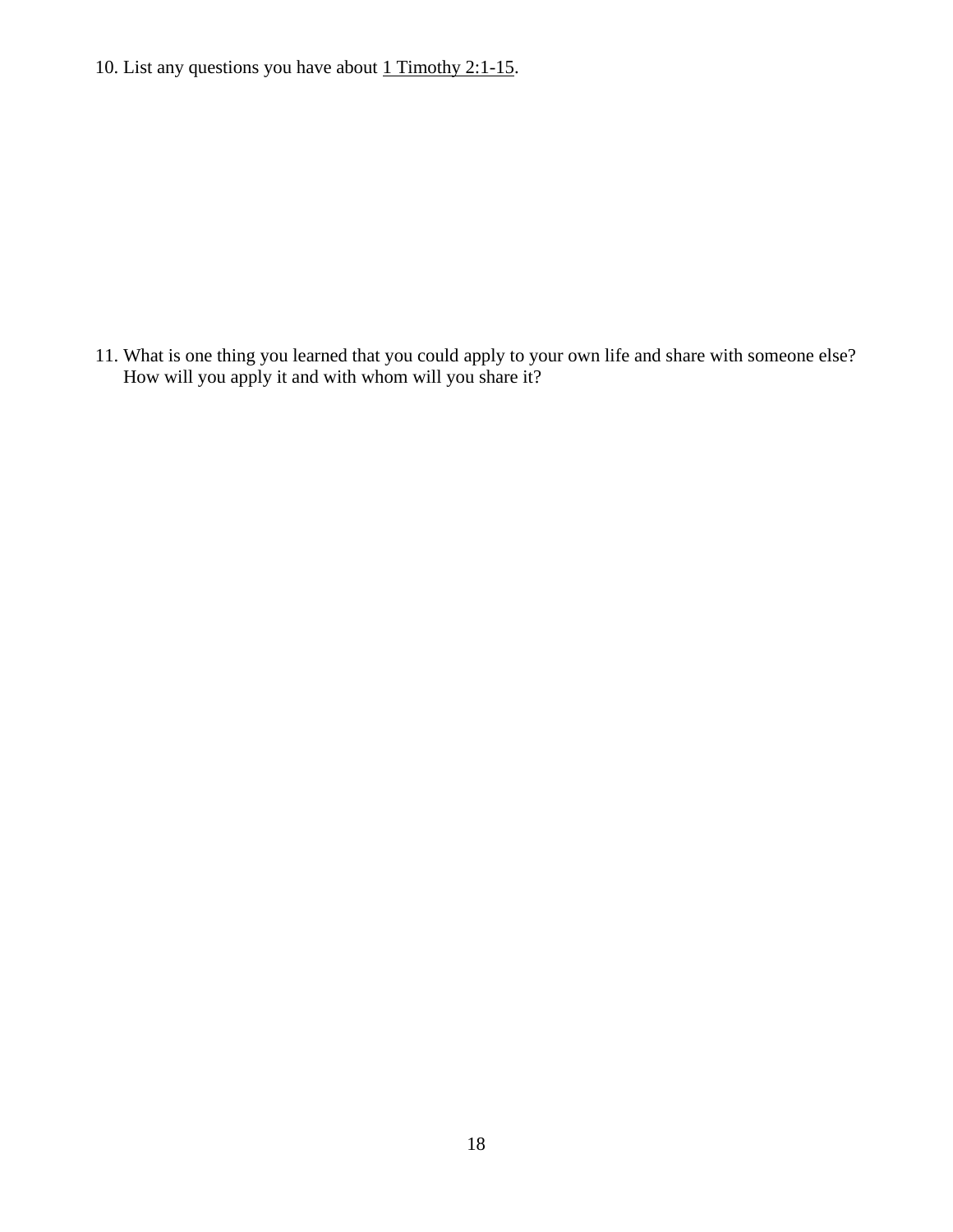# **1 TIMOTHY 3:1-16, OFFICERS IN THE CHURCH**

No church can operate for long without a capable leadership team at the helm. Paul therefore set down general guidelines for choosing people capable of doing the job.

No one, of course, is perfect; but Paul laid out some fairly lofty qualifications for those who would desire to become part of the church's leadership team. If character has tended to count for less and less in secular leadership, it continues to count for a great deal in those who would hold office in the church. It is certainly not for everybody—especially the calling to teach. As another author of Scripture reminds us, "Not many of you should presume to be teachers, my brothers, because you know that we who teach will be judged more strictly" [\(James 3:1\)](http://www.crossbooks.com/verse.asp?ref=Jas+3%3A1).

- *Overseer* [\(3:1\)](http://www.crossbooks.com/verse.asp?ref=1Ti+3%3A1). The *King James Version* translates the Greek term, *episkope*, "the office of a bishop." It means "office of overseer" and is used in this sense in [Acts 1:20.](http://www.crossbooks.com/verse.asp?ref=Ac+1%3A20)
- *Above reproach* [\(3:2\)](http://www.crossbooks.com/verse.asp?ref=1Ti+3%3A2). Literally, "not to be laid hold of," Greek *anepilemptos*, used here and in [5:7](http://www.crossbooks.com/verse.asp?ref=1Ti+5%3A7) and [6:14.](http://www.crossbooks.com/verse.asp?ref=1Ti+6%3A14) As it stands at the head of a list of qualifications, it serves as a general description of the sort of man who could meet the requirements of the office; it is not a demand of perfection.
- *Husband of but one wife* [\(3:2\)](http://www.crossbooks.com/verse.asp?ref=1Ti+3%3A2). Either a man who has been married only once, or more likely, a man who is monogamous—only one wife at a time, and completely faithful to her.
- *Good reputation with outsiders* [\(3:7\)](http://www.crossbooks.com/verse.asp?ref=1Ti+3%3A7). Literally, "a good testimony from those outside." A bad reputation in the community quickly leads to a bad reputation for the Church, which would demean the cause of Christ.
	- 1. Paul used the phrase "trustworthy saying" in [1:15;](http://www.crossbooks.com/verse.asp?ref=1Ti+1%3A15) [3:1;](http://www.crossbooks.com/verse.asp?ref=1Ti+3%3A1) [4:9](http://www.crossbooks.com/verse.asp?ref=1Ti+4%3A9) (and in 2 [Tim. 2:11](http://www.crossbooks.com/verse.asp?ref=2Ti+2%3A11) and [Titus 3:8\)](http://www.crossbooks.com/verse.asp?ref=Tit+3%3A8). What is the point of this phrase? How is it used each time it appears?
	- 2. a. How is personal desire connected with the office of Overseer in [3:1?](http://www.crossbooks.com/verse.asp?ref=1Ti+3%3A1) Why is it important?
		- b. How could such a desire be easily perverted?
	- 3. In what way is being an Overseer a "noble task"?
	- 4. What did Paul mean when he used the term "above reproach"?
	- 5. In 3:2-7, Paul used the following terms to establish qualifications for those who want to become Overseers in the church. How would each qualification help make a better leader?

husband of but one wife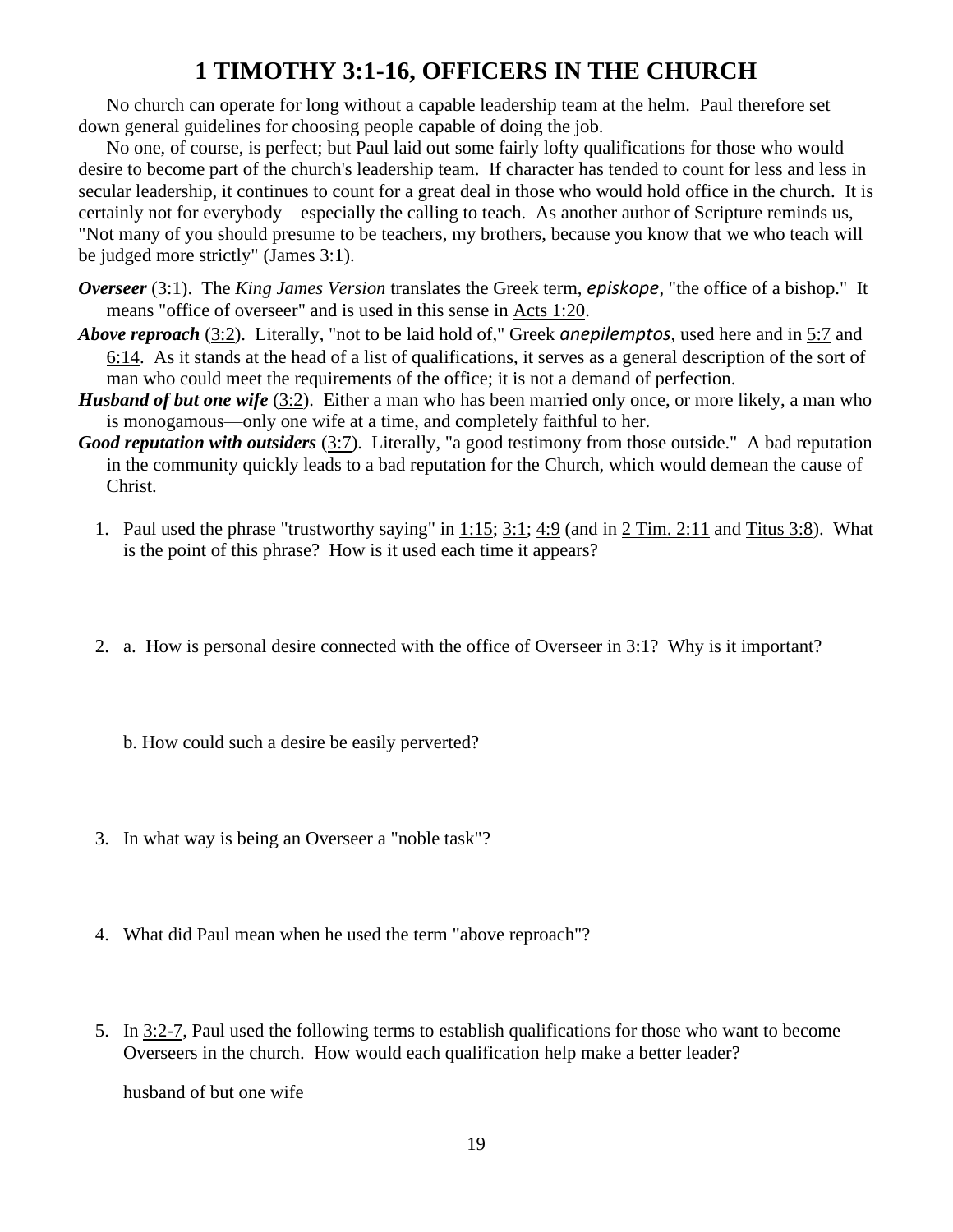temperate

self-controlled

respectable

hospitable

able to teach

not given to drunkenness

not violent but gentle

not quarrelsome

not a lover of money

manages his own family well

not a recent convert

has a good reputation with outsiders

- 6. Why would it be important for an Overseer to "see that his children obey him with proper respect"? What connection is there between this and directing the affairs of the Church?
- 7. What do you think is Paul's logic behind his statement in [3:5?](http://www.crossbooks.com/verse.asp?ref=1Ti+3%3A5)
- 8. a. What dangers could a young convert be exposed to if he were given a leadership role within the Church?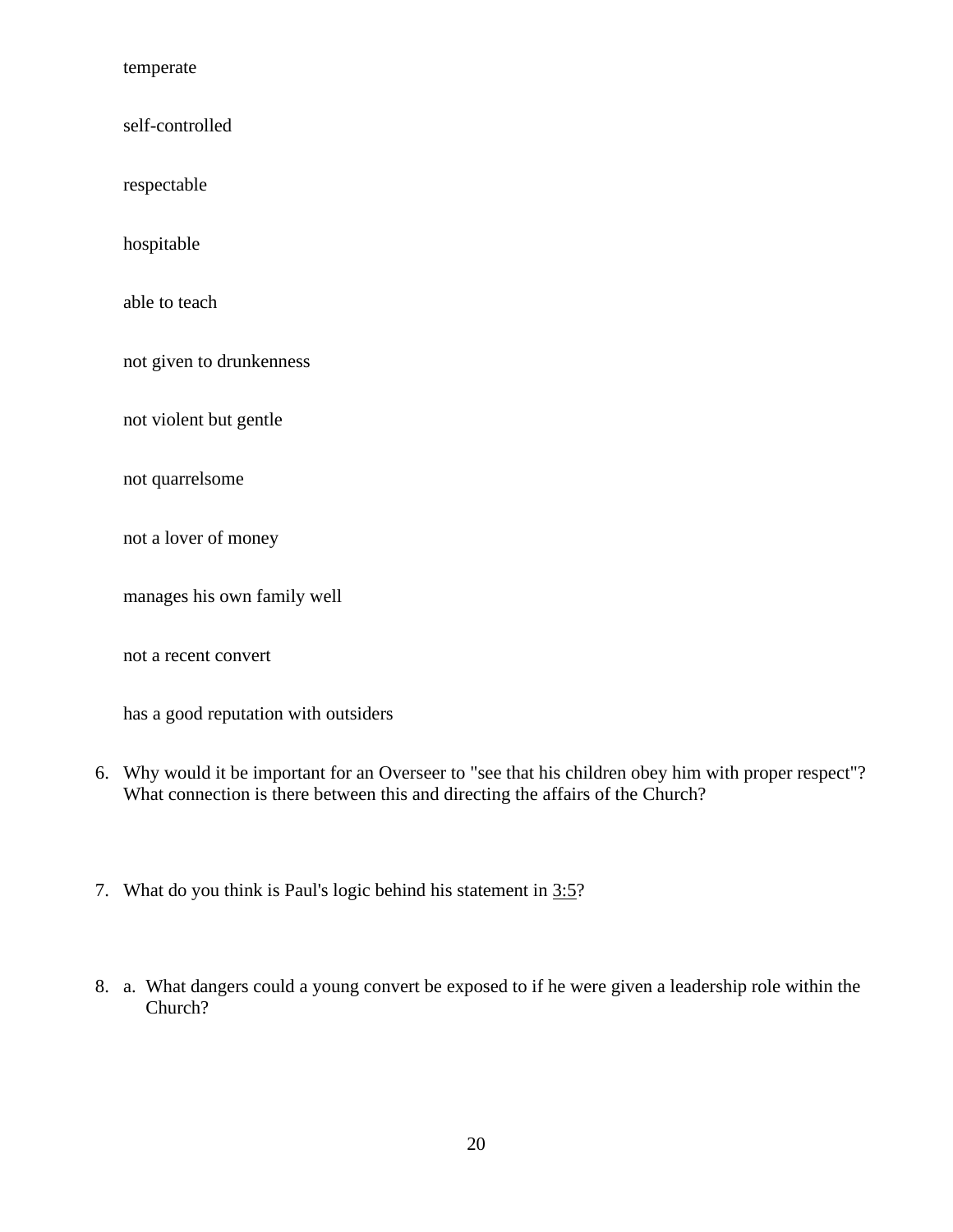- b. What modern-day applications of this principle (beyond qualifications for being an Overseer) can you think of?
- 9. Why is it important for an Overseer to have a "good reputation with outsiders"? How would the lack of such a reputation make it easier for someone to "fall into disgrace" and "into the devil's trap"?

*Deacons* [\(3:8\)](http://www.crossbooks.com/verse.asp?ref=1Ti+3%3A8). Most simply, this Greek word, *diakonos*, means "servant." [Acts 6](http://www.crossbooks.com/verse.asp?ref=Ac+6) provides the model for this office.

*Much wine* [\(3:8\)](http://www.crossbooks.com/verse.asp?ref=1Ti+3%3A8). Similar to the qualification for Overseer in [3:3,](http://www.crossbooks.com/verse.asp?ref=1Ti+3%3A3) but a longer and stronger expression. Leaders in the church should certainly never be prone to even a hint of drunkenness.

10. [1](http://www.crossbooks.com/verse.asp?ref=1Ti+3%3A8-13) Tim 3:8-12 lists several qualifications for becoming a Deacon. Discuss each one, comparing them with the qualifications for Overseers.

worthy of respect

sincere

not indulging in much wine

not pursuing dishonest gain

keeps hold of the deep truths of the faith

clear conscience

husband of but one wife

manages his children and household well

11. Paul says that men who are under consideration for becoming Deacons must first be "tested" [\(3:10\)](http://www.crossbooks.com/verse.asp?ref=1Ti+3%3A10). What kind of test do you think he has in mind? What sort of test would be appropriate?

12. 1 [Tim. 3:11](http://www.crossbooks.com/verse.asp?ref=1Ti+3%3A11) lists several qualifications for the wives of deacons. Determine the importance of each.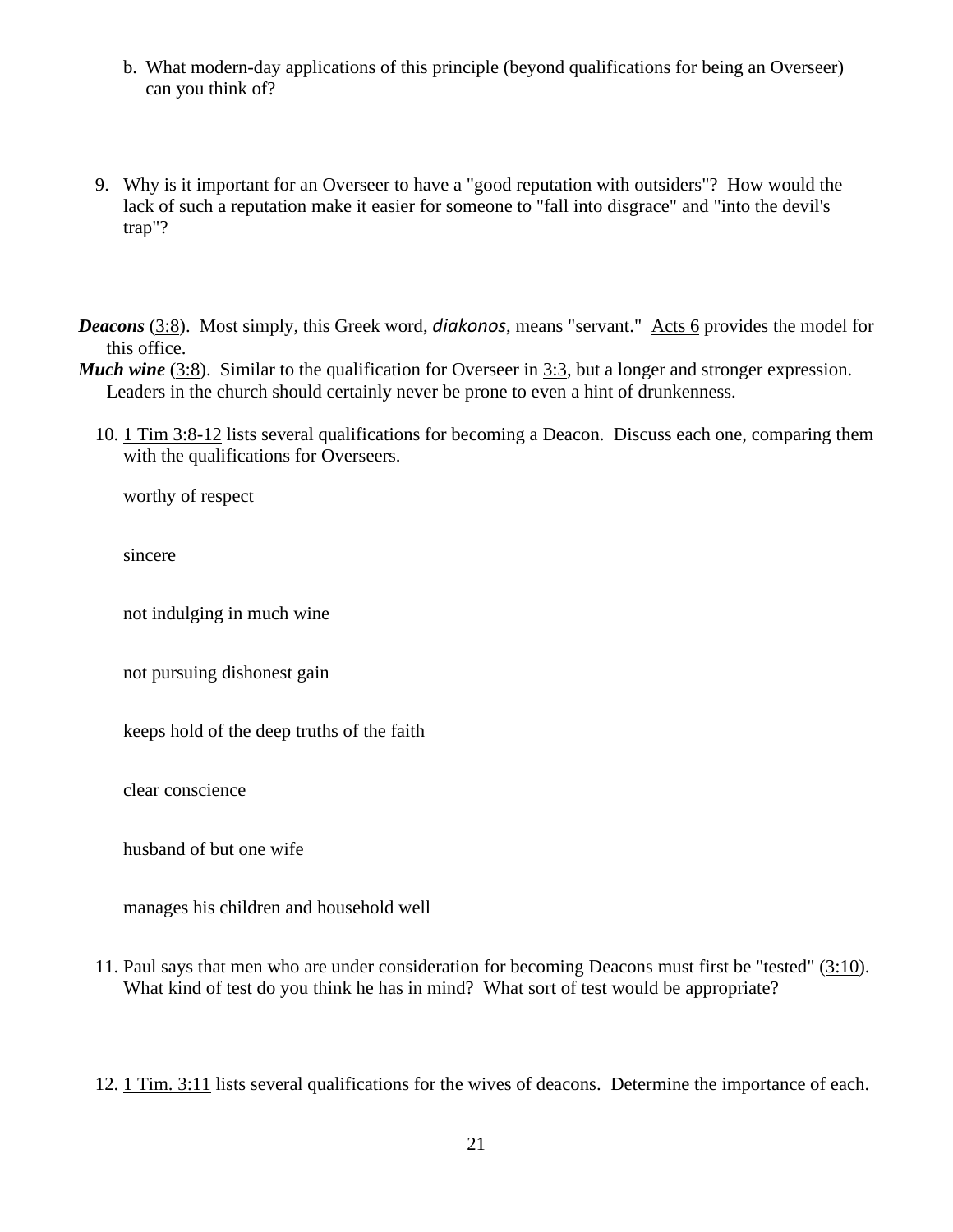worthy of respect

not malicious talkers

temperate

trustworthy in everything

- 13. Why do you think it would be important for both a Deacon and his wife to possess certain qualities, but not others?
- 14. Paul says that Deacons who serve well "gain an excellent standing and great assurance in their faith." Why do you suppose this is? Does this apply only to Deacons, or to others as well? Explain.

*Mystery of godliness* [\(3:16\)](http://www.crossbooks.com/verse.asp?ref=1Ti+3%3A16). The phrase means the "revealed secret of true piety," or the secret that produces real piety in believers. The context reveals that this secret is Jesus Christ.

- *He appeared in a body* [\(3:16\)](http://www.crossbooks.com/verse.asp?ref=1Ti+3%3A16). Some ancient manuscripts read, "God appeared in a body" (see the *King James Version*), but the oldest manuscripts all use the term *hos* ("who" or "he"), not *theos* ("God"). The phrase is a reference to the incarnation of Christ.
	- 15. Paul gives several names to the Church in 1 [Tim. 3:15.](http://www.crossbooks.com/verse.asp?ref=1Ti+3%3A15) What does each term add to your understanding of the Body of Christ?

a. God's household

- b. The church of the living God
- c. The pillar and foundation of the truth
- 16. Why is "the mystery of godliness" that Paul writes about in [3:16](http://www.crossbooks.com/verse.asp?ref=1Ti+3%3A16) "great" beyond all question?
- 17. 1 [Tim. 3:16](http://www.crossbooks.com/verse.asp?ref=1Ti+3%3A16) is apparently an ancient hymn composed about Christ. What does each stanza of the hymn teach you about Christ? See if you can locate other Scripture references that support your assertions.
	- a. He appeared in a body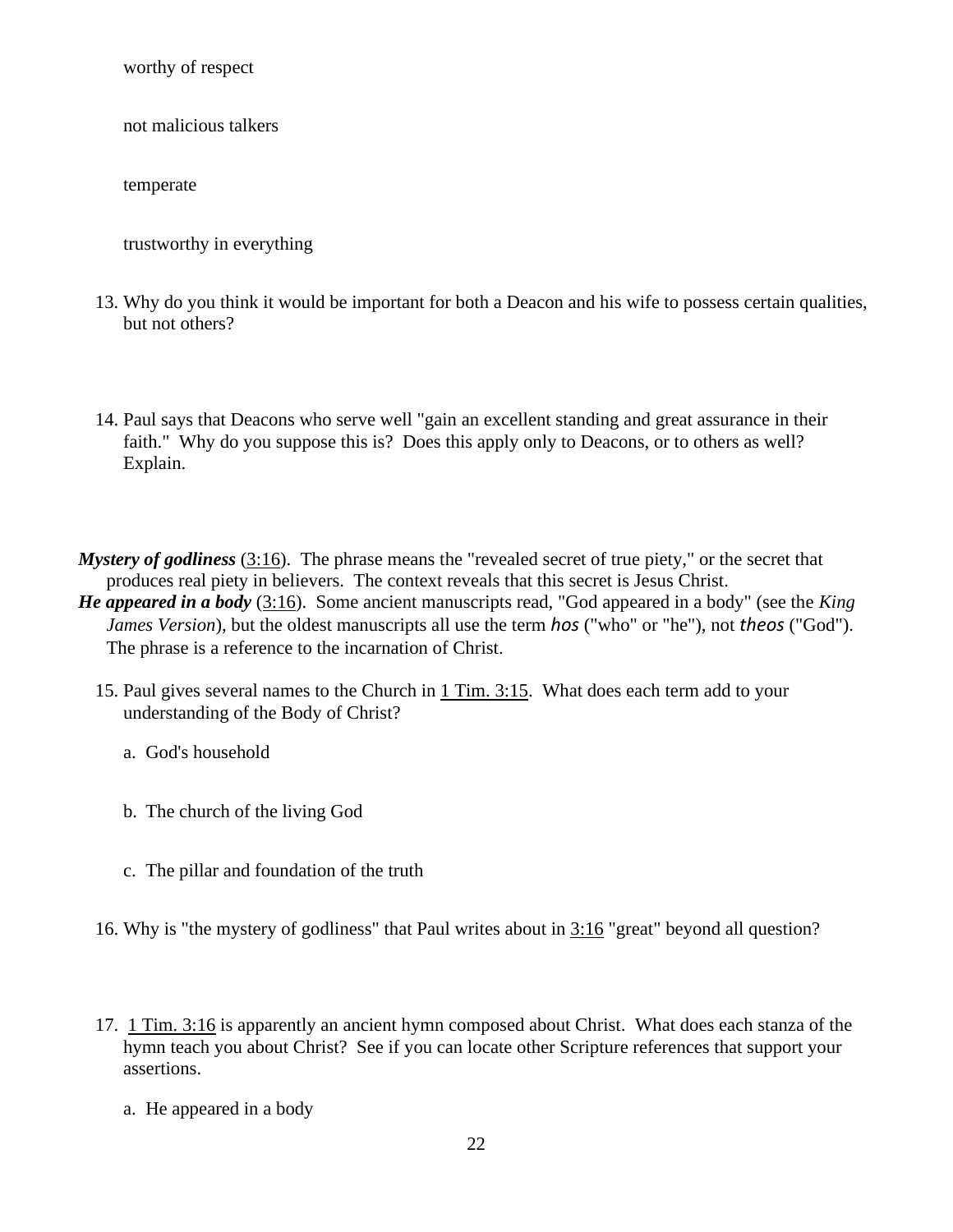- b. He was vindicated by the Spirit
- c. He was seen by angels
- d. He was preached among the nations
- e. He was believed on in the world
- f. He was taken up in glory
- 18. List any questions you have about 3:1-16.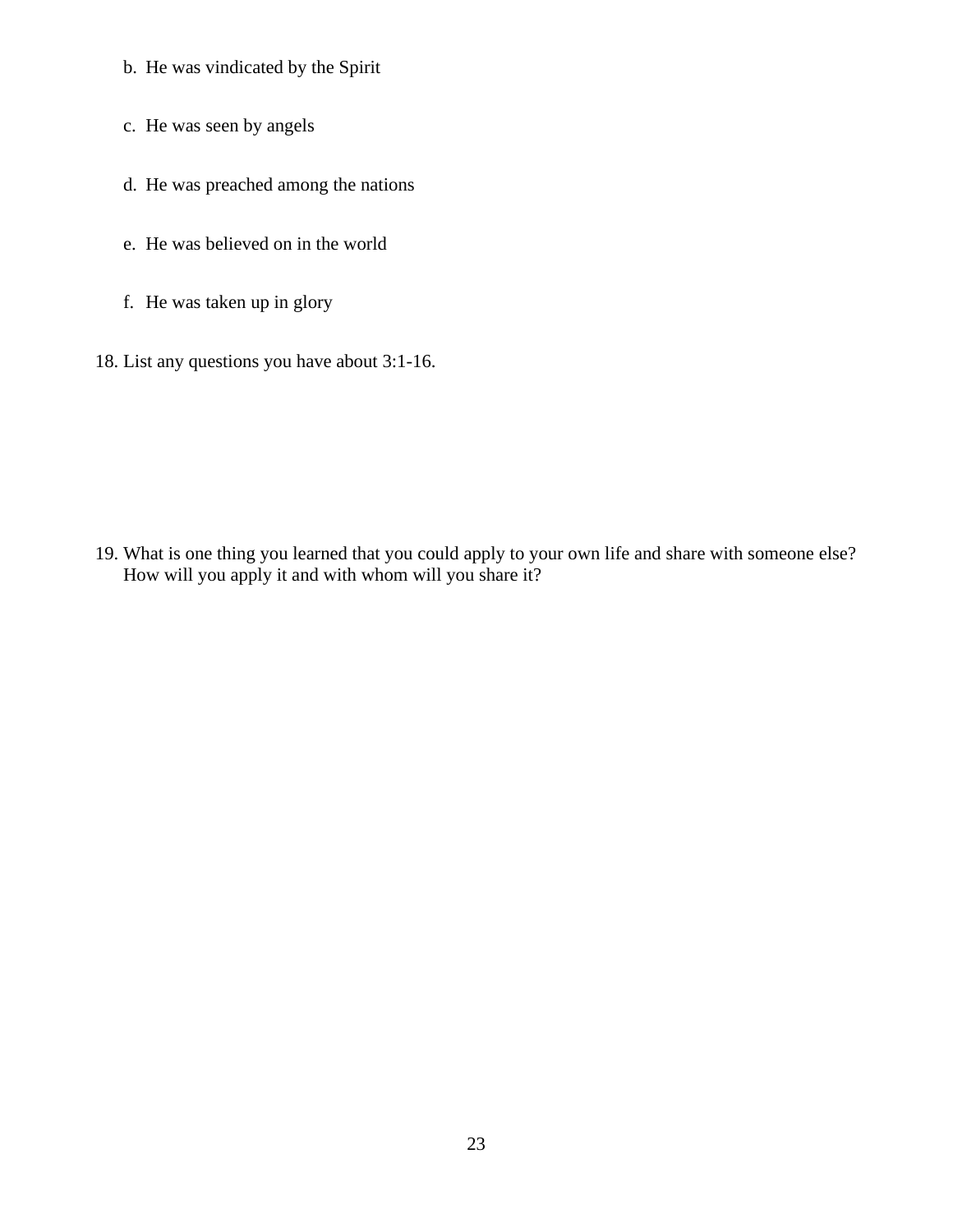### **1 TIMOTHY 4:1-16, INSTRUCTIONS TO TIMOTHY**

Paul hoped to be with Timothy soon after he wrote this letter, but he knew his plans often changed unexpectedly—whether by his own doing, by circumstances, or by God. So as a precaution Paul penned several instructions to Timothy that would help him get the church at Ephesus on the right track.

Before he got to the specifics, Paul thought it wise to remind Timothy of the glorious Lord they both served. He knew how easy it is to get discouraged when we take our eyes off the of our Source! Yet he also knew how effective we can be when we remind ourselves of the glory of our great God and Savior.

From this point on in his letter, Paul ranges freely from problem to instruction to encouragement and back again. He seldom goes into great lengths in any of his instruction, for no doubt Timothy had already received ample instruction. Nevertheless, because of the difficult ministry in Ephesus, Paul considered it best to sketch for Timothy an outline of what it would take to get Ephesus "up and running" in a way that would honor and glorify God.

- *In later times* [\(4:1\)](http://www.crossbooks.com/verse.asp?ref=1Ti+4%3A1). The expression is not as strong as the phrase used in 2 [Tim. 3:1,](http://www.crossbooks.com/verse.asp?ref=2Ti+3%3A1) "in the last days." Evidently the conditions described here took place during Paul's lifetime.
- *Forbid people to marry and order them to abstain from certain foods* [\(4:3\)](http://www.crossbooks.com/verse.asp?ref=1Ti+4%3A3). Such an ascetic emphasis made its way into the Church in the first century and became quite popular in the second century. The error was the equation of holiness with self-denial.
- *Godless myths and old wives' tales* [\(4:7\)](http://www.crossbooks.com/verse.asp?ref=1Ti+4%3A7). Literally, "profane and old-womanish myths." Paul equates these teachings with the fairy tales that elderly women love to tell children; they have no basis in reality.
	- 4. a. Where did Paul get his knowledge of "later times"? How certain is this knowledge?
		- b. What difference does it make? Why is it important that we should know it?
	- 5. How does Paul characterize the false teachers of [4:2?](http://www.crossbooks.com/verse.asp?ref=1Ti+4%3A2) Do they know that what they are teaching is false? Explain.
	- 6. a. What orders did these teachers give their followers [\(4:3\)](http://www.crossbooks.com/verse.asp?ref=1Ti+4%3A3)?
		- b. What was wrong with these orders?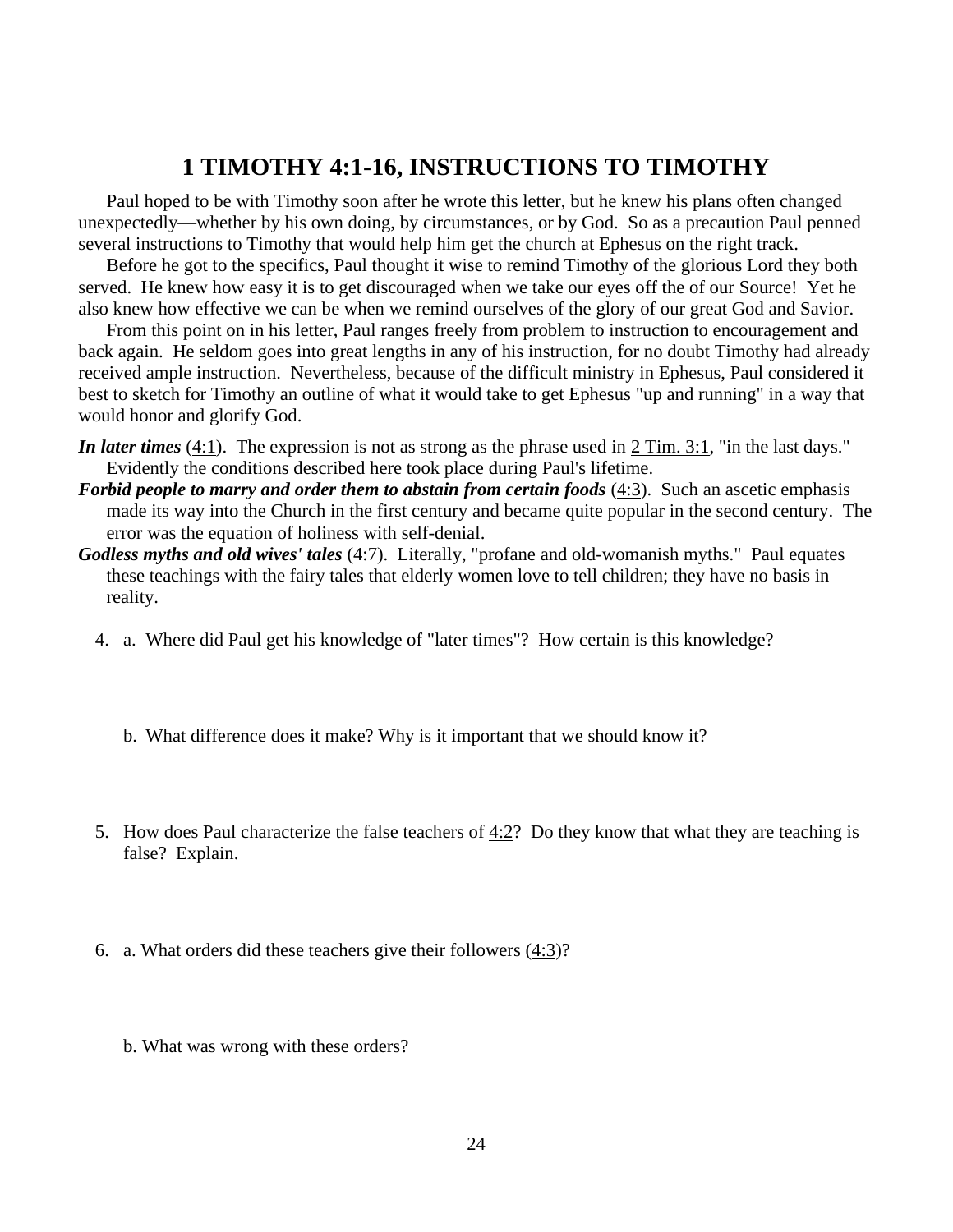- 7. What is the main point of  $4:4-5$ ?
- 8. a. How was Timothy to respond to these false teachings [\(4:6\)](http://www.crossbooks.com/verse.asp?ref=1Ti+4%3A6)?
	- b. What example does this suggest for us?
- 9. a. What is Timothy to avoid in [4:7?](http://www.crossbooks.com/verse.asp?ref=1Ti+4%3A7) Why? What is he to pursue instead?
	- b. How could he, and we, do this practically?
- 10. What comparison does Paul make between "physical training" and "godliness training" in [4:8?](http://www.crossbooks.com/verse.asp?ref=1Ti+4%3A8) How easy is it for you to keep the proper balance? Explain.
- *Savior of all men, and especially of those who believe* [\(4:10\)](http://www.crossbooks.com/verse.asp?ref=1Ti+4%3A10). This is a debated statement, but one that cannot promise universal salvation. Even in this letter Paul maintains that faith is necessary for salvation. The phrase probably means that through Calvary, God is *potentially* the Savior of all men, but *practically* only for those who believe.
- *Elders laid their hands on you* [\(4:14\)](http://www.crossbooks.com/verse.asp?ref=1Ti+4%3A14). Apparently a service where the body of Elders (*presbyterion*) placed their hands on Timothy and prophesied over him. Similar references are found in [1:18](http://www.crossbooks.com/verse.asp?ref=1Ti+1%3A18) and 2 [Tim. 1:6.](http://www.crossbooks.com/verse.asp?ref=2Ti+1%3A6)
- *Save both yourself and your hearers* [\(4:16\)](http://www.crossbooks.com/verse.asp?ref=1Ti+4%3A16). For a soul-winner to save others and lose his own soul is an unmitigated tragedy. For one to save his own soul and have his hearers lost is no less tragic. We must give attention to both.
	- 11. For what did Paul "labor and strive" in [4:10?](http://www.crossbooks.com/verse.asp?ref=1Ti+4%3A10) In what sense did he labor and strive for this—to gain it, or for some other reason?
	- 12. How is God "the Savior of all men"? What is special about "those who believe"? How would you answer those who contend that this verse teaches the universal salvation of all humanity?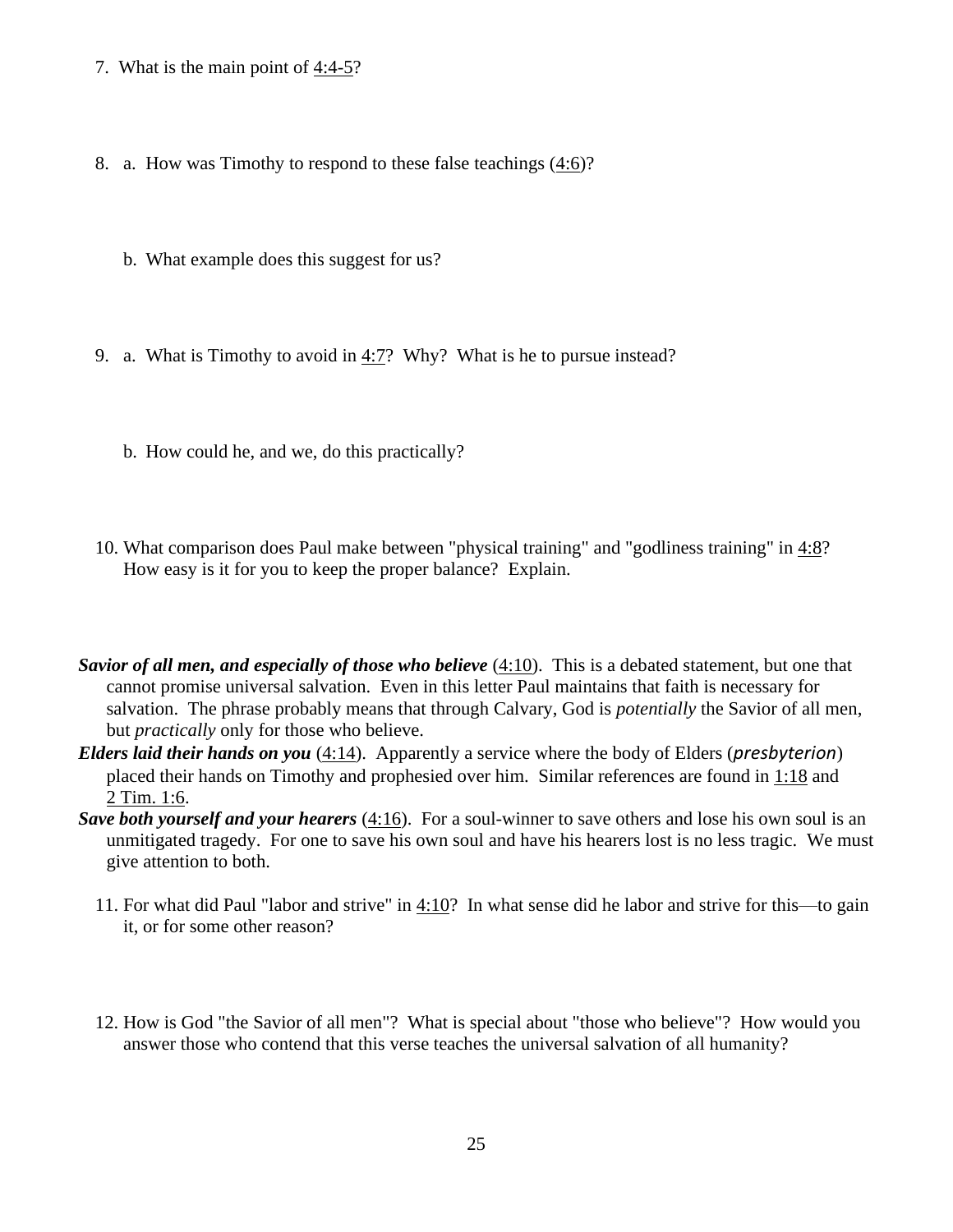- 13. a. Why might others look down on Timothy  $(4:12)$ ?
	- b. How was he to counteract this tendency?
- 14. Paul notes five aspects of a believer's conduct that are especially important in setting a good example for others. What does he mean by each, and what is important about each of them?
	- a. Speech
	- b. Life
	- c. Love
	- d. Faith
	- e. Purity
- 15. To what was Timothy to devote himself in Paul's absence [\(4:13-14\)](http://www.crossbooks.com/verse.asp?ref=1Ti+4%3A13-14)? What is so critical about each of these activities?
- 16. What reason does Paul give in [4:15](http://www.crossbooks.com/verse.asp?ref=1Ti+4%3A15) for diligence in pursuing the ministry? What did Paul want to see happen? Why was this important?
- 17. What charge did Paul give Timothy in [4:16?](http://www.crossbooks.com/verse.asp?ref=1Ti+4%3A16) Why?
- 18. List any questions you have about [1](http://www.crossbooks.com/verse.asp?ref=2Ti+3%3A10-17) Timothy 4:1-16.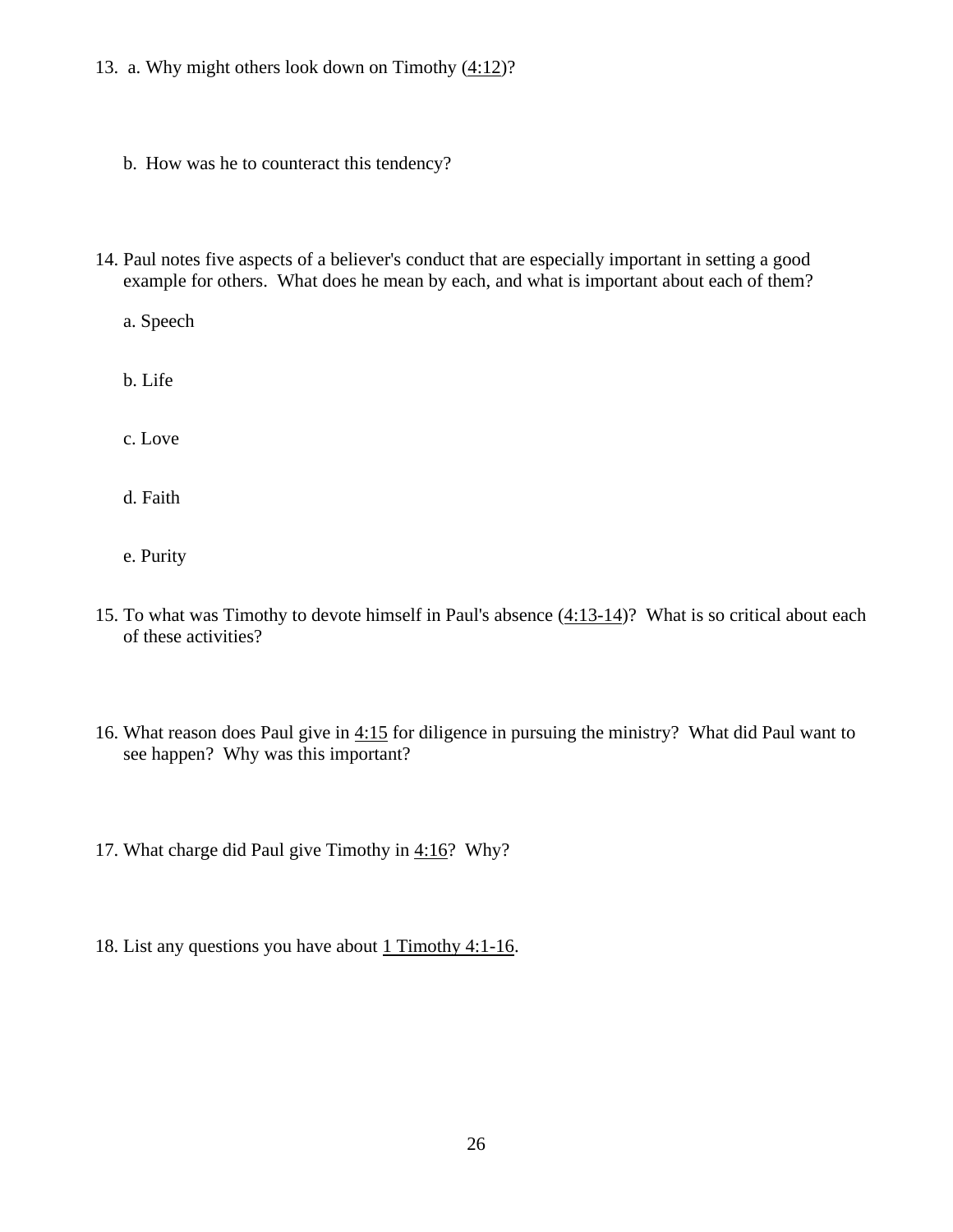## **1 TIMOTHY 5:1-16, RESPECTING ONE ANOTHER AND WIDOWS**

Numerous activities occur in any church, regardless of where it is, how large the congregation is, or how old the church is. Such activity inevitably brings up important questions: How should a young pastor treat older members? How should he treat members close to his own age? What should be done about the needs of widows? How do you tell if someone is truly in need of the church's assistance?

While some of these issues may not seem terribly spiritual, all of them (and others like them, just as pressing) must be dealt with in a growing church. Paul knew this, and so he prepared a list of instructions and guidelines for his young associate. Of course, he hoped to be with Timothy in person before too long—but if that trip was delayed, he intended to give the young man the benefit of his long ministry experience. His words no doubt were invaluable to Timothy, as they continue to be for us today.

- *Dead even while she lives* [\(5:6\)](http://www.crossbooks.com/verse.asp?ref=1Ti+5%3A6). Physically alive but spiritually dead. The implication is that such a woman has no claim on the church's support.
- *Denied the faith and is worse than an unbeliever* [\(5:8\)](http://www.crossbooks.com/verse.asp?ref=1Ti+5%3A8). There is more than one way to deny the faith. A heretic does it by words; the person here does it by his life (see [Titus 1:16\)](http://www.crossbooks.com/verse.asp?ref=Tit+1%3A16). Even unbelievers take care of their own, and they do not have the example of Jesus Christ.
- *Broken their first pledge* [\(5:12\)](http://www.crossbooks.com/verse.asp?ref=1Ti+5%3A12). Literally, disregarded or set aside their solemn promise or oath. Apparently such women had promised to be devoted only to Christ, but abandoned that promise by remarrying.
- *Turned away to follow Satan* [\(5:15\)](http://www.crossbooks.com/verse.asp?ref=1Ti+5%3A15). The phrase does not have to mean formal apostasy from Christianity, but does at least suggest a carnal lifestyle.
	- 1. In 5:1-2, Paul instructs how to treat other believers. How do these instructions differ from one another, and why do you think they differ? What is appropriate about each of them?
		- a. Older men
		- b. Younger men
		- c. Older women
		- d. Younger women
	- 2. Paul's instructions about how to handle the needs of widows take up more verses than any other topic in this epistle (fourteen verses, [5:3-16\)](http://www.crossbooks.com/verse.asp?ref=1Ti+5%3A3-16). Why do you suppose this issue was so important to him?
	- 3. Why would Paul say that a widow with children or grandchildren was not "really in need" [\(5:3-4\)](http://www.crossbooks.com/verse.asp?ref=1Ti+5%3A3-4)? Does our culture live by such reasoning? Explain.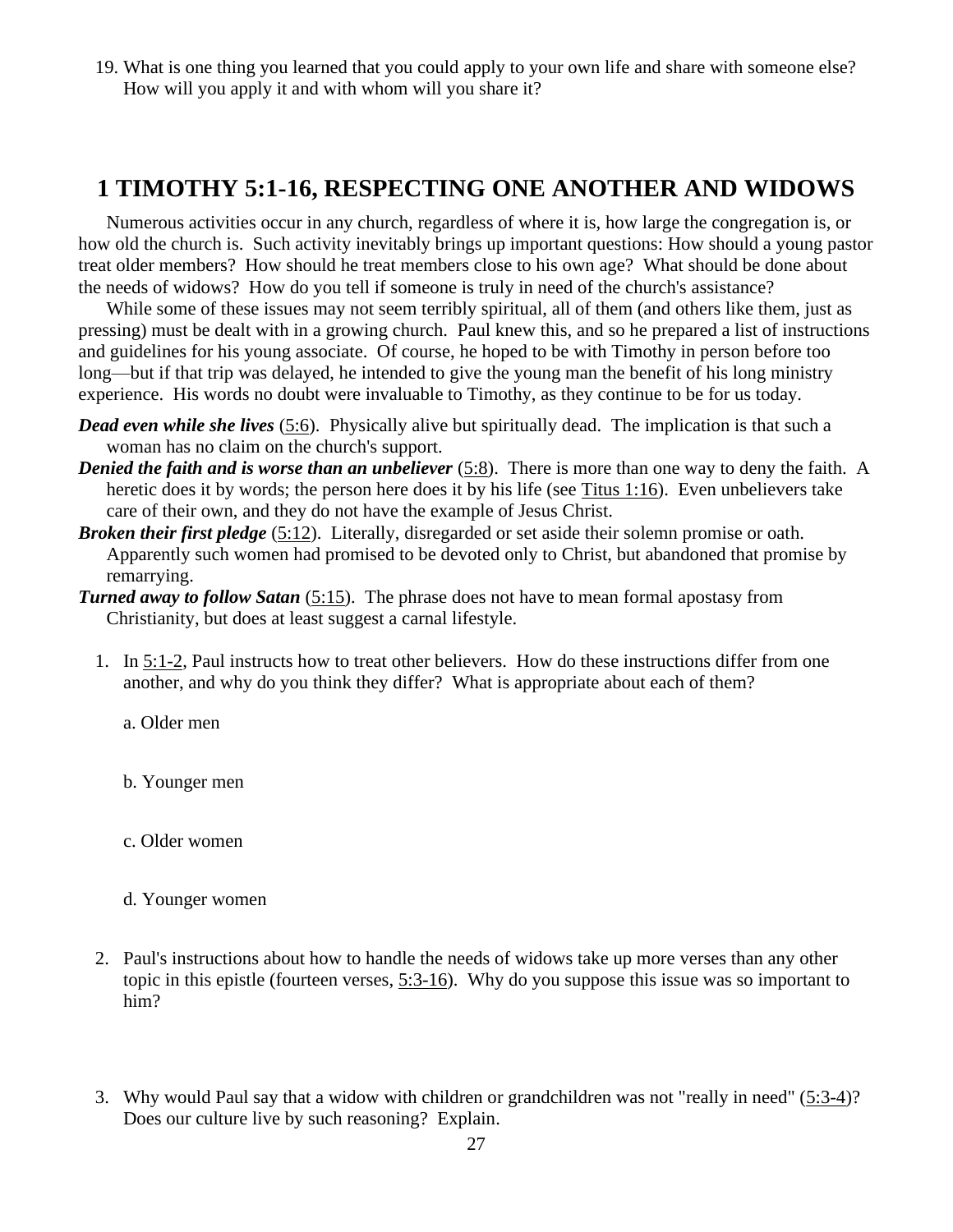- 4. a. How can we practically put our "religion into practice" [\(5:4,](http://www.crossbooks.com/verse.asp?ref=1Ti+5%3A4) [16\)](http://www.crossbooks.com/verse.asp?ref=1Ti+5%3A16)? What does God think about this?
	- b. How is [5:3](http://www.crossbooks.com/verse.asp?ref=1Ti+5%3A3) the other side of the coin to this instruction?
- 5. What contrasts are made between [5:5](http://www.crossbooks.com/verse.asp?ref=1Ti+5%3A5) and [5:6?](http://www.crossbooks.com/verse.asp?ref=1Ti+5%3A6) How are they significant?
- 6. List the seven qualifications Paul gives for a widow to be put on a church's list of widows  $(5:9-10)$ . What is important about each one?

7. What reasons does Paul give for not putting younger widows on such a list  $(5:11-13)$ ?

- 8. What advice does he give instead [\(5:14\)](http://www.crossbooks.com/verse.asp?ref=1Ti+5%3A14)? Why?
- 9. What does Paul mean in 5:15 that some had "turned away to follow Satan"?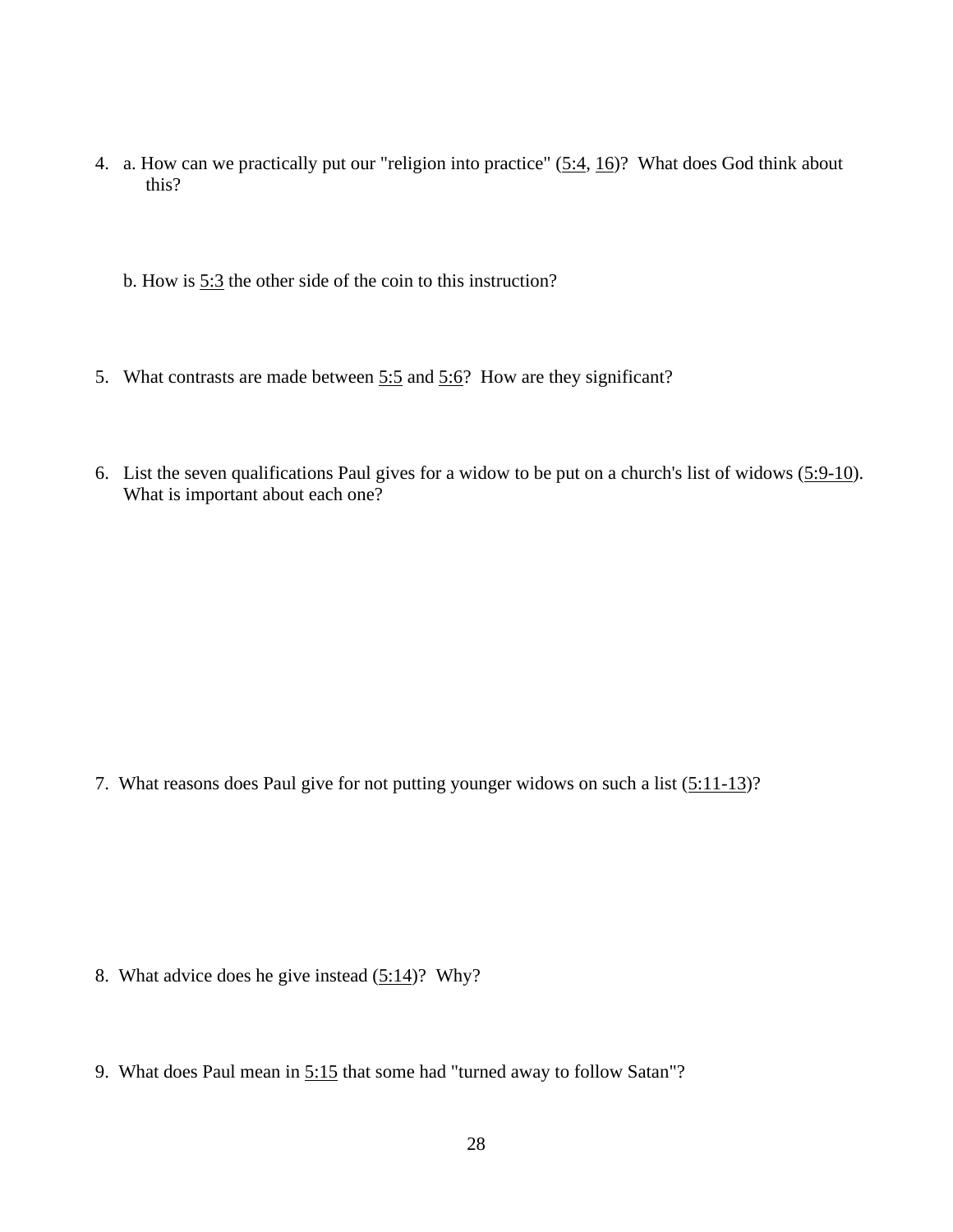- 10. Why should believing women take care of the widows in their families  $(5:16)$ ?
- 11. List any questions you have about  $1$  Timothy 5:1-16.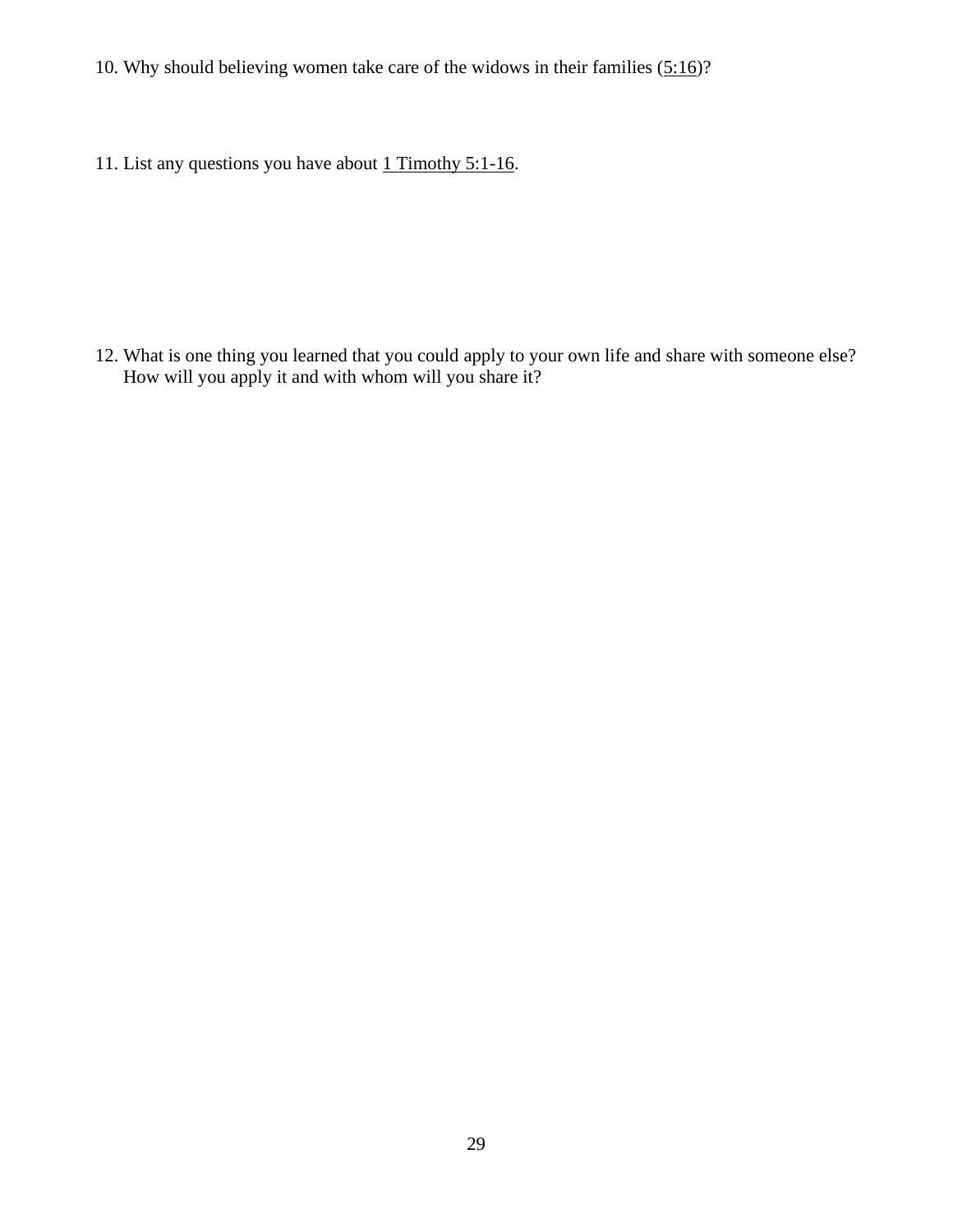## **1 TIMOTHY 5:17-6:2, REGARDING ELDERS, SELF AND SLAVES**

Paul continues giving Timothy very practical instructions regarding Elders, how to care for himself, and advice to slaves. How should faithful Elders be rewarded for their service? What do you do about Elders who sin? And what can be done for an upset stomach? How should slaves serve?

- *Double honor* [\(5:17\)](http://www.crossbooks.com/verse.asp?ref=1Ti+5%3A17). Some believe this suggests a "double stipend" or "double salary," but it may also mean double honor in the sense of recognition (rather than a financial honorarium).
- *Two or three witnesses* [\(5:19\)](http://www.crossbooks.com/verse.asp?ref=1Ti+5%3A19). The last part of this verse comes close to a word-for-word quote of [Deut.](http://www.crossbooks.com/verse.asp?ref=Dt+19%3A15)  [19:15.](http://www.crossbooks.com/verse.asp?ref=Dt+19%3A15) See also 2 Cor. [13:1.](http://www.crossbooks.com/verse.asp?ref=2Co+13%3A1)
- *The elect angels* [\(5:21\)](http://www.crossbooks.com/verse.asp?ref=1Ti+5%3A21). Paul is fond of such terms and uses them to heighten the sense of importance of the declaration he is making. See also  $1 \text{ Cor. } 4.9$  and  $1 \text{ Tim. } 3.16$ .
- *Use a little wine* [\(5:23\)](http://www.crossbooks.com/verse.asp?ref=1Ti+5%3A23). Safe drinking water was not always easily obtainable; Paul's advice also may be medicinal in nature.
	- 1. a. What principle does Paul introduce in [5:17?](http://www.crossbooks.com/verse.asp?ref=1Ti+5%3A17) How does he support this principle in [5:18?](http://www.crossbooks.com/verse.asp?ref=1Ti+5%3A18)
		- b. Why do you think preaching and teaching are singled out for special attention?
	- 2. What is the proper way to bring an accusation against an Elder, according to [5:19?](http://www.crossbooks.com/verse.asp?ref=1Ti+5%3A19) Why this stipulation?
	- 3. a. Why are Elders who sin supposed to be rebuked *publicly* [\(5:20\)](http://www.crossbooks.com/verse.asp?ref=1Ti+5%3A20)? Why should they be treated differently from others?
		- b. In what ways does our culture often reverse this directive? Why do you think we do so?
	- 4. What charge is given to Timothy in [5:21?](http://www.crossbooks.com/verse.asp?ref=1Ti+5%3A21) How is this charge made to be solemn? How is Timothy to carry out the charge?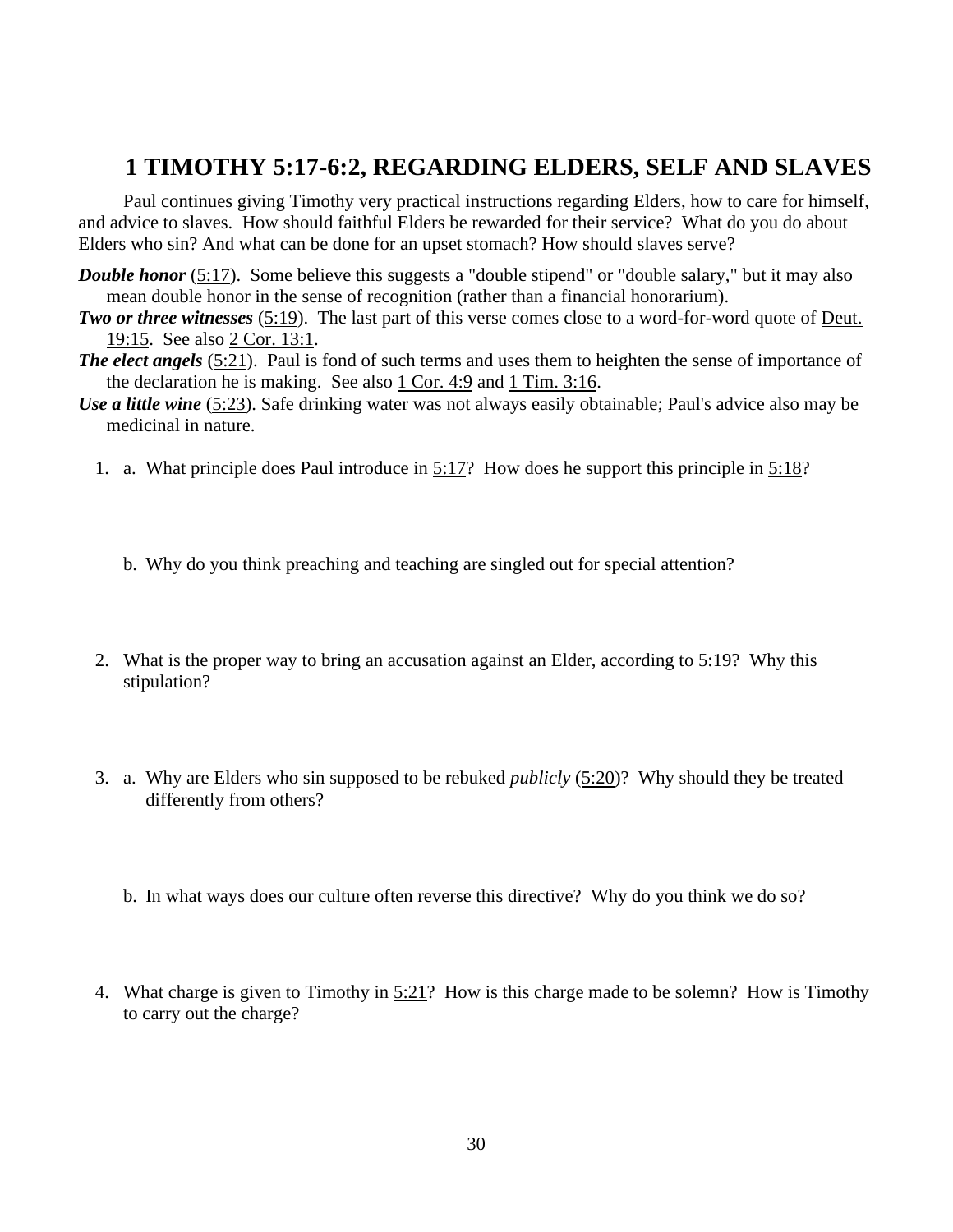- 5. What is the connection between "the laying on of hands" and "do not share in the sins of others" in [5:22?](http://www.crossbooks.com/verse.asp?ref=1Ti+5%3A22) What principle is Paul developing here?
- 6. What contrast is made in  $5:24$ ? Why would this be important for a church official to remember?
- 7. What is the main point of [5:25?](http://www.crossbooks.com/verse.asp?ref=1Ti+5%3A25) How have you seen this evidenced?
- 8. a. What general principle does Paul lay out for slaves in [6:1-2?](http://www.crossbooks.com/verse.asp?ref=1Ti+6%3A1-2) What is the primary reason he gives for enforcing this principle?
	- b. How would this instruction be important for church unity in ancient Ephesus? How would it be applicable today?
- 9. List any questions you have about [1](http://www.crossbooks.com/verse.asp?ref=2Ti+3%3A10-17) Timothy 5:17-6:2.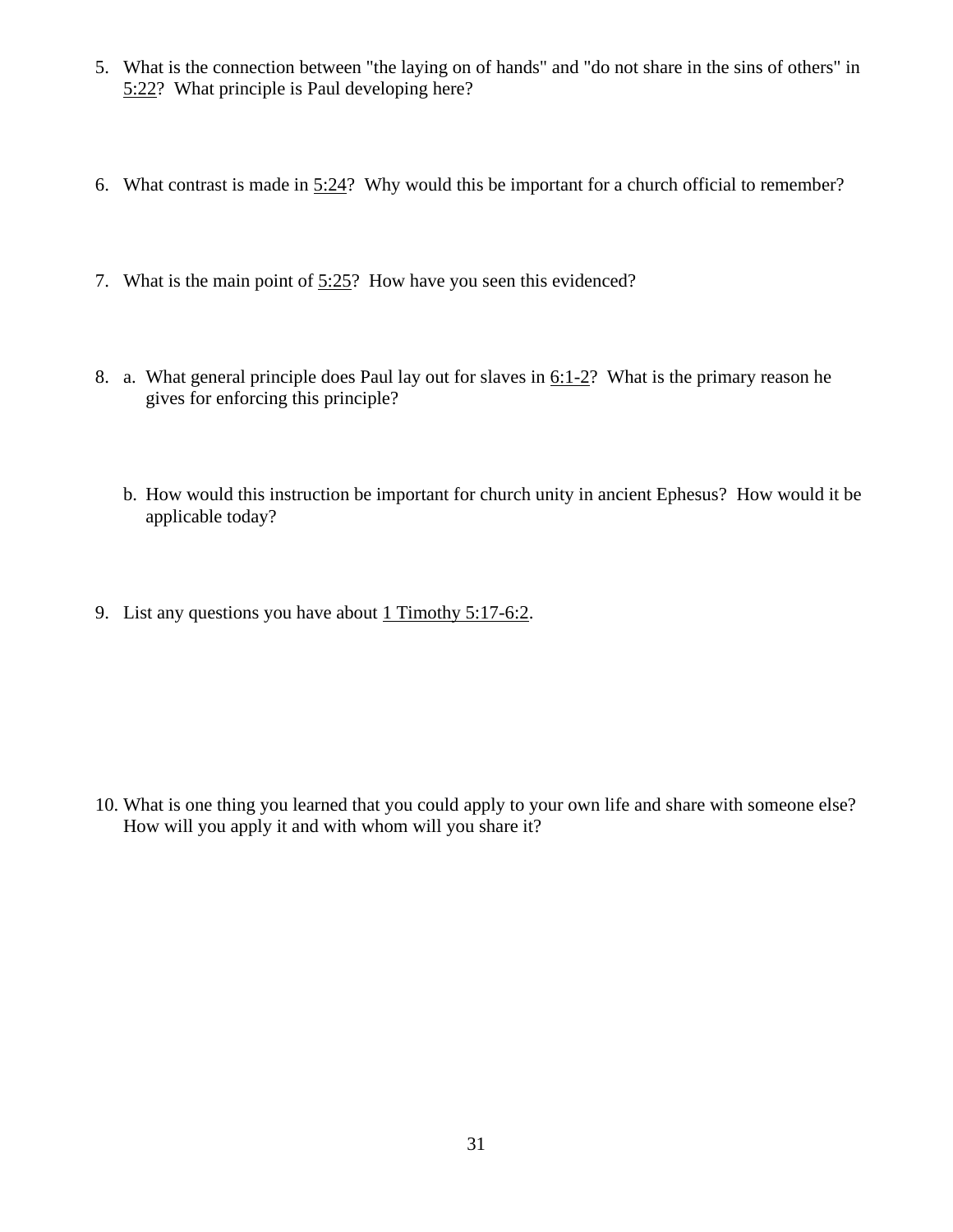## **1 TIMOTHY 6:3-10, THE LOVE OF MONEY**

Money—it was one of Jesus' most frequent topics, it often comes up in the Proverbs, and it was at the heart of an incident that shaped and shook up the early church (see [Acts 5\)](http://www.crossbooks.com/verse.asp?ref=Ac+5). Money has the power to be used for great good or to corrupt monstrously.

As Paul wrapped up his letter to Timothy, he felt the need to instruct his young associate about the proper and improper use of money in the Church. He had seen with his own eyes how money can cause the downfall of believers, and he did not want that to happen in the church at Ephesus. So Paul used rather strong terms to remind Timothy about the seriousness of people's attitudes toward money.

Perhaps unsurprisingly, his words sound remarkably appropriate today. Note especially in this passage how Paul alternately warns against the improper use and view of money, and how he instructs Timothy in its effective and godly use.

1. How does Paul depict someone who teaches false doctrines and who does not agree to sound instruction [\(6:3-4\)](http://www.crossbooks.com/verse.asp?ref=1Ti+6%3A4)? List the three characteristics he names and the significance of each.

2. What is the result of the kind of behavior discussed in question 1? List each of the five results that Paul names and discuss the significance of each [\(6:4-5\)](http://www.crossbooks.com/verse.asp?ref=1Ti+6%3A4-5).

- 3. Note the irony Paul points out that the very men who are consumed with financial gain have been "robbed" of the truth [\(6:5\)](http://www.crossbooks.com/verse.asp?ref=1Ti+6%3A5). If it is always better to be rich in truth rather than material possessions, why are so many people tempted to put finances above truth?
- 4. a. How do disputes about money create "constant friction"? What is the source of this friction?
	- b. What might this say about couples who often fight about finances? How can they bring back harmony?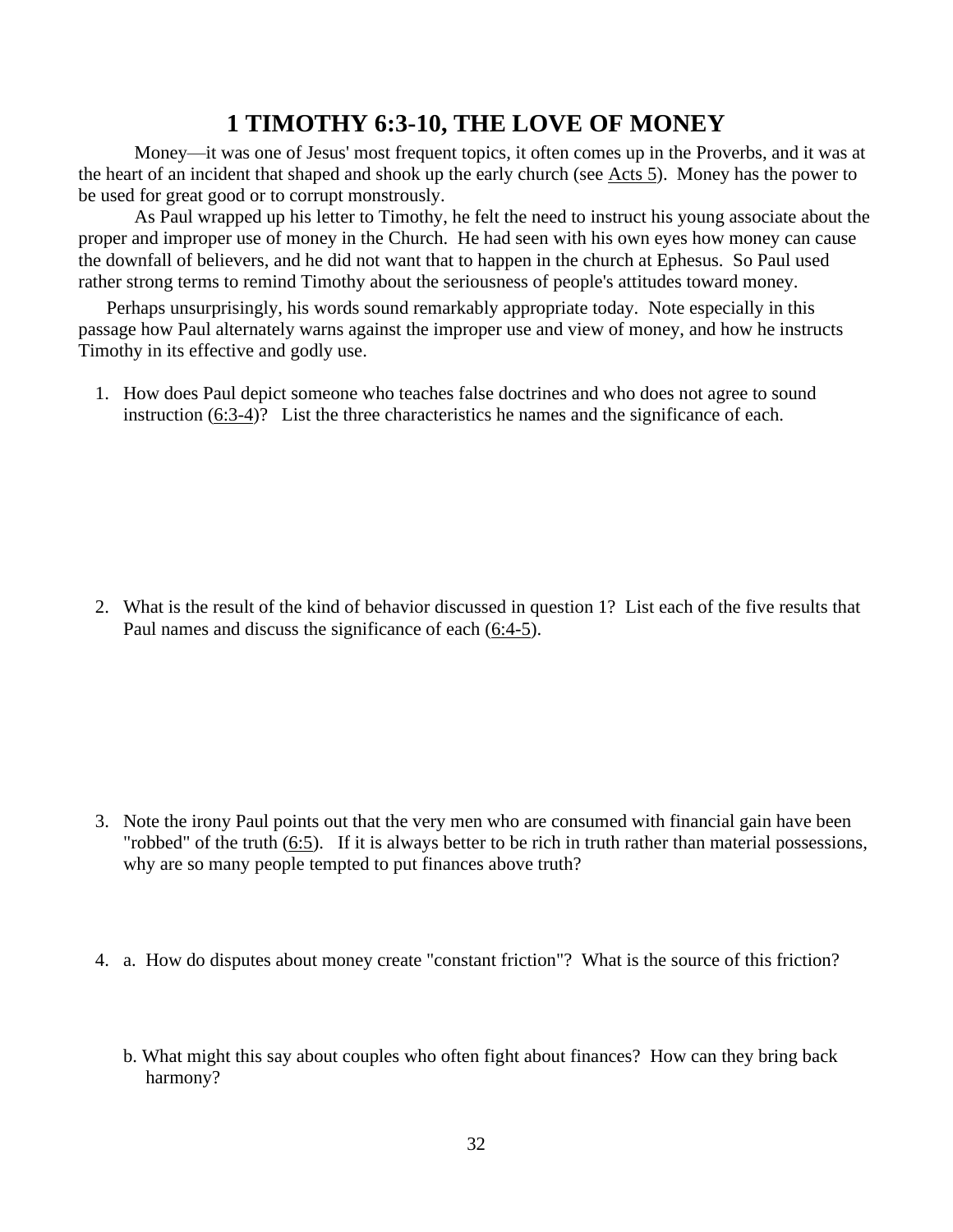- 5. a. If godliness is not a means to financial gain, what kind of gain does godliness bring [\(6:6\)](http://www.crossbooks.com/verse.asp?ref=1Ti+6%3A6)? What does this verse mean to you?
	- b. Is it easy for you to live this out? Explain.
- 6. In 1 [Tim. 6:7,](http://www.crossbooks.com/verse.asp?ref=1Ti+6%3A7) Paul gives a reason for his statement in [6:6.](http://www.crossbooks.com/verse.asp?ref=1Ti+6%3A6) What is this reason? How would remembering his words in [verse 7](http://www.crossbooks.com/verse.asp?ref=1Ti+6%3A7) help to keep us from being robbed of the truth [\(6:5\)](http://www.crossbooks.com/verse.asp?ref=1Ti+6%3A5)?
- 7. How many people you know are content with the provisions listed in  $6:8$ ? Would you be content with these things alone? Explain.
- *A root of all kinds of evil* [\(6:10\)](http://www.crossbooks.com/verse.asp?ref=1Ti+6%3A10). Literally, "a root of all the evils." Note that it is not money itself that is such a root, but the love of money. The verse is often misquoted.
	- 8. What warning does Paul give in [6:9-10?](http://www.crossbooks.com/verse.asp?ref=1Ti+6%3A9-10) To whom is the warning given? What is often the result of ignoring this warning?
	- 9. Notice the *New International Version* translates [6:10](http://www.crossbooks.com/verse.asp?ref=1Ti+6%3A10) as "the love of money is *a* root of *all kinds of*  evil," rather than the traditional, "the love of money is *the* root of *all* evil" (emphasis added). What is the main point of such a translation? What do you think the translators were trying to stress, and what were they trying to avoid?
	- 10. According to [6:10,](http://www.crossbooks.com/verse.asp?ref=1Ti+6%3A10) what two things often happen to people who eagerly seek after wealth? Of the two, which do you think is worse? Which do you think people fear most? Explain.
- *Hope in God* [\(6:17\)](http://www.crossbooks.com/verse.asp?ref=1Ti+6%3A17). While wealth is uncertain and may be gone in a moment, God is immutable and immovable and has promised to be with the believer always (see [Psalm 52:7;](http://www.crossbooks.com/verse.asp?ref=Ps+52%3A7) [Hebrews 13:5-6\)](http://www.crossbooks.com/verse.asp?ref=Heb+13%3A5-6).
	- 11. Paul gives two negative commands and five positive commands to the rich in [6:17-18.](http://www.crossbooks.com/verse.asp?ref=1Ti+6%3A17-18) List and discuss each one.
		- a. Negative commands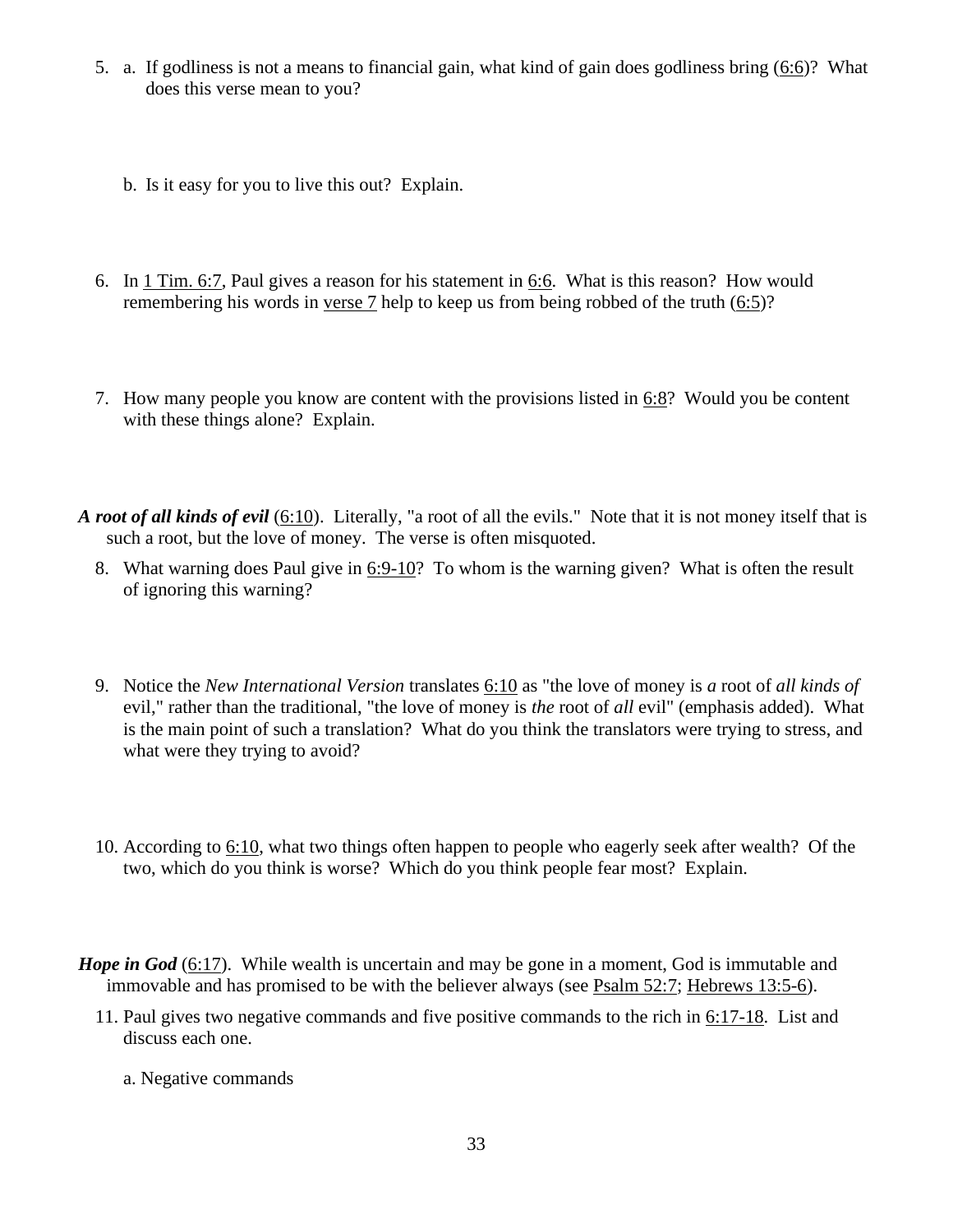- b. Positive commands
- 12. According to [6:17,](http://www.crossbooks.com/verse.asp?ref=1Ti+6%3A17) why is putting your hope in God the only way to "richly" enjoy life? What does the last part of this verse teach you about God's desire for you?
- 13. a. What reason does Paul give for his multiple commands in the previous two verses  $(6:19)$ ? What does this mean?
	- b. In your experience, how much of a motivation does this usually produce in our culture? In our churches? Explain.
- 14. Do we often connect the way we use our money with our status in "the coming age" [\(6:19\)](http://www.crossbooks.com/verse.asp?ref=1Ti+6%3A19)? Explain.
- 15. What part of Paul's teaching about money in this passage encourages you the most? What part of it surprises you the most? What part threatens you the most? Explain.
- 16. List any questions you have about 1 Timothy 6:3-10.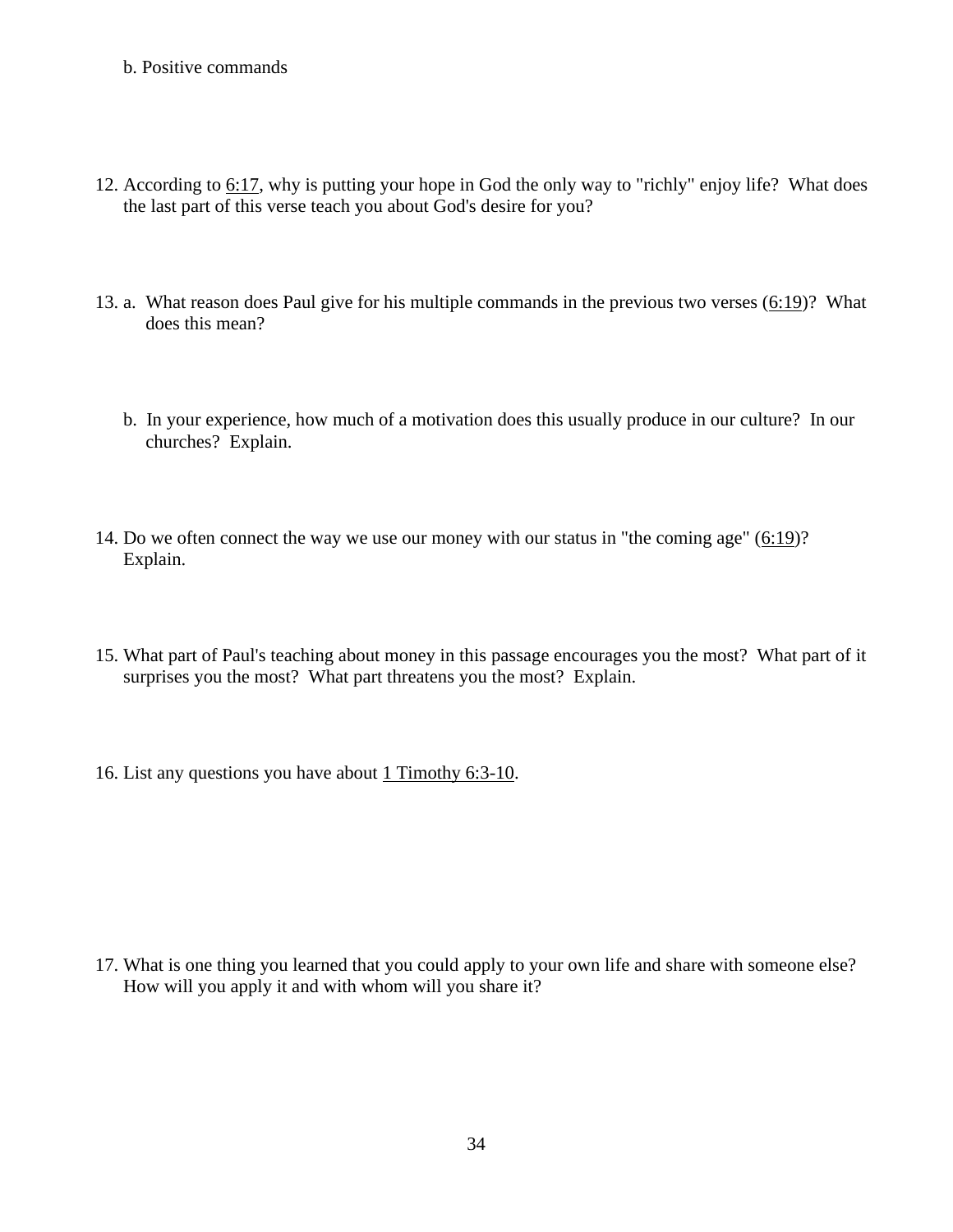# **1 TIMOTHY 6:11-21, FINAL INSTRUCTIONS**

Paul had instructed Timothy about the effective workings of the church, drawing on his vast experience with churches around the Roman world. He encouraged his young friend, warned him, gave him specific commands, advised him, and admonished him. Now he ends his letter with a final charge, a last directive to be sure that Timothy follows all the instructions contained in the letter.

The charge is not harsh or demanding or authoritarian, but rather reflects Paul's great affection for Timothy as well as his deep concern for the church at Ephesus. The Apostle wishes he could be with Timothy during the difficult days that he knows lie ahead—but in lieu of that, he will do his best to encourage his friend and equip him to face the challenges courageously that are certainly coming. Timothy will need such encouragement—as we do today.

- *Man of God* [\(6:11\)](http://www.crossbooks.com/verse.asp?ref=1Ti+6%3A11). A common designation for prophets in the Old Testament (see 1 [Samuel 9:6;](http://www.crossbooks.com/verse.asp?ref=1Sa+9%3A6) 1 [Kings 12:22\)](http://www.crossbooks.com/verse.asp?ref=1Ki+12%3A22). While it is unclear whether Paul means to use it as a formal title, it does seem appropriate that he would use it to refer to Timothy, a young man in God's service who represents God and who speaks in His name.
- *Good confession* [\(6:12\)](http://www.crossbooks.com/verse.asp?ref=1Ti+6%3A12). Probably the reference is to Timothy's profession of faith in Christ at a significant time in his life, perhaps his baptism, when many witnesses were present. Compare this to what Paul says about the Lord Jesus' "good confession" in [6:13.](http://www.crossbooks.com/verse.asp?ref=1Ti+6%3A13)
	- 1. Of all the titles Paul could have chosen to refer to his young friend, why do you suppose he picked "man of God"? How would this be a special encouragement to Timothy?
	- 2. What is Timothy commanded to avoid in [6:11?](http://www.crossbooks.com/verse.asp?ref=1Ti+6%3A11)
	- 3. What does Paul say he should pursue instead [\(6:11\)](http://www.crossbooks.com/verse.asp?ref=1Ti+6%3A11)? List and discuss each of the six elements.

- 4. For the second time Paul tells Timothy to "fight the good fight" of faith  $(6:11)$ , see also  $1:18$ ). Why is it especially appropriate for Paul to use this image to talk with Timothy about the Christian walk?
- 5. How can Timothy—or any of us—"take hold of eternal life"  $(6:12)$ ? What exactly is Paul's admonition here?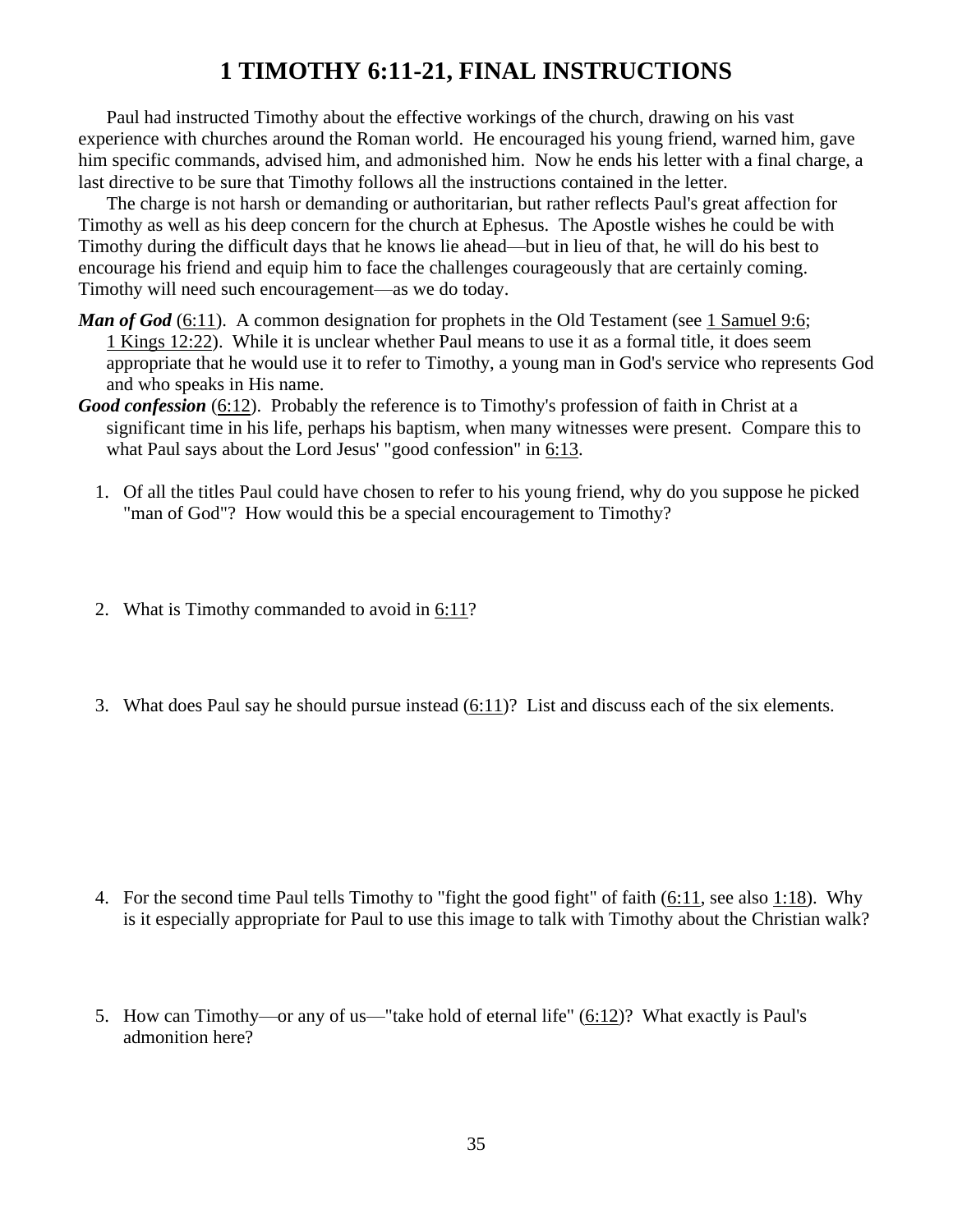- 6. How is Timothy's "good confession" in [6:12](http://www.crossbooks.com/verse.asp?ref=1Ti+6%3A12) connected to Jesus' "good confession" in [6:13?](http://www.crossbooks.com/verse.asp?ref=1Ti+6%3A13) In what way is any believer's "good confession" thus related to these? What is similar in each one?
- 7. Why do you think Paul characterizes God as the one "who gives life to everything" in 1 [Tim. 6:13?](http://www.crossbooks.com/verse.asp?ref=1Ti+6%3A13) Why would this designation be especially appropriate in this context?
- 8. With what does Paul charge Timothy in [6:13-14?](http://www.crossbooks.com/verse.asp?ref=1Ti+6%3A13-14) Is this anything new, or is this said for emphasis? Explain.
- 9. What great event is foretold in [6:14?](http://www.crossbooks.com/verse.asp?ref=1Ti+6%3A14) How does Paul use this event to motivate Timothy to godliness? How can we use this same event for the same ends?
- 10. a. What "timing" [\(6:15\)](http://www.crossbooks.com/verse.asp?ref=1Ti+6%3A15) does Paul give for the great event described above?
	- b. How is this significant for us today?
- 11. What further description does Paul give of God in [6:15-16?](http://www.crossbooks.com/verse.asp?ref=1Ti+6%3A15-16) List the seven characteristics and discuss the significance of each.

12. What is ascribed to God at the end of  $6:16$ ? Why do you think Paul would focus on these two items at the end of this passage?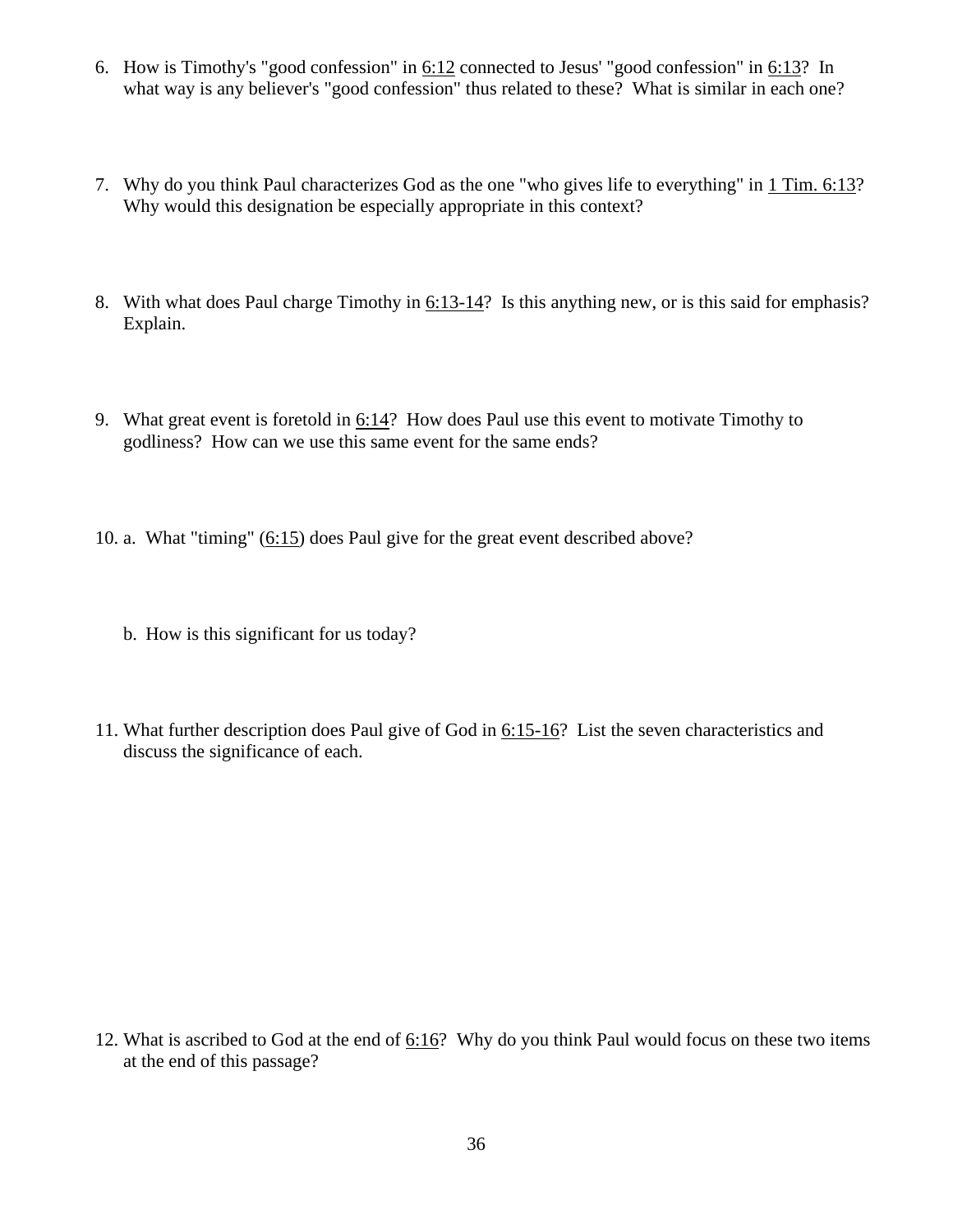- 13. a. What does Paul instruct Timothy to do at the beginning of [6:20?](http://www.crossbooks.com/verse.asp?ref=1Ti+6%3A20) How is this a good summary of everything that has been written in this epistle?
	- b. In what way is it another aspect of the "fight" that he has mentioned twice already?
- 14. What negative command does Paul give in [6:20?](http://www.crossbooks.com/verse.asp?ref=1Ti+6%3A20) Where have you seen such a command given before in this letter? Do you believe such commands are necessary for today? Why, or why not?
- 15. What warning is given in [6:21?](http://www.crossbooks.com/verse.asp?ref=1Ti+6%3A21) How can professing a certain kind of knowledge cause one to wander from the faith?
- 16. What is the significance of Paul's last sentence, "Grace be with you"? Paul surrounds his letter with grace at the beginning and end. Can you think of any reason Paul might begin his letter with grace *to* Timothy and end it with grace *with* him?
- 17. List any questions you have about 1 Timothy 6:11-21.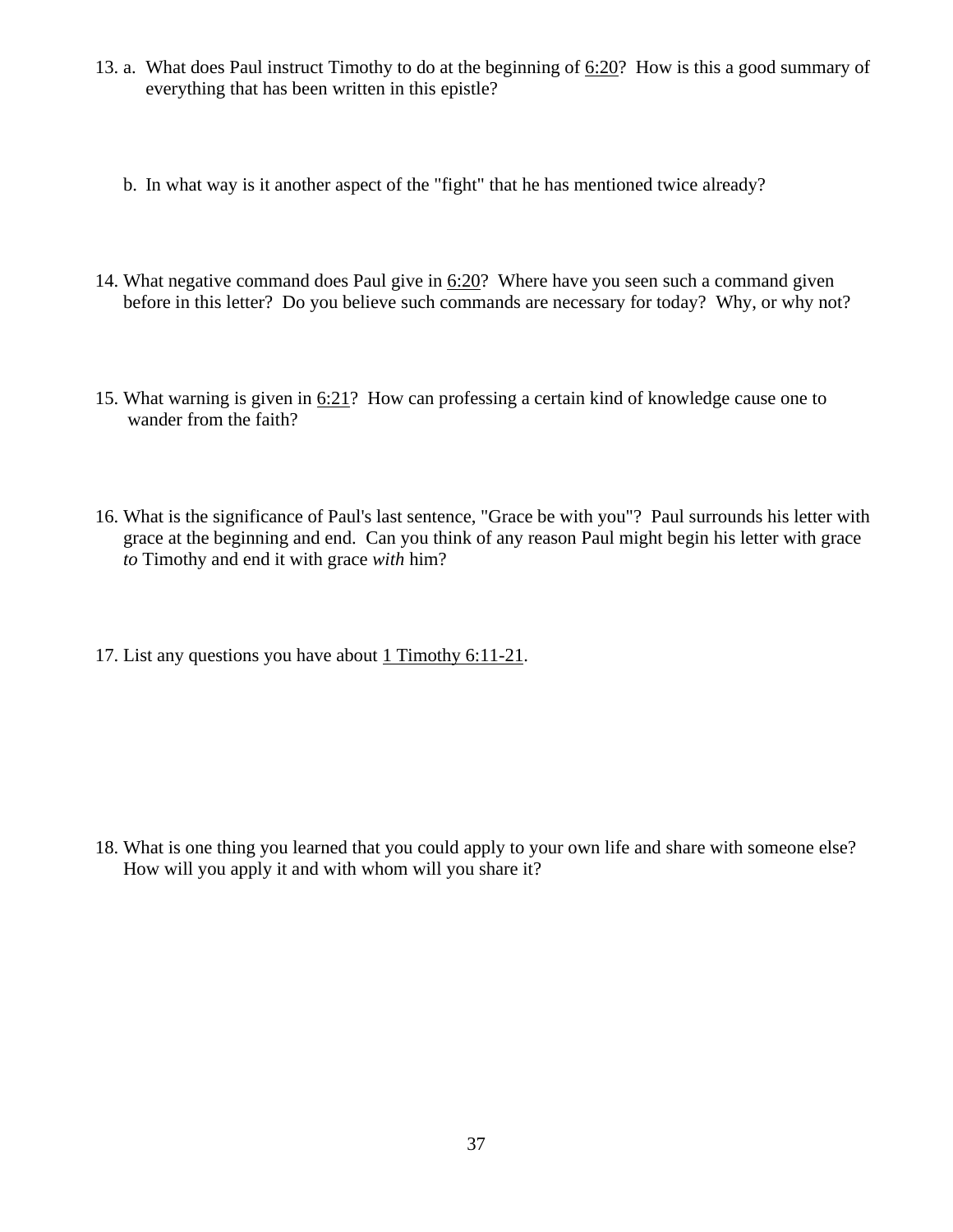## **BACKGROUND AND OVERVIEW**

When Paul wrote the letter we call 2 Timothy, he was an old man in a Roman prison. This man who had been Christ's greatest missionary for thirty years was now chained to a Roman guard at all times and awaited a death sentence from the emperor.

Timothy may have been in Ephesus, but in whatever city, he was carrying on the ministry Paul had begun but could not continue. Timothy had been working with Paul for over fifteen years, but now the Apostle was departing for good. This charge Timothy received is the last of Paul's writings that remains to us.

Second Timothy is at once two extraordinary things: it is the last preserved words of one of the Church's greatest men; and it is God's Word to us, revealing who He is, who we are in Him, and what He desires from us. For the moment, take it as a letter from a man to his trusted friend. Approach it as you would a letter to yourself, not stopping to wrestle with individual phrases, but looking for the overall message.

### **First impressions**

- 1. Read 2 Timothy at one sitting. How would you describe the *mood* (tone, emotion) Paul conveys? In other words, what seem to be Paul's attitudes or feelings toward his subject matter and toward Timothy? (Is Paul formal, intimate, angry, joyful...?) If you think his mood changes, note where and how it changes.
- 2. Repetition is a clue to the ideas that are most important in a book. What words and ideas are repeated in each of the following sets of verses?

[1:3-6](http://www.crossbooks.com/verse.asp?ref=2Ti+1%3A3-6)

 $1:8, 12; 2:3, 9; 3:11-12$  $1:8, 12; 2:3, 9; 3:11-12$  $1:8, 12; 2:3, 9; 3:11-12$  $1:8, 12; 2:3, 9; 3:11-12$  $1:8, 12; 2:3, 9; 3:11-12$ 

[1:8,](http://www.crossbooks.com/verse.asp?ref=2Ti+1%3A8) [12,](http://www.crossbooks.com/verse.asp?ref=2Ti+1%3A12) [16](http://www.crossbooks.com/verse.asp?ref=2Ti+1%3A16)

 $1:11; 2:2; 3:10, 16; 4:2$  $1:11; 2:2; 3:10, 16; 4:2$  $1:11; 2:2; 3:10, 16; 4:2$  $1:11; 2:2; 3:10, 16; 4:2$  $1:11; 2:2; 3:10, 16; 4:2$ 

#### **Study Skill—Cross-references**

Other passages of Scripture can often shed light on the passage you are studying. These other passages are called *cross-references*.

3. What background information do you learn from the following verses concerning...

Timothy  $(1:5, 3:15)$  $(1:5, 3:15)$ ?

how Paul feels about Timothy [\(1:2;](http://www.crossbooks.com/verse.asp?ref=2Ti+1%3A2) [4:21\)](http://www.crossbooks.com/verse.asp?ref=2Ti+4%3A21)?

Paul's circumstances [\(1:8,](http://www.crossbooks.com/verse.asp?ref=2Ti+1%3A8) [12,](http://www.crossbooks.com/verse.asp?ref=2Ti+1%3A12) [15-18;](http://www.crossbooks.com/verse.asp?ref=2Ti+1%3A15-18) [4:6-18\)](http://www.crossbooks.com/verse.asp?ref=2Ti+4%3A6-18)?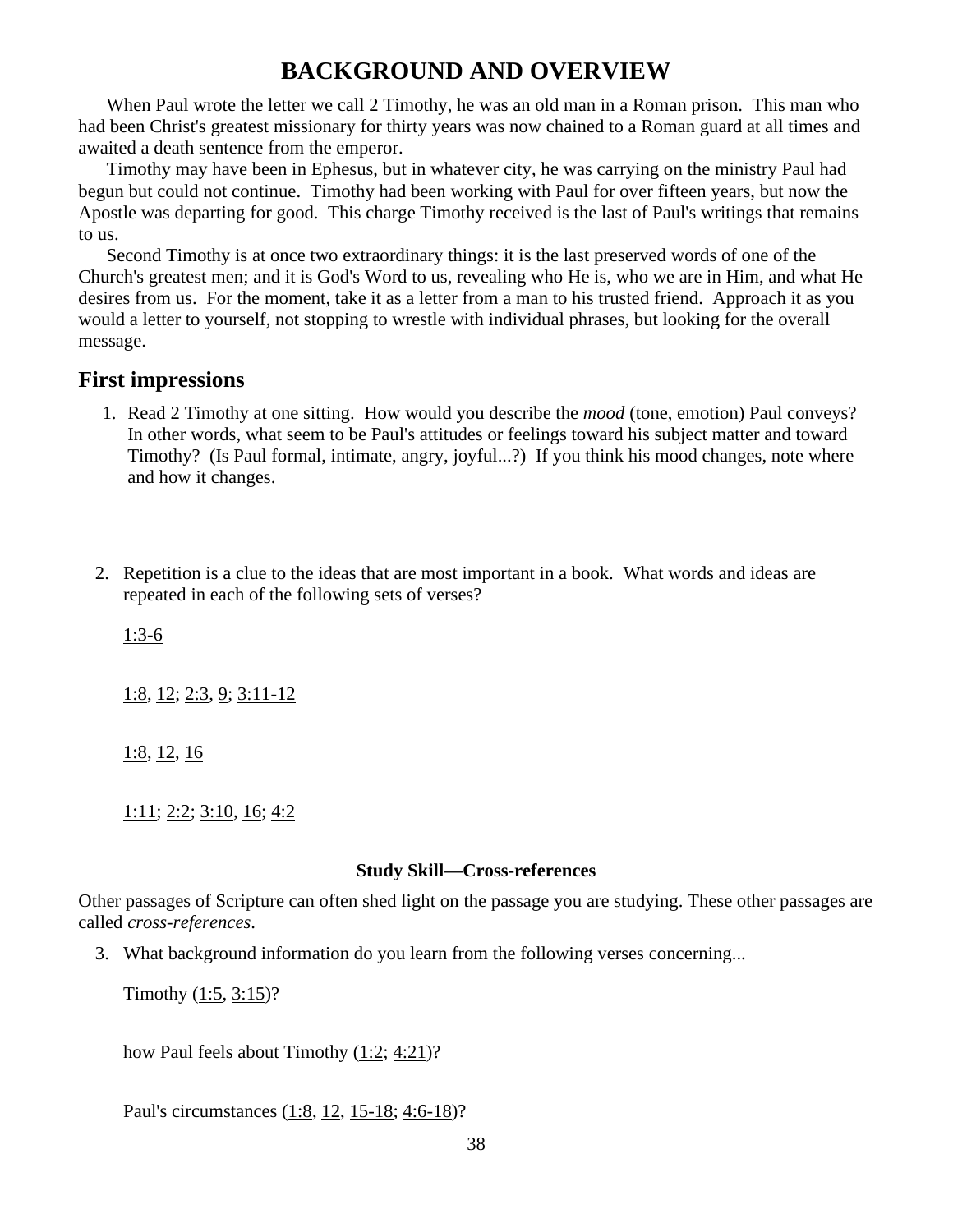Paul's feelings about Timothy, as shown in an earlier letter to a church [\(Phil. 2:19-22\)](http://www.crossbooks.com/verse.asp?ref=Php+2%3A19-22)?

### **Theme/purpose**

People usually write letters in response to a particular situation in their own or their readers' lives. They normally have reasons for choosing the topics they cover in their letters. Although it is often not possible to reconstruct the exact circumstances that prompted a letter, any insight in this area will help us to understand the writer's message.

Our own purpose for studying the letter will often differ from its original purpose, but how we understand and apply a writer's words should be influenced by how he and the Holy Spirit meant them to be understood and applied in the first century.

- 4. From your first readings of Second Timothy, what seem to be Paul's chief aims in writing this letter?
- 5. Your overview of Second Timothy may have suggested questions you'd like answered as you go deeper into the book. If so, jot them down now while your thoughts are still fresh. Your questions can serve as personal objectives for your further investigation of the letter.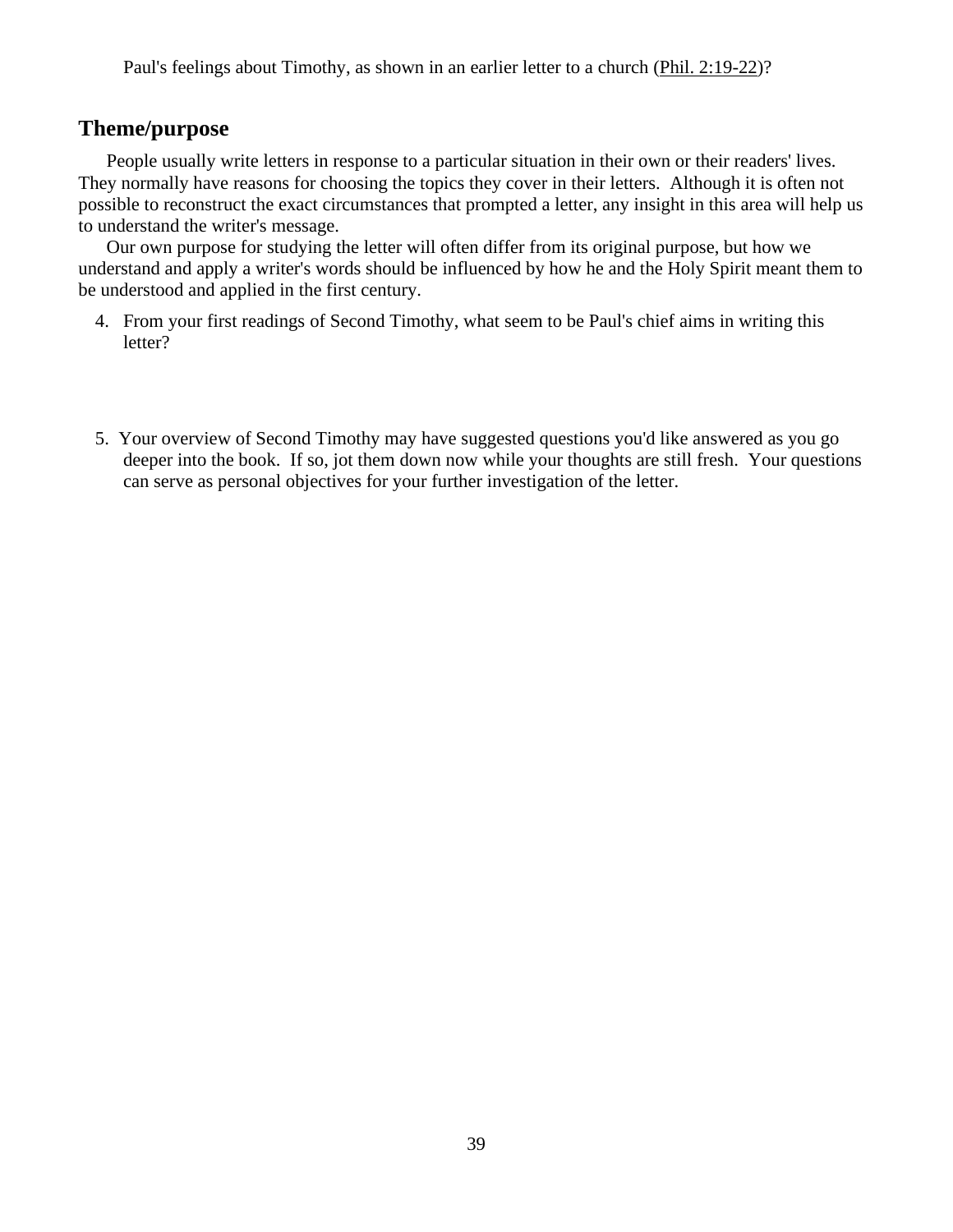## **2 TIMOTHY 1:1-18, UNASHAMED**

Since becoming a Christian, Timothy had been devoted to his mentor Paul. Now the mentor is chained in prison, and the young man faces a flock of immature Christians and a barrage of opposition on his own. On his own? Paul couldn't be with Timothy, but he knew what a fearful leader needed to hear.

Read [1:1-14](http://www.crossbooks.com/verse.asp?ref=2Ti+1%3A1-14) carefully, alert to the emotions Paul conveys. Look for the overall theme or message of the passage.

1. In the left column, list each instruction Paul gives Timothy in [1:1-14.](http://www.crossbooks.com/verse.asp?ref=2Ti+1%3A1-14) Then, in the right column, summarize each resource or reason he gives for obeying the instruction.

| instruction | resource/reason           |
|-------------|---------------------------|
| 1:6         | For this reason $(1:5-6)$ |
|             | through $(1:6)$           |
|             | for $(1:7)$               |
| 1:8         | by $(1:8)$                |
| 1:8         | who $(1:9-10)$            |
| 1:13        | that $(1:14)$             |
| 1:14        | with $(1:14)$             |

- *Apostle* [\(1:1,](http://www.crossbooks.com/verse.asp?ref=2Ti+1%3A1) [11\)](http://www.crossbooks.com/verse.asp?ref=2Ti+1%3A11). Literally, "one who is sent"—a messenger, proxy, ambassador. In Jewish law, this was the *shaliach*, "a person acting with full authority for another" in a business or legal transaction. The early Church recognized certain men who had seen the risen Jesus as Apostles—the leaders with highest authority regarding doctrine and policy. (See <u>Acts 1:1-8; [Acts 6:1-6;](http://www.crossbooks.com/verse.asp?ref=Ac+6%3A1-6) Galatians 2:7-10</u>.)
	- 2. a. What is "the gift of God, which is in you" [\(1:6\)](http://www.crossbooks.com/verse.asp?ref=2Ti+1%3A6)? See [1:5,](http://www.crossbooks.com/verse.asp?ref=2Ti+1%3A5) [7.](http://www.crossbooks.com/verse.asp?ref=2Ti+1%3A7)

b. What does it mean to fan this gift into flame (kindle it afresh;  $1:6$ )? See [1:8.](http://www.crossbooks.com/verse.asp?ref=2Ti+1%3A8)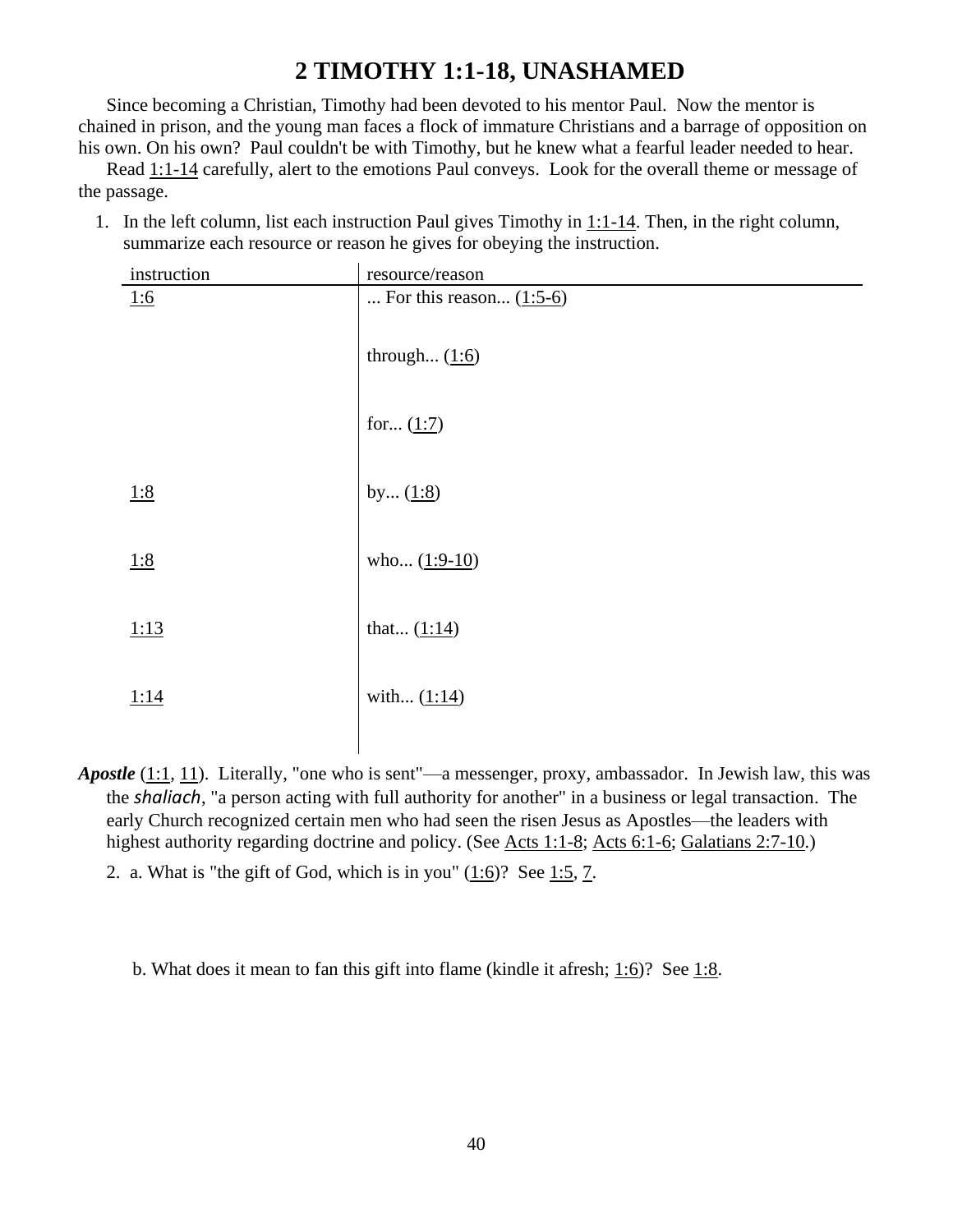3. In  $1:9-10$ , Paul outlines the Gospel he has received from God and entrusted to Timothy. What key points does Paul mention? (Look for at least six.)

- 4. Why is it crucial that God "saved" and "called" us not because of anything we have done [\(1:9\)](http://www.crossbooks.com/verse.asp?ref=2Ti+1%3A9)? (*Optional*: See [Ephes. 2:7-10;](http://www.crossbooks.com/verse.asp?ref=Eph+2%3A7-10) [Titus 3:5.](http://www.crossbooks.com/verse.asp?ref=Tit+3%3A5))
- 5. a. How does Paul explain "the promise of life"  $(1:1)$  in  $1:10$ ?
	- b. This promise was important to Paul as he faced execution in Rome. Why is it important for you to focus on this promise?

*Guard what I have entrusted to him* [\(1:12\)](http://www.crossbooks.com/verse.asp?ref=2Ti+1%3A12). This phrase is more literally, "guard the deposit of me," and so it could mean either the deposit Paul has entrusted to God or the deposit God has entrusted to Paul. If interpreted in the second way, the phrase means that God will guard the message He has given Paul, even if Paul falters or if the Church is persecuted. "Deposit" has this meaning—the Gospel entrusted to Paul and Timothy—in 1 [Tim. 6:20](http://www.crossbooks.com/verse.asp?ref=1Ti+6%3A20) and 2 [Tim. 1:14.](http://www.crossbooks.com/verse.asp?ref=2Ti+1%3A14)

However, NIV and NASB think Paul would probably not have said "my deposit" in Greek if he had meant "the deposit given to me." Therefore, NIV and NASB interpret Paul to mean "the deposit of my soul (or salvation) that I have given to Him."

- 6. a. In [1:12-14,](http://www.crossbooks.com/verse.asp?ref=2Ti+1%3A12-14) Paul tells Timothy God's responsibility and man's. What deposit is God supposed to guard [\(1:12\)](http://www.crossbooks.com/verse.asp?ref=2Ti+1%3A12)?
	- b. What good deposit (NASB: "treasure") is Timothy supposed to guard  $(1:14)$ ?
- 7. Paul tells Timothy to guard a treasure/deposit [\(1:14\)](http://www.crossbooks.com/verse.asp?ref=2Ti+1%3A14) and rekindle God's gift [\(1:6\)](http://www.crossbooks.com/verse.asp?ref=2Ti+1%3A6). Do you think you have been entrusted with any deposit? If so, what might it be?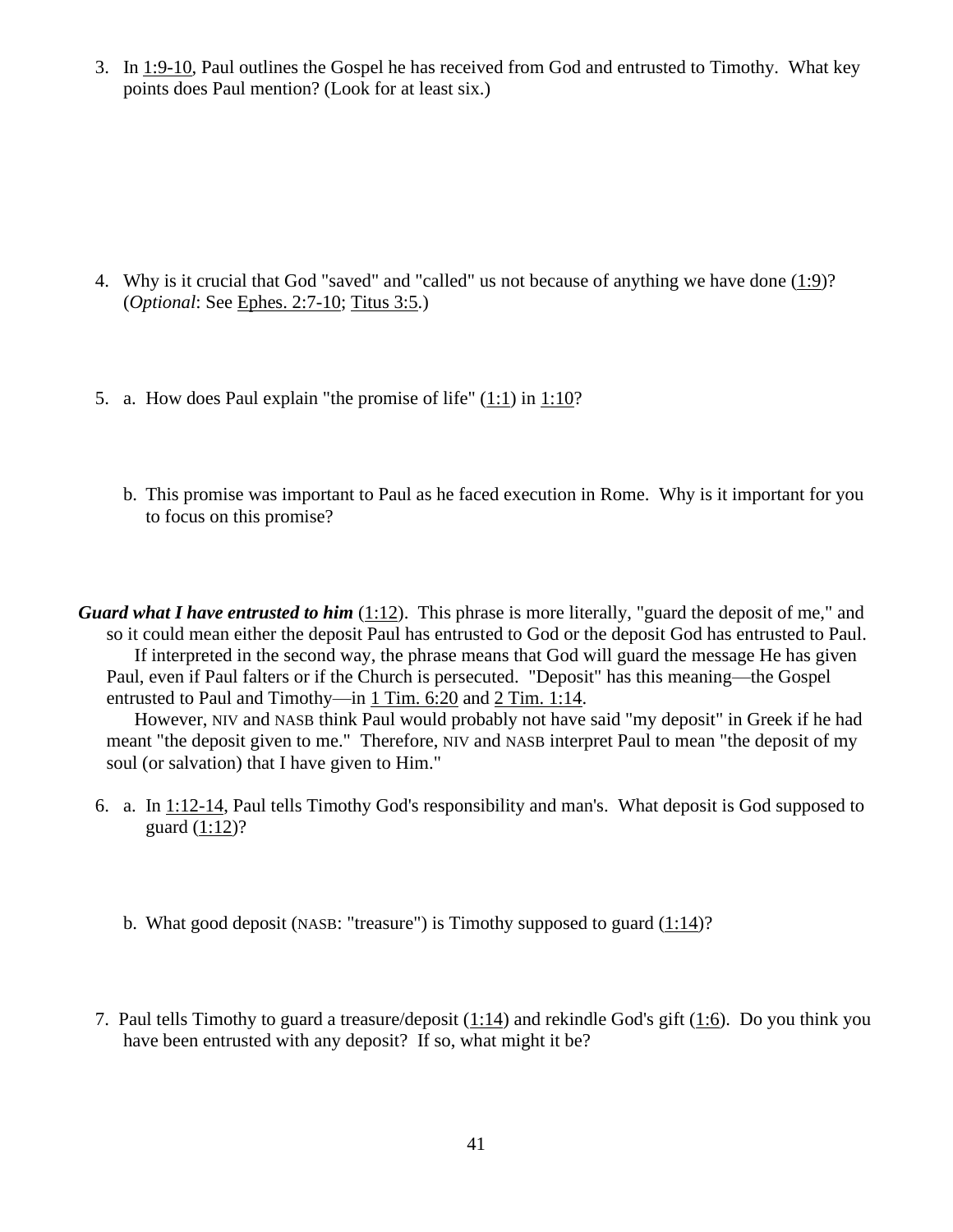- 8. a. Why might a modern Christian be tempted to be timid toward testifying about Jesus?
	- b. How might the gift named in [1:7](http://www.crossbooks.com/verse.asp?ref=2Ti+1%3A7) enable a timid Christian to join in testifying and suffering  $(1:8)?$  $(1:8)?$
- 9. a. Of all that Paul says in [1:1-14,](http://www.crossbooks.com/verse.asp?ref=2Ti+1%3A1-14) does anything encourage you to dare to fan the flame of your faith into greater exercise? If so, what encourages you?
	- b. Is there any way you might act on this insight during the coming week? Does this insight prompt you to talk to God about anything? Describe any prayer or action you might pursue.
- 10. Reread [1:3-14.](http://www.crossbooks.com/verse.asp?ref=2Ti+1%3A3-14) How would you summarize Paul's message in this passage?
- 11. List any questions you have about Second Timothy 1:1-18.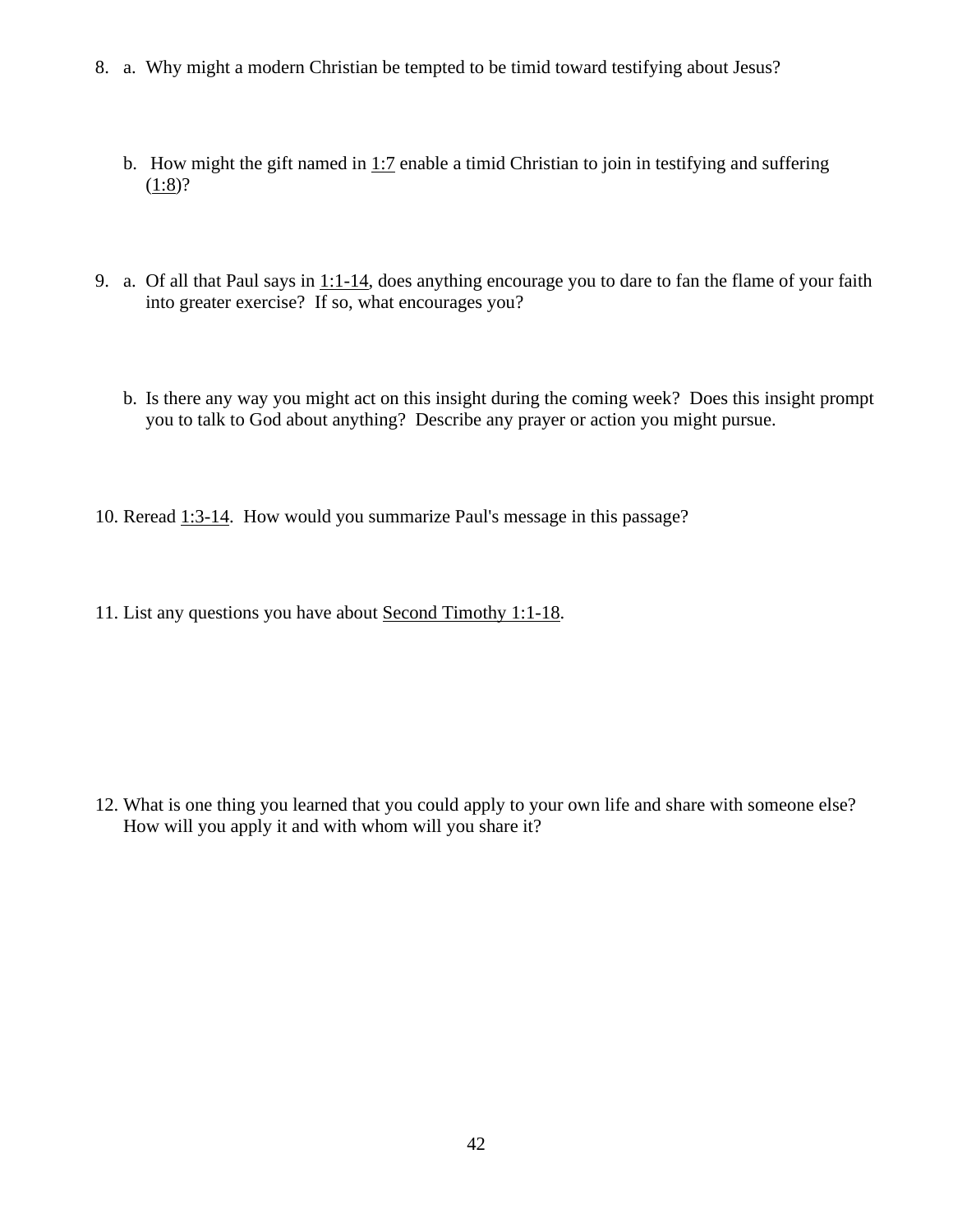## **2 TIMOTHY 2:1-13, ENDURING**

Paul gives Timothy no illusions that his Christian life should be easy or glamorous. Exhortations to "be strong" and "endure" punctuate [2:1-13,](http://www.crossbooks.com/verse.asp?ref=2Ti+2%3A1-13) and the soldier, athlete, and farmer are suitable images of hard work. Still, Paul doesn't leave Timothy focusing on the work; the attitude, the purpose, and the future reward of devotion are as important as the work itself.

- 1. Read [2:1-13](http://www.crossbooks.com/verse.asp?ref=2Ti+2%3A1-13) several times. As you begin your study, what seems to be Paul's overall point in this passage?
- *Grace* [\(2:1\)](http://www.crossbooks.com/verse.asp?ref=2Ti+2%3A1). God's unmerited favor toward mankind, especially in 1) the gift of His Son to take away our sins and reconcile us to God [\(Romans 3:23-24;](http://www.crossbooks.com/verse.asp?ref=Ro+3%3A23-24) [Romans 5:1-21\)](http://www.crossbooks.com/verse.asp?ref=Ro+5%3A1-21), and [2\)](http://www.crossbooks.com/verse.asp?ref=2Ti+2%3A2) the daily provision of the Holy Spirit's power for those who are united "in Christ Jesus" [\(Romans 8:1-17\)](http://www.crossbooks.com/verse.asp?ref=Ro+8%3A1-17). This power enables us to remain in Christ, to do what He desires, and to become the people He desires.
	- 2. Fulfilling the commission Paul describes in  $2:2-13$  takes supernatural strength—grace from God in Christ Jesus [\(2:1\)](http://www.crossbooks.com/verse.asp?ref=2Ti+2%3A1). How does God's servant appropriate His grace?
	- 3. God's grace makes possible the rest of what Paul urges in [2:1-13.](http://www.crossbooks.com/verse.asp?ref=2Ti+2%3A1-13) Paraphrase the process he describes in [2:2.](http://www.crossbooks.com/verse.asp?ref=2Ti+2%3A2)
	- 4. a. How did Timothy learn to be a Christian leader?

[1:5;](http://www.crossbooks.com/verse.asp?ref=2Ti+1%3A5)  $3:14-15$ 

 $1:2, 13; 2:2; 3:10$  $1:2, 13; 2:2; 3:10$  $1:2, 13; 2:2; 3:10$  $1:2, 13; 2:2; 3:10$ 

b. In what ways does Timothy's training reflect the process in [2:2?](http://www.crossbooks.com/verse.asp?ref=2Ti+2%3A2)

*Endure hardship* [\(2:3\)](http://www.crossbooks.com/verse.asp?ref=2Ti+2%3A3). RSV reads, "share in suffering," and NASB says, "suffer hardship." A related Greek verb (*sunkokopatheo*) is translated "suffer" in [1:8](http://www.crossbooks.com/verse.asp?ref=2Ti+1%3A8) and [2:9.](http://www.crossbooks.com/verse.asp?ref=2Ti+2%3A9)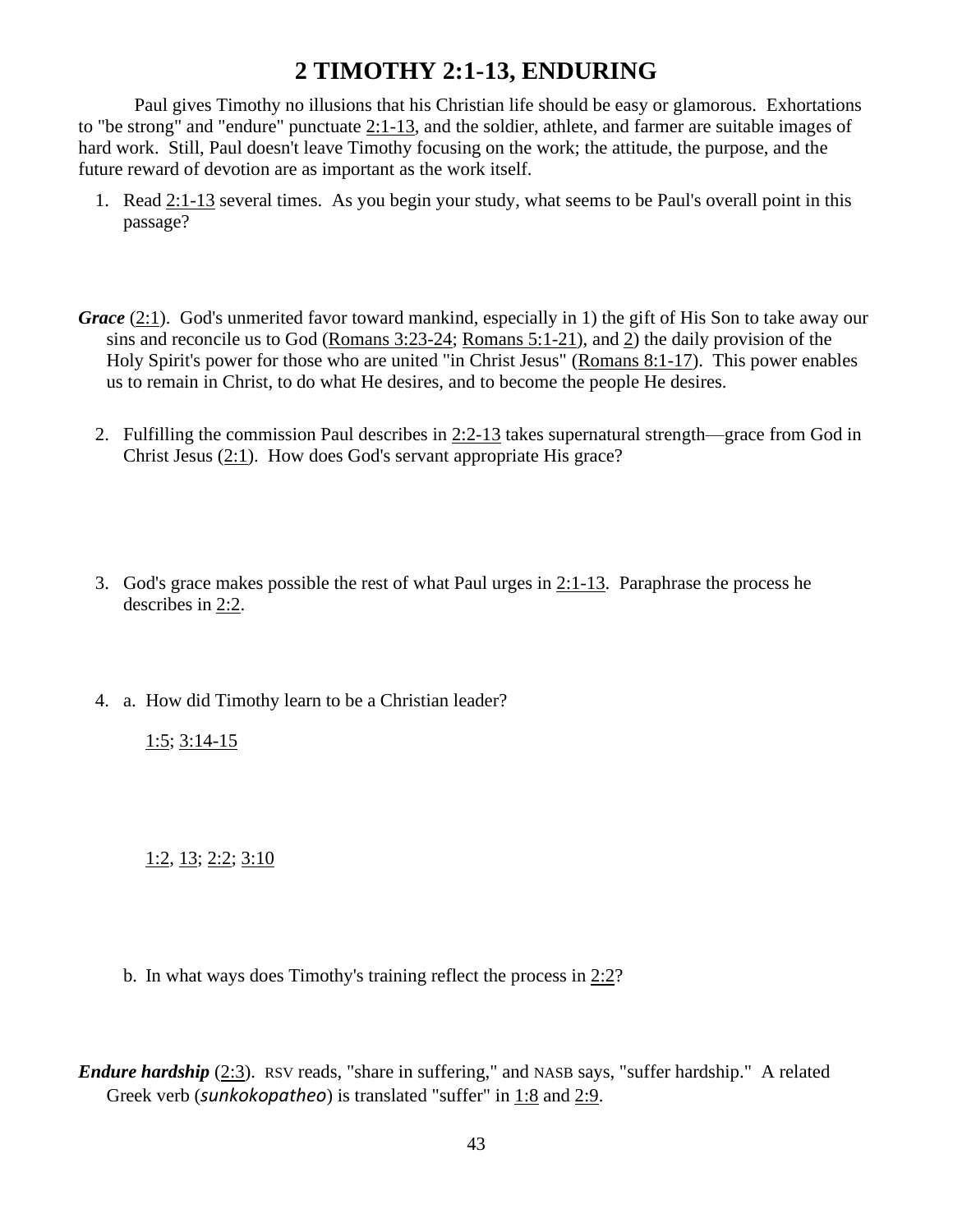- *Endure* [\(2:10,](http://www.crossbooks.com/verse.asp?ref=2Ti+2%3A10) [12\)](http://www.crossbooks.com/verse.asp?ref=2Ti+2%3A12). Unlike *sunkokopatheo*, this word *hypomeno* stresses the attitude of patient endurance rather than the suffering being endured. Taken together, the two words express the treatment Christians should expect and the character with which they should respond.
	- 5. How do Paul's exhortation to endure hardship and his three examples [\(2:3-7\)](http://www.crossbooks.com/verse.asp?ref=2Ti+2%3A3-7) relate to his instruction in  $2:2?$

#### **Study Skill—Similes and Metaphors**

A *simile* is a figure of speech that uses "like" or "as" for comparison; "like a good soldier of Christ Jesus" is a simile. A *metaphor* sheds light on something by referring to it as something else—"All the world's a stage"—in order to imply a comparison between the two (usually dissimilar) things.

Timothy is not a literal soldier or athlete, but the comparisons teach some key truths, if not taken too far. For instance, "a soldier of Christ Jesus" does not fight or kill unbelievers.

6. Paul urges Timothy to "endure hardship with us" [\(2:3\)](http://www.crossbooks.com/verse.asp?ref=2Ti+2%3A3), and then uses three similes to motivate his beloved son. What point is Paul making about Timothy's work with each of his three similes? To answer, first describe the characteristics Paul says make a soldier, athlete, and farmer effective. Then explain how those characteristics apply to the Christian servant.

| characteristic  | application |
|-----------------|-------------|
| soldier $(2:4)$ |             |
|                 |             |
|                 |             |
| athlete $(2:5)$ |             |
|                 |             |
|                 |             |
| farmer $(2:6)$  |             |
|                 |             |
|                 |             |

- 7. Choose one of Paul's three similes in [2:4-6.](http://www.crossbooks.com/verse.asp?ref=2Ti+2%3A4-6) How does its lesson apply to you in your service to God?
- 8. a. Paul's own example should also motivate Timothy. How would you describe Paul's attitude toward circumstances in [2:9-10?](http://www.crossbooks.com/verse.asp?ref=2Ti+2%3A9-10)

b. According to these verses, what convictions enable and motivate Paul to have this attitude?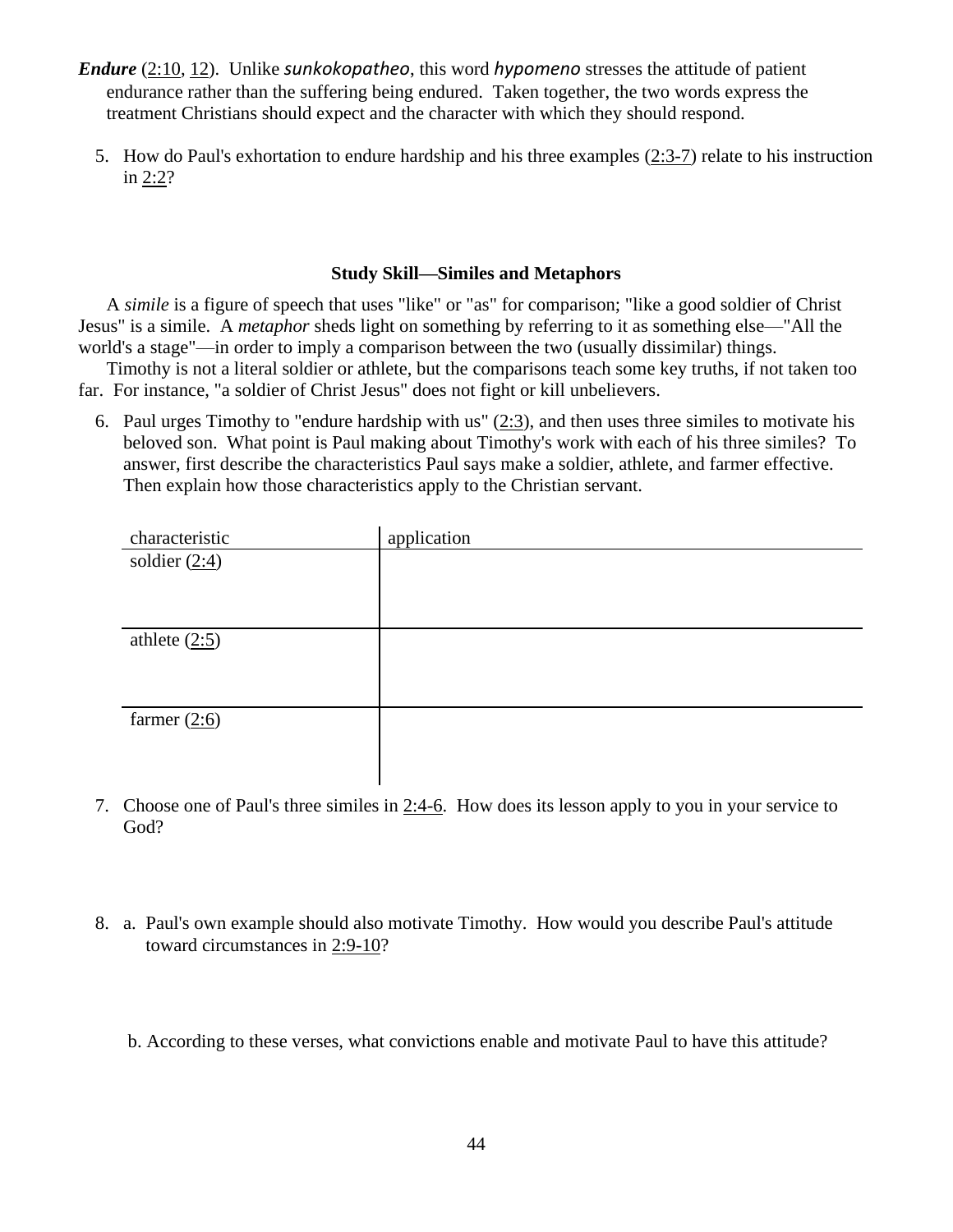- 9. How should Christ's character, actions, and promises encourage Timothy [\(2:8,](http://www.crossbooks.com/verse.asp?ref=2Ti+2%3A8) [11-13\)](http://www.crossbooks.com/verse.asp?ref=2Ti+2%3A11-13)?
- 10. a. Where are you in the process Paul describes in [2:2?](http://www.crossbooks.com/verse.asp?ref=2Ti+2%3A2) (For example, are you just learning to understand Paul's Gospel? Are you ready to begin entrusting some of what you know to others? Could you train someone else to teach what you know?)
	- b. What might be your next step toward becoming a well-grounded believer, qualified to proclaim the Gospel and train others to do so?
- 11. In [2:1-13,](http://www.crossbooks.com/verse.asp?ref=2Ti+2%3A1-13) what motivates you most to endure whatever comes from serving Christ?
- 12. After studying the passage more closely, what do you now think is Paul's overall message in [2:1-](http://www.crossbooks.com/verse.asp?ref=2Ti+2%3A1-13) [13?](http://www.crossbooks.com/verse.asp?ref=2Ti+2%3A1-13) (Look at questions 2, 3, 5, and 7, and consider how [2:1-13](http://www.crossbooks.com/verse.asp?ref=2Ti+2%3A1-13) relates to [1:1-18.](http://www.crossbooks.com/verse.asp?ref=2Ti+1%3A1-18))
- 13. List any questions you have about anything in Second Timothy 2:1-13.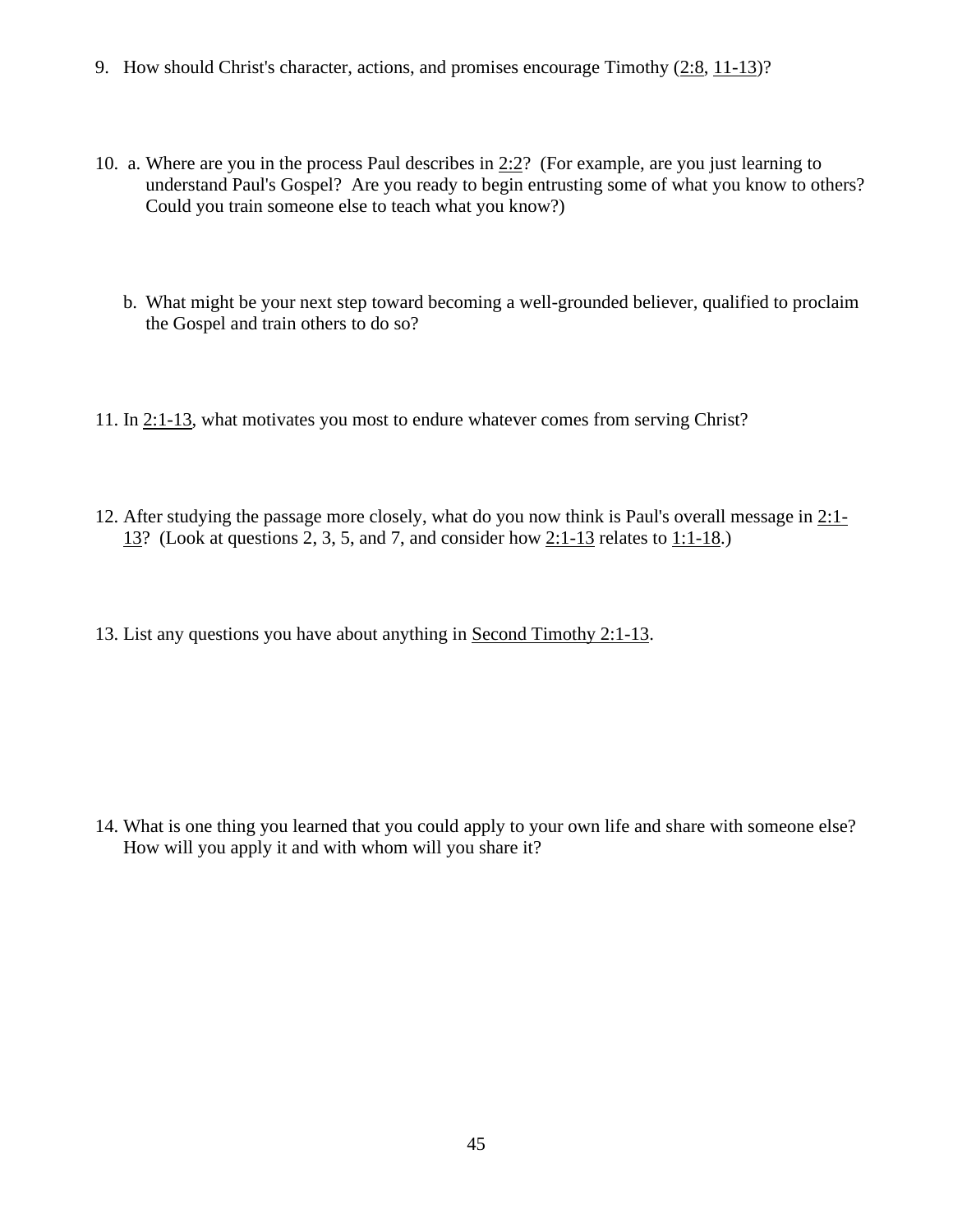## **2 TIMOTHY 2:14-26, A WORKMAN APPROVED BY GOD**

So far, Paul has exhorted Timothy to guard the truth about Jesus that was entrusted to him [\(1:14\)](http://www.crossbooks.com/verse.asp?ref=2Ti+1%3A14), testify unashamedly to the truth about Jesus [\(1:8\)](http://www.crossbooks.com/verse.asp?ref=2Ti+1%3A8), entrust the truth to others who will pass it on [\(2:2\)](http://www.crossbooks.com/verse.asp?ref=2Ti+2%3A2), and endure suffering as he does all this [\(2:3\)](http://www.crossbooks.com/verse.asp?ref=2Ti+2%3A3). Paul has given reasons for perseverance in the face of fear and shame from hardship and rejection  $(1:5-2:13)$ . The gift of God has been a theme  $(1:6-7; 2:1)$  $(1:6-7; 2:1)$ .

Now Paul turns to another problem Timothy must face—falsehood. As always, he focuses on the *character* of his dear son. As you read [2:14-26,](http://www.crossbooks.com/verse.asp?ref=2Ti+2%3A14-26) consider how much of what Paul says is relevant to Christians who are not Church leaders.

- 1. What seems to be Paul's overall point in [2:14-26?](http://www.crossbooks.com/verse.asp?ref=2Ti+2%3A14-26)
- 2. Give one example of "quarreling about words"  $(2:14)$ , "godless chatter"  $(2:16)$ , or "ignorant speculations"  $(2:23)$  $(2:23)$  NASB) from your own experience.
- 3. According to [2:14,](http://www.crossbooks.com/verse.asp?ref=2Ti+2%3A14) [16,](http://www.crossbooks.com/verse.asp?ref=2Ti+2%3A16) [23,](http://www.crossbooks.com/verse.asp?ref=2Ti+2%3A23) why should Christians avoid ignorant speculations and quarrels about words?
- 4. How should a Christian respond to foolish arguments?

 $2:15$ 

 $2:16, 23$  $2:16, 23$ 

[2:21-22](http://www.crossbooks.com/verse.asp?ref=2Ti+2%3A21-22)

[2:24-25](http://www.crossbooks.com/verse.asp?ref=2Ti+2%3A24-25)

5. a. What does it mean to "correctly handle the word of truth" [\(2:15\)](http://www.crossbooks.com/verse.asp?ref=2Ti+2%3A15)?

b. Name at least one step you could take to become better at handling the word of truth.

6. What attitude does Paul want Timothy to have toward those who oppose him [\(2:24-26\)](http://www.crossbooks.com/verse.asp?ref=2Ti+2%3A24-26)?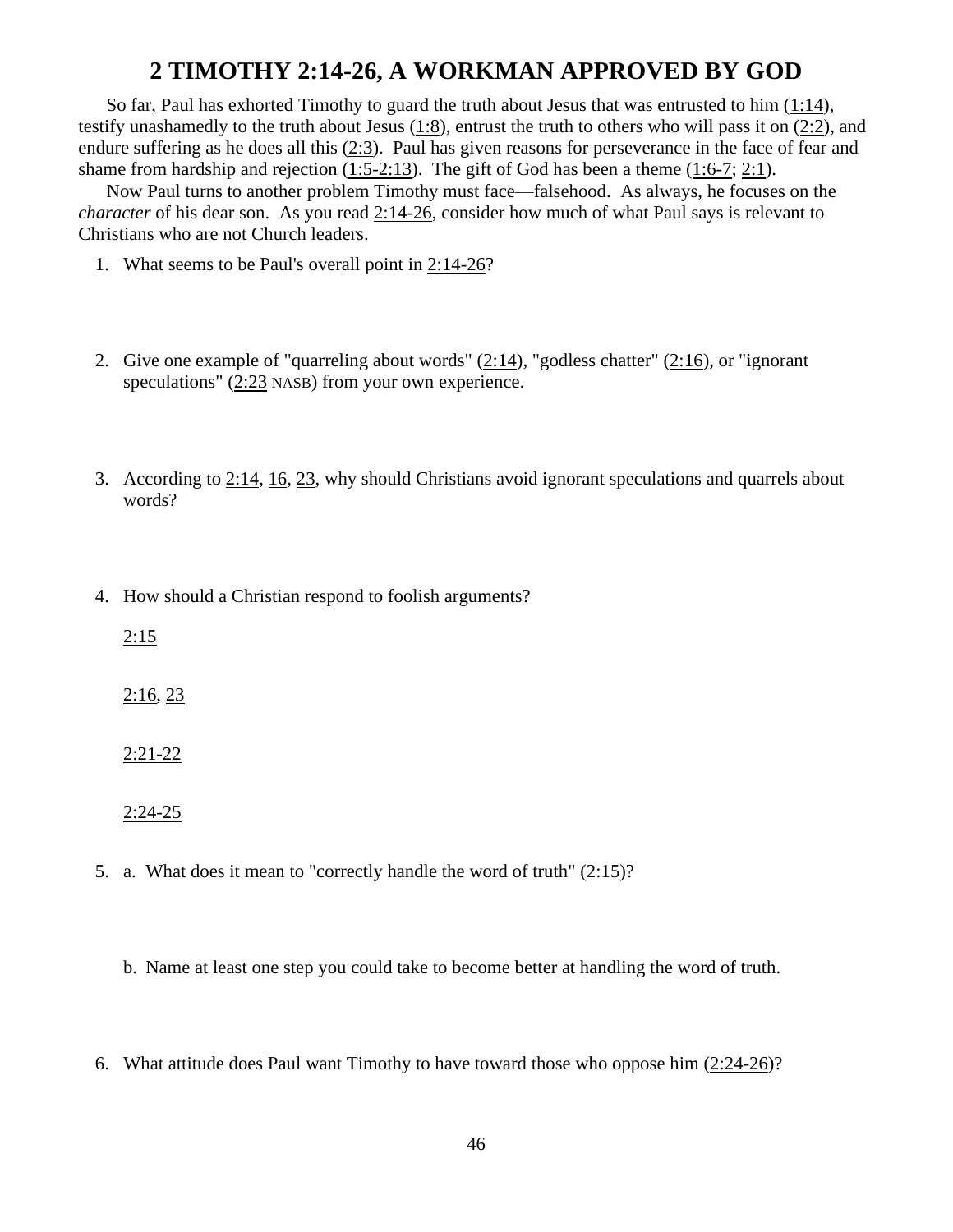- 7. a. Why is it often hard to be kind, patient, unresentful, and gentle with quarrelsome people?
	- b. How might you cultivate these attitudes toward others?
- *That the resurrection has already taken place* [\(2:18\)](http://www.crossbooks.com/verse.asp?ref=2Ti+2%3A18). Corinth also struggled with teachers who said that Christians experienced only a spiritual, not a physical, resurrection. Like Paul, they taught that a person died to sin, the old self, and the law, and was spiritually resurrected when he accepted Jesus as his Lord [\(Romans 6:2-11;](http://www.crossbooks.com/verse.asp?ref=Ro+6%3A2-11) [Romans 7:4,](http://www.crossbooks.com/verse.asp?ref=Ro+7%3A4) [6\)](http://www.crossbooks.com/verse.asp?ref=Ro+7%3A6). However, unlike Paul, they denied that a person would be resurrected as a whole—body, soul, and spirit—when Christ returns to judge the world. Paul wrote 1 [Cor. 15](http://www.crossbooks.com/verse.asp?ref=1Co+15) to refute this teaching. He insisted that the hope of bodily resurrection and eternal life is at the core of the Christian faith (1 [Cor. 15:19\)](http://www.crossbooks.com/verse.asp?ref=1Co+15%3A19).
- **Sealed with this inscription** [\(2:19\)](http://www.crossbooks.com/verse.asp?ref=2Ti+2%3A19). "Having this seal" in NASB. Paul may be alluding to the ancient practice of engraving inscriptions on buildings to indicate their purpose. Paul likes to portray the Church as a building (1 [Cor. 3:9-17;](http://www.crossbooks.com/verse.asp?ref=1Co+3%3A9-17) [Ephes. 2:19-22\)](http://www.crossbooks.com/verse.asp?ref=Eph+2%3A19-22). Or, he may be speaking of the seal on a document that indicates ownership, security, and authenticity.
	- 8. Even though chatter leads to foolish teaching and immorality, what confidence can a Christian leader have  $(2:19)$ ?
	- 9. a. What is Paul's point in [2:20-22?](http://www.crossbooks.com/verse.asp?ref=2Ti+2%3A20-22)
		- b. What does this point have to do with [2:16-19](http://www.crossbooks.com/verse.asp?ref=2Ti+2%3A16-19) and [2:23-26?](http://www.crossbooks.com/verse.asp?ref=2Ti+2%3A23-26)
	- 10. Paul speaks of fleeing evil desires [\(verse 22\)](http://www.crossbooks.com/verse.asp?ref=2Ti+2%3A22) in the context of avoiding arguments and being prepared to counter false teachers in a godly manner. Can you think of any evil desires that might interfere with a person's effort to act as in [2:24-26?](http://www.crossbooks.com/verse.asp?ref=2Ti+2%3A24-26)
	- 11. How would you summarize [2:14-26?](http://www.crossbooks.com/verse.asp?ref=2Ti+2%3A14-26)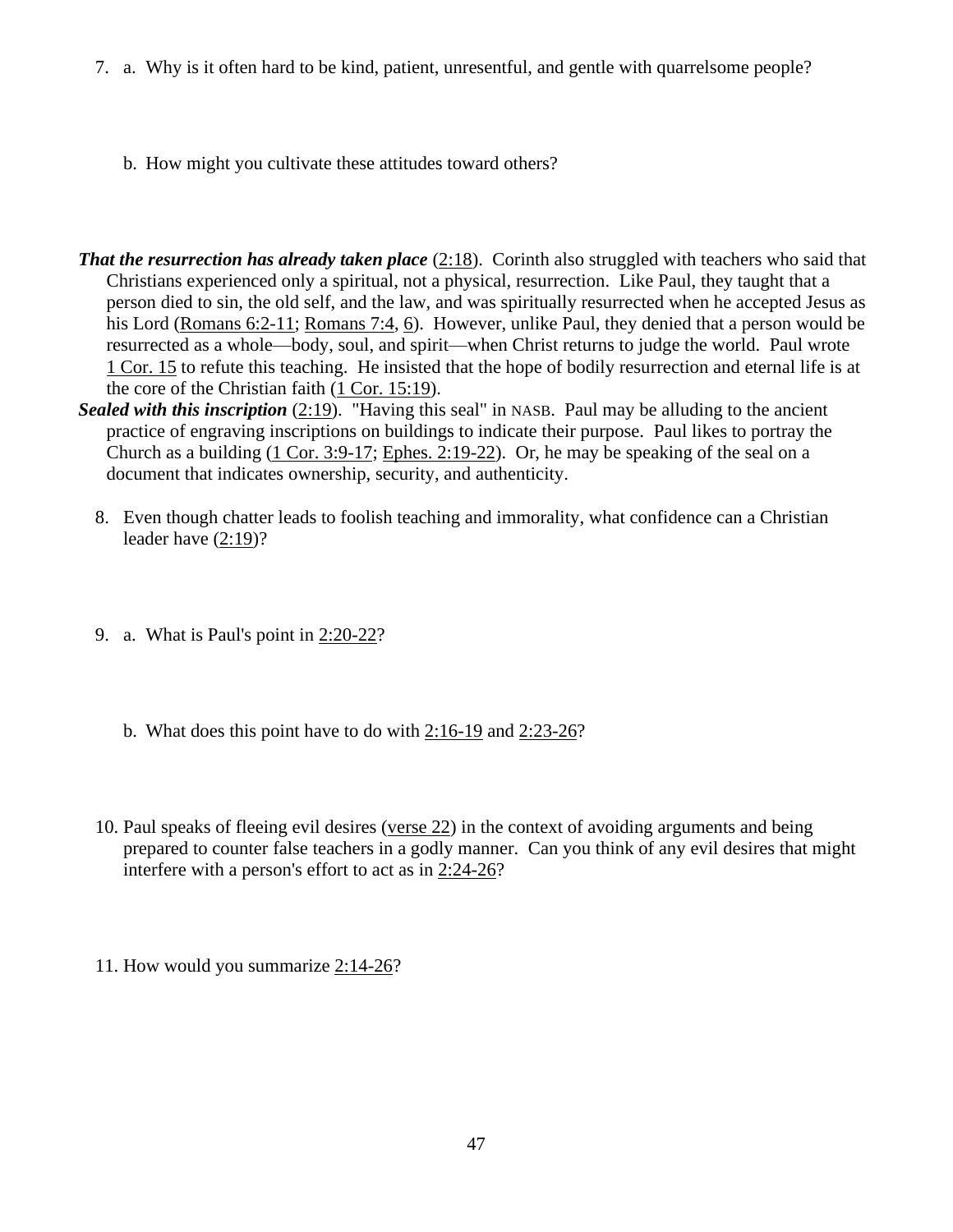- 12. Is there any area of your life that you would like to concentrate on for growth in light of [2:14-26?](http://www.crossbooks.com/verse.asp?ref=2Ti+2%3A14-26) You might review your answers to questions 5 and 7b, or choose some other insight that motivates you. What prayer or action are you motivated to pursue?
- 13. List any questions you have about Second Timothy [2:14-26.](http://www.crossbooks.com/verse.asp?ref=2Ti+2%3A14-26)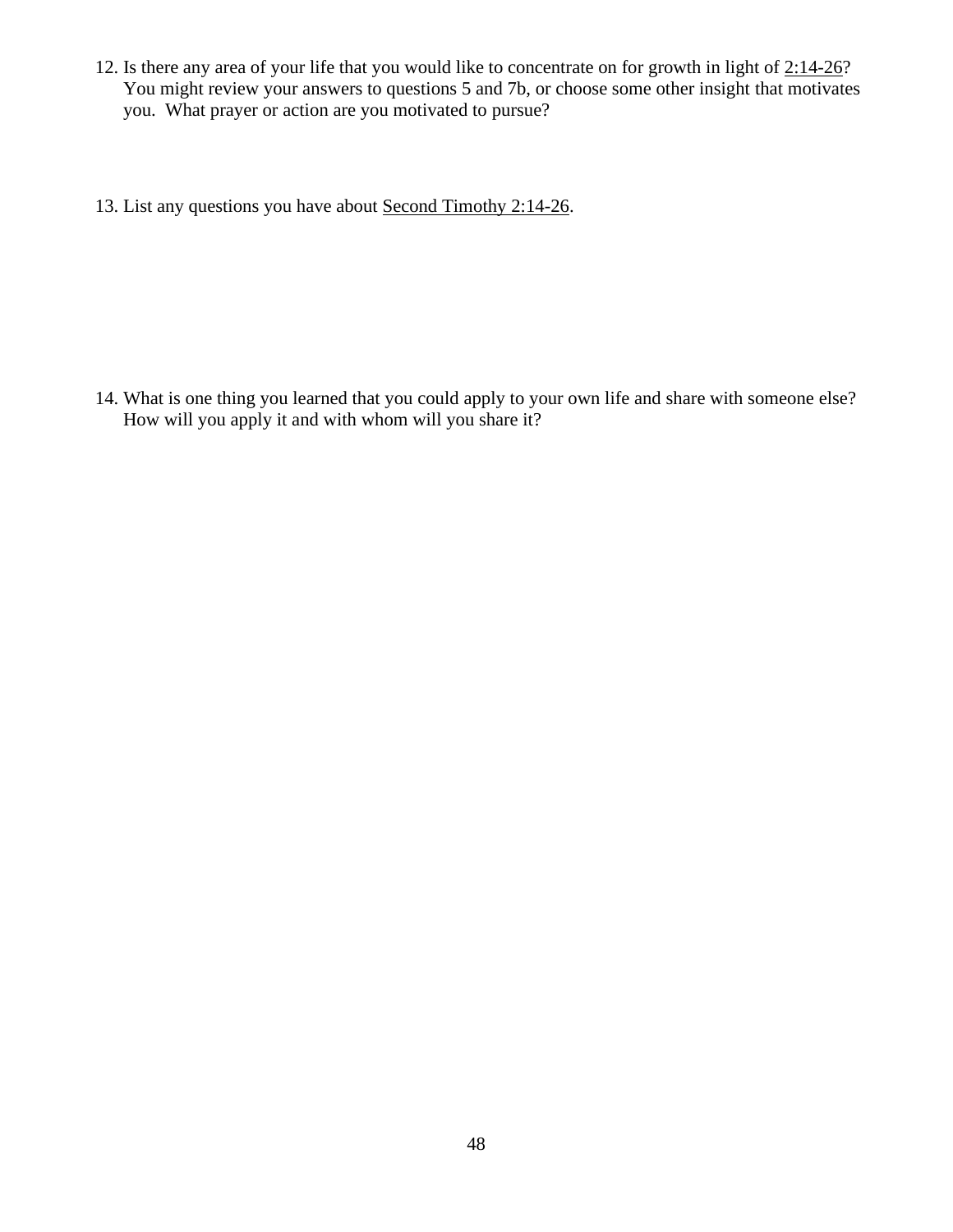## **2 TIMOTHY 3:1-9, GODLESSNESS IN THE LAST DAYS**

In [chapter 3,](http://www.crossbooks.com/verse.asp?ref=2Ti+3) Paul advises Timothy on how to act in the "last days" as though Timothy will see them: "Have nothing to do with" the depraved religionists who will be abroad in those days [\(verse 5\)](http://www.crossbooks.com/verse.asp?ref=2Ti+3%3A5). Indeed, the Roman Empire was as full of such people as our world is, for the last days began at Jesus' first coming and will culminate at His return. For nineteen hundred years the Church has found the urgency in Paul's words relevant to current events.

- 1. Read [3:1-9.](http://www.crossbooks.com/verse.asp?ref=2Ti+3%3A1-9) What is Paul trying to impress upon Timothy in this passage?
- 2. What does this warning have to do with [chapter 2?](http://www.crossbooks.com/verse.asp?ref=2Ti+2) (You summarized [2:14-26](http://www.crossbooks.com/verse.asp?ref=2Ti+2%3A14-26) on page 47.)
- 3. The first two vices of [verse 2](http://www.crossbooks.com/verse.asp?ref=2Ti+3%3A2) and the last one of [verse 4](http://www.crossbooks.com/verse.asp?ref=2Ti+3%3A4) all point to the deluders' chief error: wrong love that corrupts potentially good things.
	- a. What should they love [\(verse 4\)](http://www.crossbooks.com/verse.asp?ref=2Ti+3%3A4)?
	- b. What do they love [\(verses 2,](http://www.crossbooks.com/verse.asp?ref=2Ti+3%3A2) [4\)](http://www.crossbooks.com/verse.asp?ref=2Ti+3%3A4)?
	- c. How do people commit this error today?

#### **Study Skill—Lists of Words**

It's easy to skim over lists of traits like [3:2-4,](http://www.crossbooks.com/verse.asp?ref=2Ti+3%3A2-4) getting a general impression of wickedness. We may feel that Paul is describing an especially depraved person, that we already know what such a person is like, and that the description doesn't apply to us. However, we can learn a lot about what we ourselves are like and what God desires us to be if we take time to ponder what these vices really mean. We can look up each word in a dictionary or compare how different Bible versions translate each word, and then write down a definition for each word or write down a word that means the opposite. Then we can ask ourselves whether we ever display such traits.

What we do when we feel convicted of having one of these traits is a deep subject. Prayer and reliance on God's Spirit to transform us internally are our chief tasks (1 [John 1:8-10;](http://www.crossbooks.com/verse.asp?ref=1Jn+1%3A8-10) [Ephes. 3:16-19\)](http://www.crossbooks.com/verse.asp?ref=Eph+3%3A16-19). But rather than choosing to agree with and walk in the power of the Holy Spirit (Rom. 8:1-12; [Ephes. 4:22-24\)](http://www.crossbooks.com/verse.asp?ref=Eph+4%3A22-24), wet end to struggle with emphasizing how we should "clean up our act."

4. For each of the vices listed in 2 [Tim. 3:2-4,](http://www.crossbooks.com/verse.asp?ref=2Ti+3%3A2-4) write down a word or phrase that describes its opposite, which would be the trait to which Christian would aspire.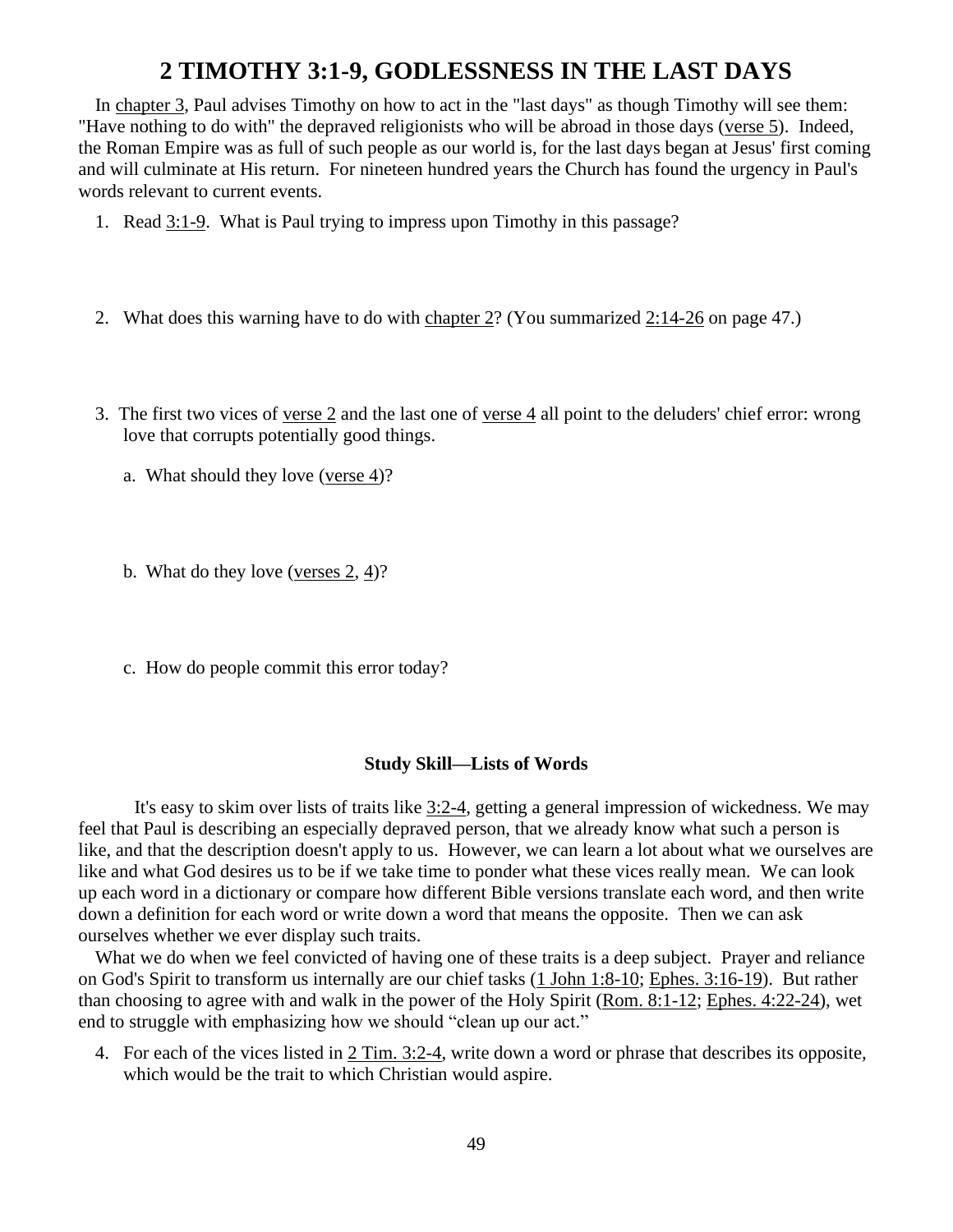boastful (RSV: proud)

proud (RSV: arrogant)

abusive (NASB: revilers)

disobedient to parents

ungrateful

unholy

unloving (RSV: inhuman, without natural affection)

unforgiving (RSV: implacable, NASB: irreconcilable)

slanderous (NASB: malicious gossips)

without self-control (RSV: profligate)

brutal (RSV: fierce)

haters of good things and people

treacherous

rash (RSV: reckless)

conceited

*Godliness* [\(verse 5\)](http://www.crossbooks.com/verse.asp?ref=2Ti+3%3A5). Meaning a personal attitude toward God that results in the kinds of actions and attitudes that please and glorify Him. A propensity toward obeying God. Devotion in action.

5. What is the power of godliness [\(verse 5\)](http://www.crossbooks.com/verse.asp?ref=2Ti+3%3A5)?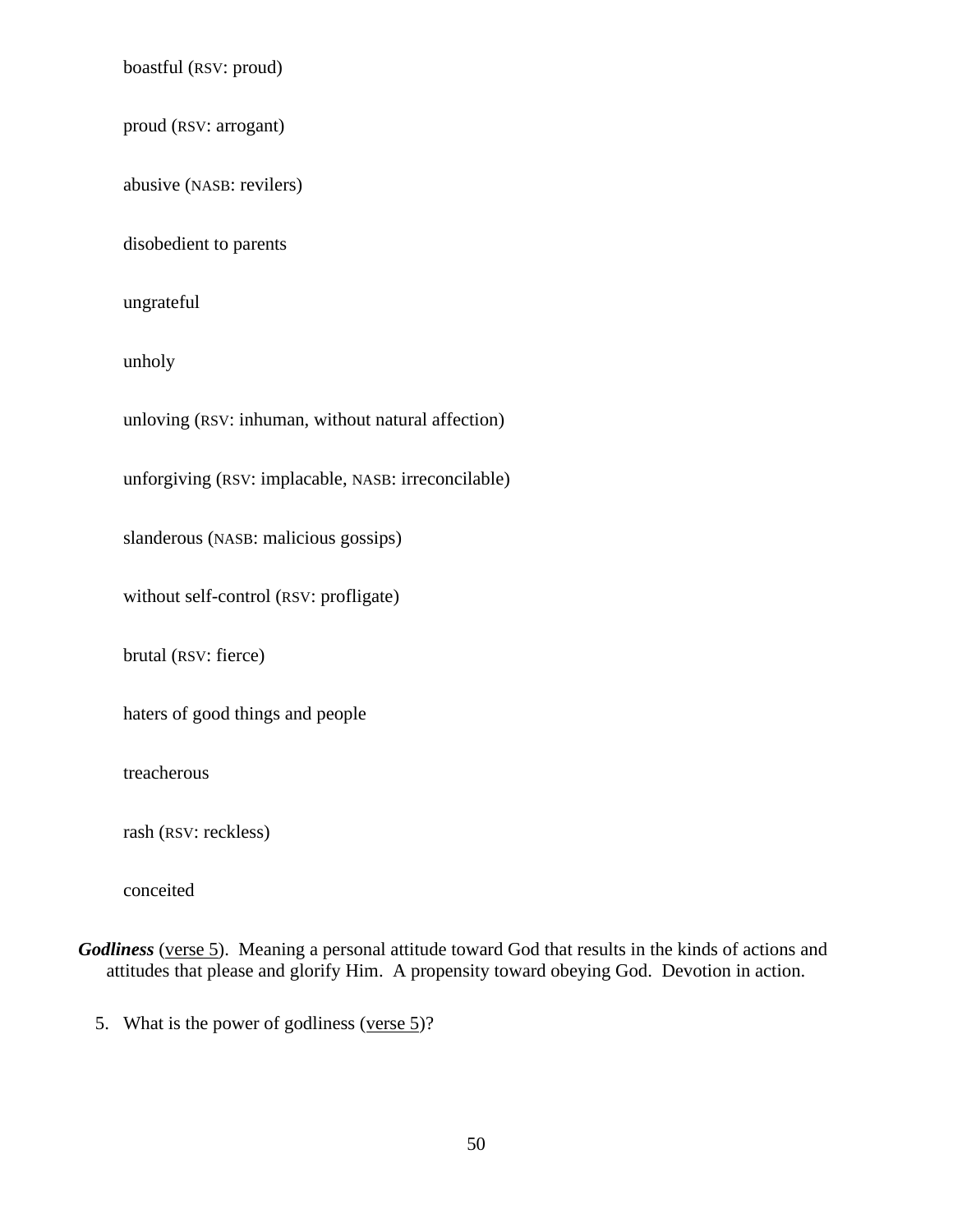- 6. What does "having a form of godliness but denying its power" [\(verse 5\)](http://www.crossbooks.com/verse.asp?ref=2Ti+3%3A5) tell you about the kind of religion the depraved ones practice?
- 7. These people make their livings by exploiting the weaknesses of a certain kind of woman. [Verses 6-](http://www.crossbooks.com/verse.asp?ref=2Ti+3%3A6-7) [7](http://www.crossbooks.com/verse.asp?ref=2Ti+3%3A6-7) describe such a woman's character. How would you paraphrase that description?

weak-willed

loaded down with sins

swayed by all kinds of evil desires

always learning but never able to acknowledge the truth

*Loaded down with sins* [\(verse 6\)](http://www.crossbooks.com/verse.asp?ref=2Ti+3%3A6). This may mean that the women are so overwhelmed in their consciences that they clutch at any solution a clever predator promises.

*Jannes and Jambres* [\(3:8\)](http://www.crossbooks.com/verse.asp?ref=2Ti+3%3A8). According to Jewish commentaries of Paul's day, Jannes and Jambres were two of Pharoah's magicians who opposed Moses [\(Exodus 7:11\)](http://www.crossbooks.com/verse.asp?ref=Ex+7%3A11).

- 8. In what sense do men like those described in 2 [Tim. 2:16-18](http://www.crossbooks.com/verse.asp?ref=2Ti+2%3A16-18) and 2 [Tim. 3:1-9](http://www.crossbooks.com/verse.asp?ref=2Ti+3%3A1-9) "oppose the truth" [\(3:8\)](http://www.crossbooks.com/verse.asp?ref=2Ti+3%3A8)?
- 9. a. Does  $3:1-9$  offer any warnings you think you should take to heart? If so, what are those warnings?
	- b. Is there anything you plan to do, or ask God to do, about the warnings you have named?
- 10. List any questions you have about 2 Timothy 3:1-9.
- 11. What is one thing you learned that you could apply to your own life and share with someone else? How will you apply it and with whom will you share it?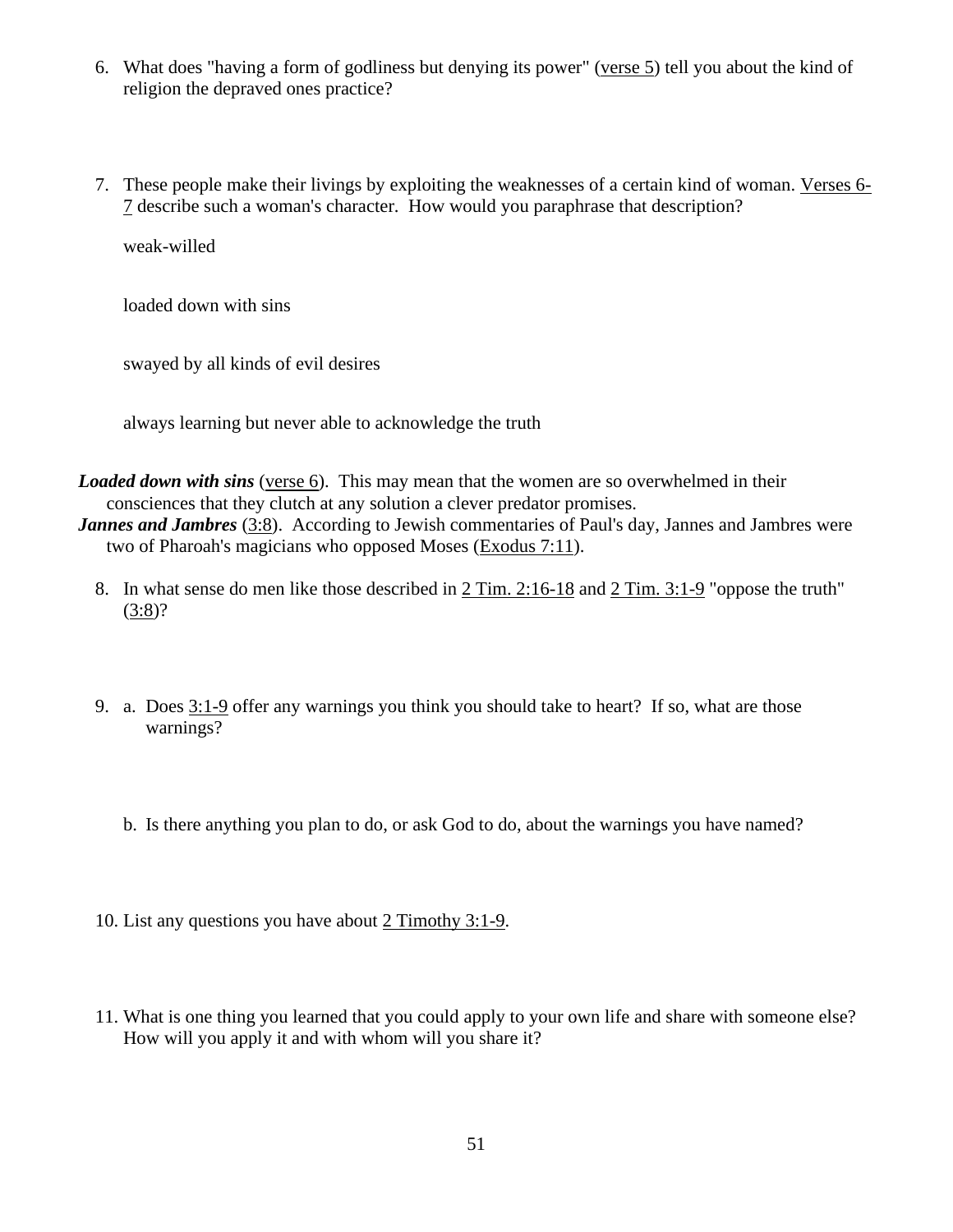# **2 TIMOTHY 3:10-17, GODLINESS IN THE LAST DAYS**

In the last days between Christ's first and second comings, depraved people are going to be busy. But Timothy and all Christians like him have every resource they need to stand for Christ against wickedness. As you read [3:10-17,](http://www.crossbooks.com/verse.asp?ref=2Ti+3%3A10-17) look for the guides God has given us so that we can serve Him in difficult times.

1. Paul makes a series of "but" and "however" statements in [3:9-15.](http://www.crossbooks.com/verse.asp?ref=2Ti+3%3A9-15) For instance, wicked men will try to cause trouble [\(3:1-8\)](http://www.crossbooks.com/verse.asp?ref=2Ti+3%3A1-8) *but* God will frustrate their aims [\(3:9\)](http://www.crossbooks.com/verse.asp?ref=2Ti+3%3A9). In [3:10-15](http://www.crossbooks.com/verse.asp?ref=2Ti+3%3A10-15) he goes on to contrast Timothy with the wicked men. What does Paul say?

But you [\(verses 10-11\)](http://www.crossbooks.com/verse.asp?ref=2Ti+3%3A10-11)

But they [\(verse 13\)](http://www.crossbooks.com/verse.asp?ref=2Ti+3%3A13)

But you [\(verses 14-15\)](http://www.crossbooks.com/verse.asp?ref=2Ti+3%3A14-15)

- 2. What seems to be Paul's overall aim in [3:10-17?](http://www.crossbooks.com/verse.asp?ref=2Ti+3%3A10-17)
- *What kinds of things happened to me in Antioch...* [\(verse 11\)](http://www.crossbooks.com/verse.asp?ref=2Ti+3%3A11). Paul refers to what he endured in his early days as a missionary. Timothy probably met Paul when the Apostle first arrived in Lystra [\(Acts](http://www.crossbooks.com/verse.asp?ref=Ac+14%3A8-23)  [14:8-23\)](http://www.crossbooks.com/verse.asp?ref=Ac+14%3A8-23). Some Jews had already run Paul and Barnabas out of Pisidian Antioch and Iconium for preaching about Jesus [\(Acts 13:13-14:7\)](http://www.crossbooks.com/verse.asp?ref=Ac+13%3A13-14%3A7), but Lystra warmly welcomed the missionaries until Jews from Antioch and Iconium arrived. The Jews persuaded the Lystrians to turn against Paul and Barnabas. Then the crowd stoned the men and dragged Paul's body outside the city, presuming he was dead. But Paul survived, and after spending some time in Derbe he returned to strengthen the disciples in Lystra. "We must go through many hardships to enter the kingdom of God," Paul reminded the Lystrian believers [\(Acts 14:22\)](http://www.crossbooks.com/verse.asp?ref=Ac+14%3A22). These memories of when Timothy and Paul first met must have been fond and vivid for both men.
	- 3. In [3:10-17,](http://www.crossbooks.com/verse.asp?ref=2Ti+3%3A10-17) Paul reminds Timothy of two sets of memories from his youth that should sustain him when wicked people plague his ministry. What should Timothy remember?

[verses 10-11](http://www.crossbooks.com/verse.asp?ref=2Ti+3%3A10-11)

[verses 14-17](http://www.crossbooks.com/verse.asp?ref=2Ti+3%3A14-17)

4. a. Why should Paul's words, lifestyle, goals, character, and experiences strengthen Timothy [\(3:10-](http://www.crossbooks.com/verse.asp?ref=2Ti+3%3A10-11) [11\)](http://www.crossbooks.com/verse.asp?ref=2Ti+3%3A10-11)?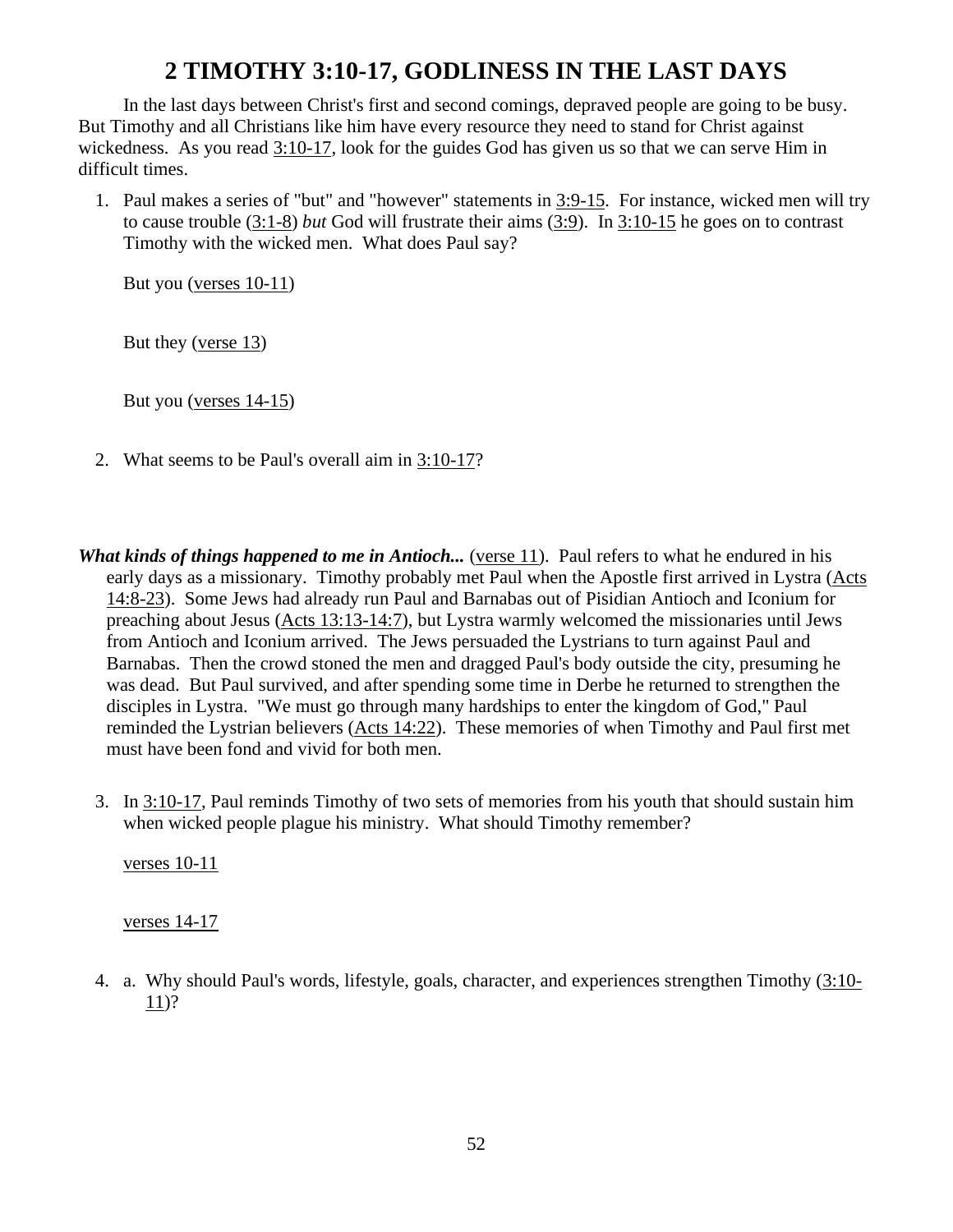- b. Has anyone served as this kind of example for you? If so, how has that person strengthened your service to God?
- c. Are you, or could you, model the Christian life for anyone as Paul did for Timothy? If so, for whom and how?
- 5. a. [Second Timothy 3:12](http://www.crossbooks.com/verse.asp?ref=2Ti+3%3A12) says that a committed Christian can expect persecution. Why is this so? (See 2 [Tim. 3:13;](http://www.crossbooks.com/verse.asp?ref=2Ti+3%3A13) [John 15:18-25.](http://www.crossbooks.com/verse.asp?ref=Jn+15%3A18-25) You might also see [James 1:2-4;](http://www.crossbooks.com/verse.asp?ref=Jas+1%3A2-4) 1 [Peter 1:6-7.](http://www.crossbooks.com/verse.asp?ref=1Pe+1%3A6-7))
	- b. Think about why Paul inserted 2 [Tim. 3:12](http://www.crossbooks.com/verse.asp?ref=2Ti+3%3A12) into the middle of contrasting Timothy with the wicked men. What is the connection between these ideas?
- 6. Paul also wants Timothy to draw strength from what he has "learned and... become convinced of" [\(3:14\)](http://www.crossbooks.com/verse.asp?ref=2Ti+3%3A14). What is the difference between what you have *learned* and what you have *become convinced of*?
- 7. On what has Timothy based his personal convictions [\(3:15-17\)](http://www.crossbooks.com/verse.asp?ref=2Ti+3%3A15-17)?
- *All Scripture* [\(3:16\)](http://www.crossbooks.com/verse.asp?ref=2Ti+3%3A16). "Scripture" means God's revelation written down. In Paul's time, Christians unanimously agreed that the Old Testament was Scripture. In addition, collections of Jesus' acts and sayings were regarded as Scripture by various groups of Christians, and one or two of our current Gospels may have been composed. Also, Paul had written many letters recording the revelation he had received from God, and some people—possibly Paul himself—regarded his writings as Scripture (2 [Peter 3:15-16\)](http://www.crossbooks.com/verse.asp?ref=2Pe+3%3A15-16).

Thus, the "sacred writings" that Timothy has known from his youth are the Old Testament, but the "Scripture" that is God-breathed includes both the Old and New Testaments.

*God-breathed* [\(3:16\)](http://www.crossbooks.com/verse.asp?ref=2Ti+3%3A16). "Inspired by God" in NASB, RSV. The Greek word *theopneustos* is composed of *theo*, meaning "God," and *pneustos*, which refers to breathing, blowing, or sending forth one's spirit. In the Bible, the breath, wind, or Spirit of God is closely connected with His creative Word and inspired speaking [\(Genesis 1:2-3;](http://www.crossbooks.com/verse.asp?ref=Ge+1%3A2-3) 1 [Kings 19:11-13;](http://www.crossbooks.com/verse.asp?ref=1Ki+19%3A11-13) [Acts 2:1-4\)](http://www.crossbooks.com/verse.asp?ref=Ac+2%3A1-4). When God breathed His Spirit into men so that they might be His spokesmen (prophets, writers of Scripture), He did not take over their minds or wills, but somehow guided them to speak His truth as they gave Him their attention.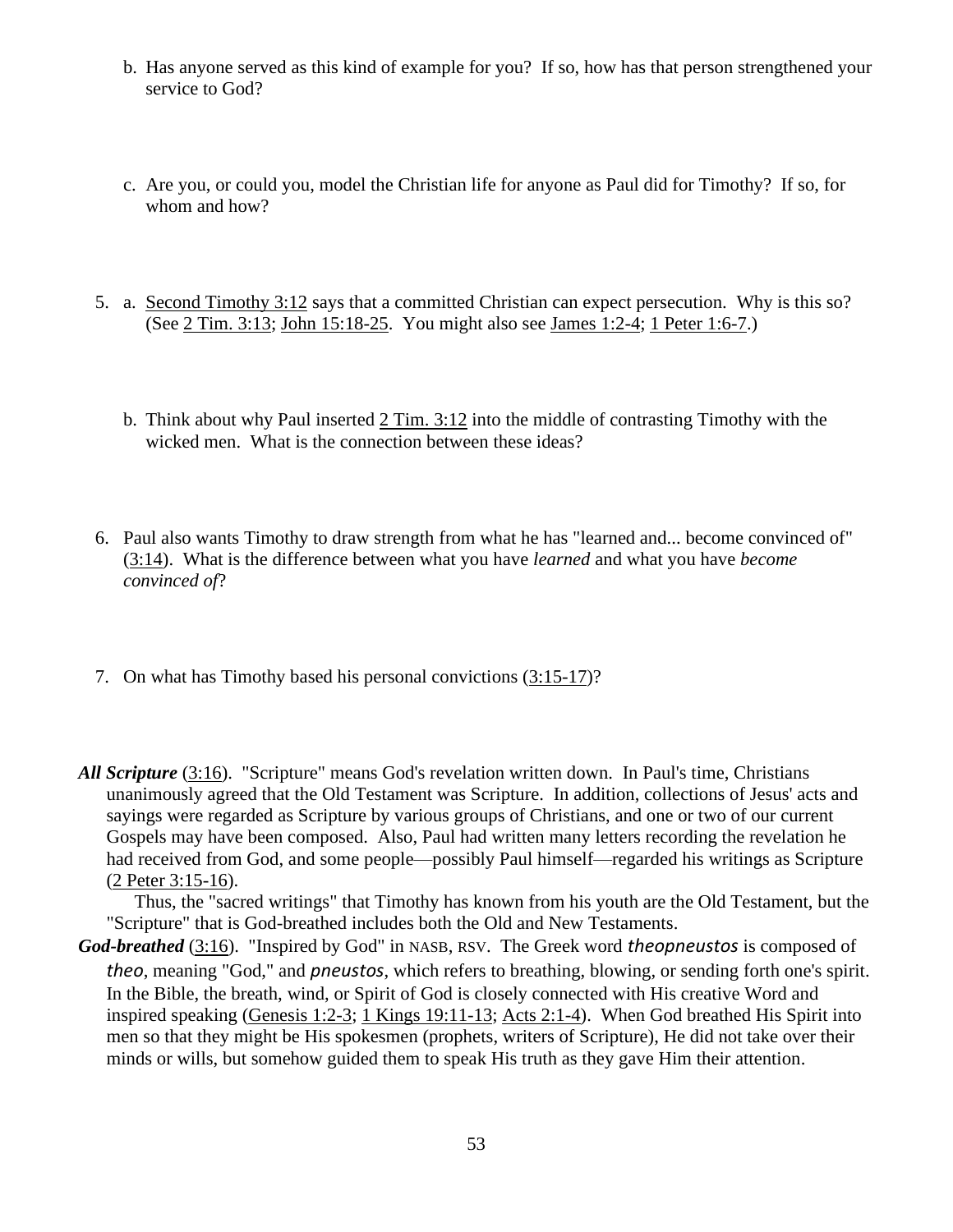- 8. a. What does Paul mean by calling Scripture "God-breathed" [\(verse 16\)](http://www.crossbooks.com/verse.asp?ref=2Ti+3%3A16)?
	- b. What are some of the implications of this fact for us?
- 9. a. Paul lists five ways in which "God-breathed" Scripture is useful to us [\(3:15-16\)](http://www.crossbooks.com/verse.asp?ref=2Ti+3%3A15-16). Explain each in your own words.

giving "wisdom that leads to salvation" (NASB)

teaching

rebuking

correcting

training in righteousness

- b. What is the ultimate goal of using Scripture for these purposes  $(3:17)$ ?
- 10. Does anything Paul says about himself or Scripture encourage you in your current situation? If so, what encourages you?
- 11. What implications, if any, does [3:10-17](http://www.crossbooks.com/verse.asp?ref=2Ti+3%3A10-17) have for *your* teaching, way of life, purpose, faith, or character?
- 12. Why does Paul stress the importance of Scripture in the context of warnings about misleading, immoral teachers?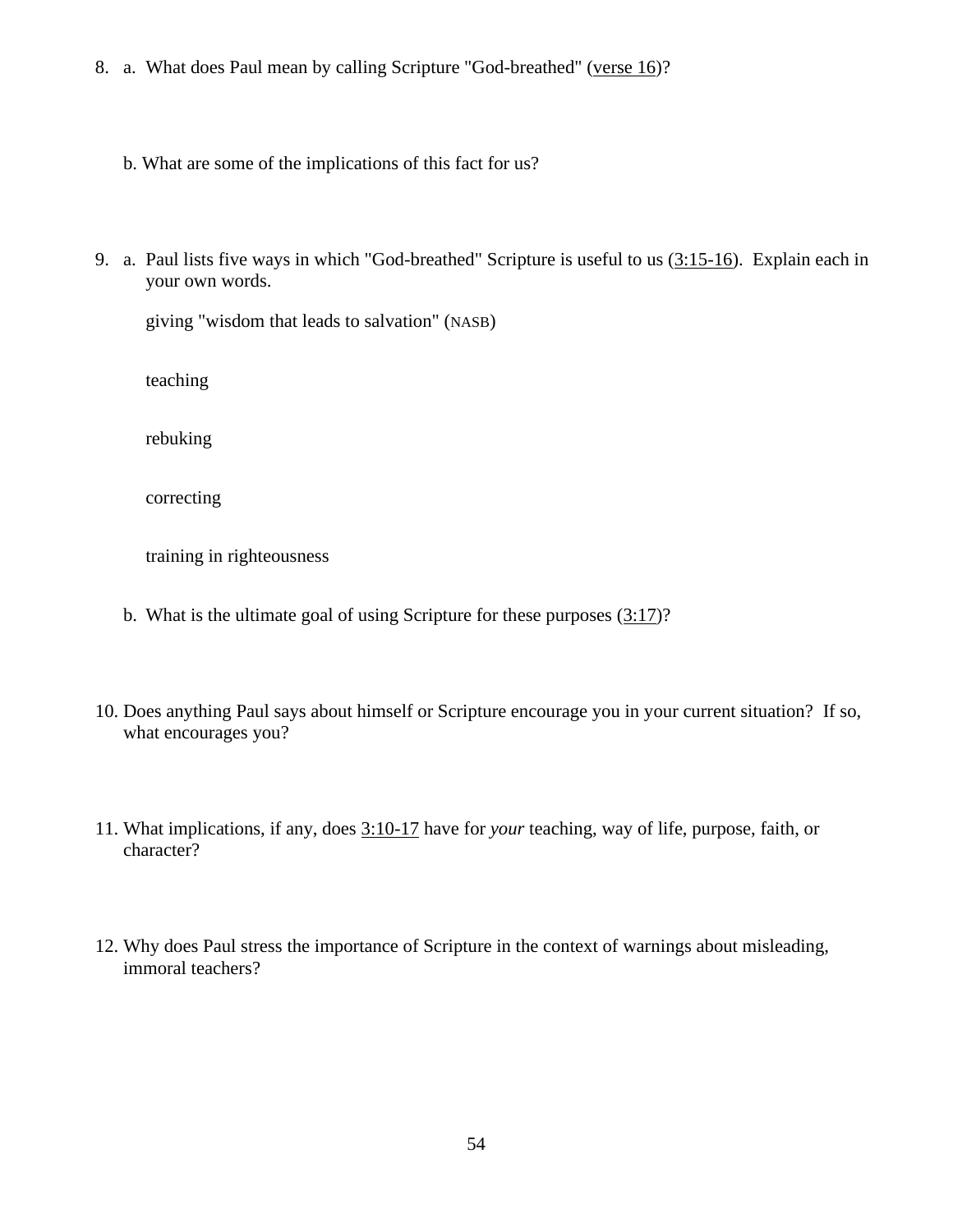13. List any questions you have about 2 Timothy 3:10-17.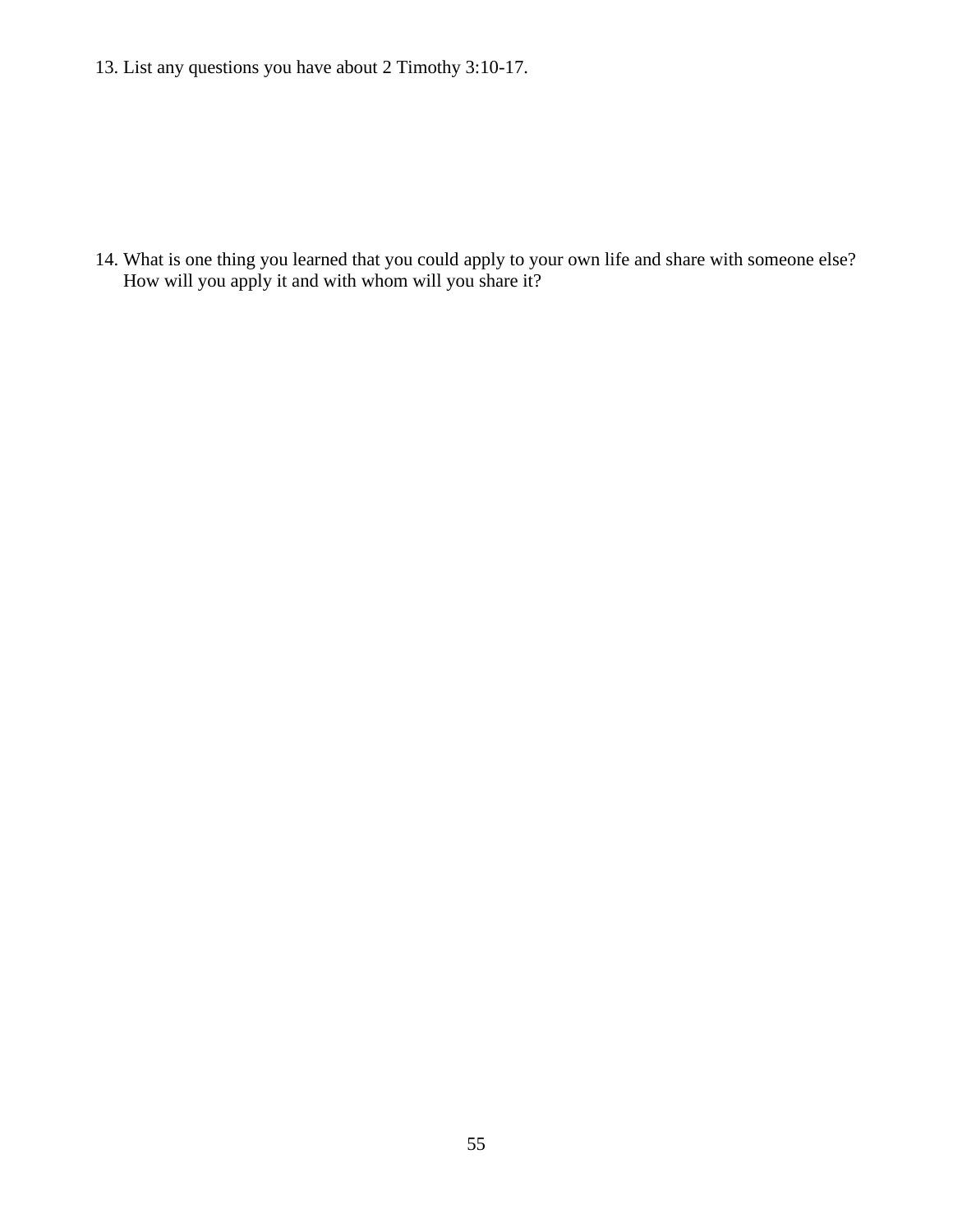## **2 TIMOTHY 4:1-8, PASSING THE MANTLE**

When he left the world, Elijah gave his mantle to Elisha to signify that the young man who had served him would now succeed him as Israel's chief prophet (2 [Kings 2:7-15\)](http://www.crossbooks.com/verse.asp?ref=2Ki+2%3A7-15). When a tired runner finishes his lap in a relay race, he passes the baton to a fresh runner and then goes to rest. Paul was not passing his Apostolic status to Timothy, but he was passing on his task of guarding and spreading God's truth. As you read [4:1-8,](http://www.crossbooks.com/verse.asp?ref=2Ti+4%3A1-8) sense Paul's emotion in his final charge to Timothy.

- 1. How does [4:1-8](http://www.crossbooks.com/verse.asp?ref=2Ti+4%3A1-8) relate to what Paul wrote in [chapters 1-3?](http://www.crossbooks.com/verse.asp?ref=2Ti+1-3)
- 2. What does Paul urge in [4:2,](http://www.crossbooks.com/verse.asp?ref=2Ti+4%3A2) [5?](http://www.crossbooks.com/verse.asp?ref=2Ti+4%3A5) (List as many of his exhortations as you can.)
- 3. In [4:1,](http://www.crossbooks.com/verse.asp?ref=2Ti+4%3A1) Paul gives an incentive for these exhortations. How is this verse an incentive?
- *Preach* [\(4:2\)](http://www.crossbooks.com/verse.asp?ref=2Ti+4%3A2). Declare as an ambassador would—sensitively, diplomatically, yet also firmly and authoritatively.
- *Correct* [\(4:2\)](http://www.crossbooks.com/verse.asp?ref=2Ti+4%3A2). This word has the sense of motivating the listener to confession or conviction of sin.
- *Rebuke* [\(4:2\)](http://www.crossbooks.com/verse.asp?ref=2Ti+4%3A2). A pronouncement of reproof or blame that requires humility and forgiveness, not condemnation [\(Mark 10:13,](http://www.crossbooks.com/verse.asp?ref=Mk+10%3A13) [48;](http://www.crossbooks.com/verse.asp?ref=Mk+10%3A48) [Luke 17:3\)](http://www.crossbooks.com/verse.asp?ref=Lk+17%3A3).
- *Encourage* [\(4:2\)](http://www.crossbooks.com/verse.asp?ref=2Ti+4%3A2). "Exhort" in NASB, RSV, KJV. To remind a person of previously taught knowledge in order to influence him to act upon it. Encouragement/exhortation addresses the intellect, will, and emotions. Its methods range from a gentle "you can do it" to an urgent "get moving!" The Greek verb *parakaleo* is related to the noun *parakletos*, the title given to the Holy Spirit in [John 14:16.](http://www.crossbooks.com/verse.asp?ref=Jn+14%3A16) *Parakaleo* is literally "to be called alongside" to help someone.
	- 4. Why must Timothy preach patiently and sometimes reprovingly [\(4:2-4\)](http://www.crossbooks.com/verse.asp?ref=2Ti+4%3A2-4)?
	- 5. What strikes you as especially significant in Paul's instructions of [4:2-4?](http://www.crossbooks.com/verse.asp?ref=2Ti+4%3A2-4)
- *Poured out like a drink offering* [\(4:6\)](http://www.crossbooks.com/verse.asp?ref=2Ti+4%3A6). Along with the burnt offering of animal and grain, wine was poured around the base of the altar [\(Numbers 15:1-12;](http://www.crossbooks.com/verse.asp?ref=Nu+15%3A1-12) [Numbers 28:7,](http://www.crossbooks.com/verse.asp?ref=Nu+28%3A7) [24\)](http://www.crossbooks.com/verse.asp?ref=Nu+28%3A24).
	- 6. Paul compares his Christian life to a fight and a race. What similarities do you see among these?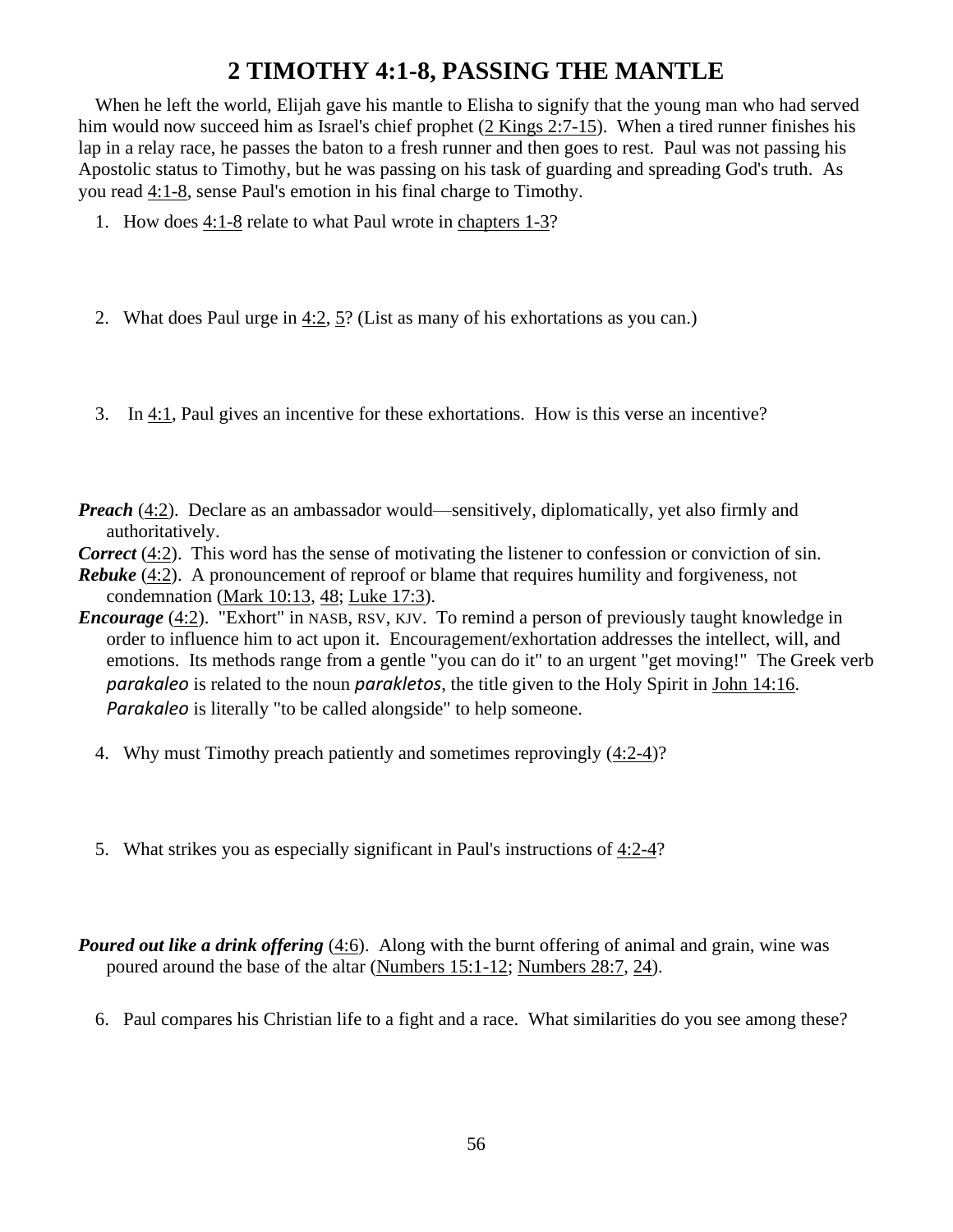- 7. In [4:8,](http://www.crossbooks.com/verse.asp?ref=2Ti+4%3A8) Paul returns to the same hope that he mentioned in  $4:1$ . How is Paul's attitude in  $4:6-8$  an encouragement for Timothy?
- 8. How would you summarize  $4:1-8$ ?
- 9. Which reasons in [4:1-8](http://www.crossbooks.com/verse.asp?ref=2Ti+4%3A1-8) most motivate you to serve with joy and endurance?
- 10. a. In [4:2,](http://www.crossbooks.com/verse.asp?ref=2Ti+4%3A2) [5](http://www.crossbooks.com/verse.asp?ref=2Ti+4%3A5) Paul exhorts Timothy in several areas. Is there one in which you would like to be more faithful?
	- b. What steps might you take toward improving in this area?
- 11. List any questions you have about [2](http://www.crossbooks.com/verse.asp?ref=2Ti+4%3A1-8) Timothy 4:1-8.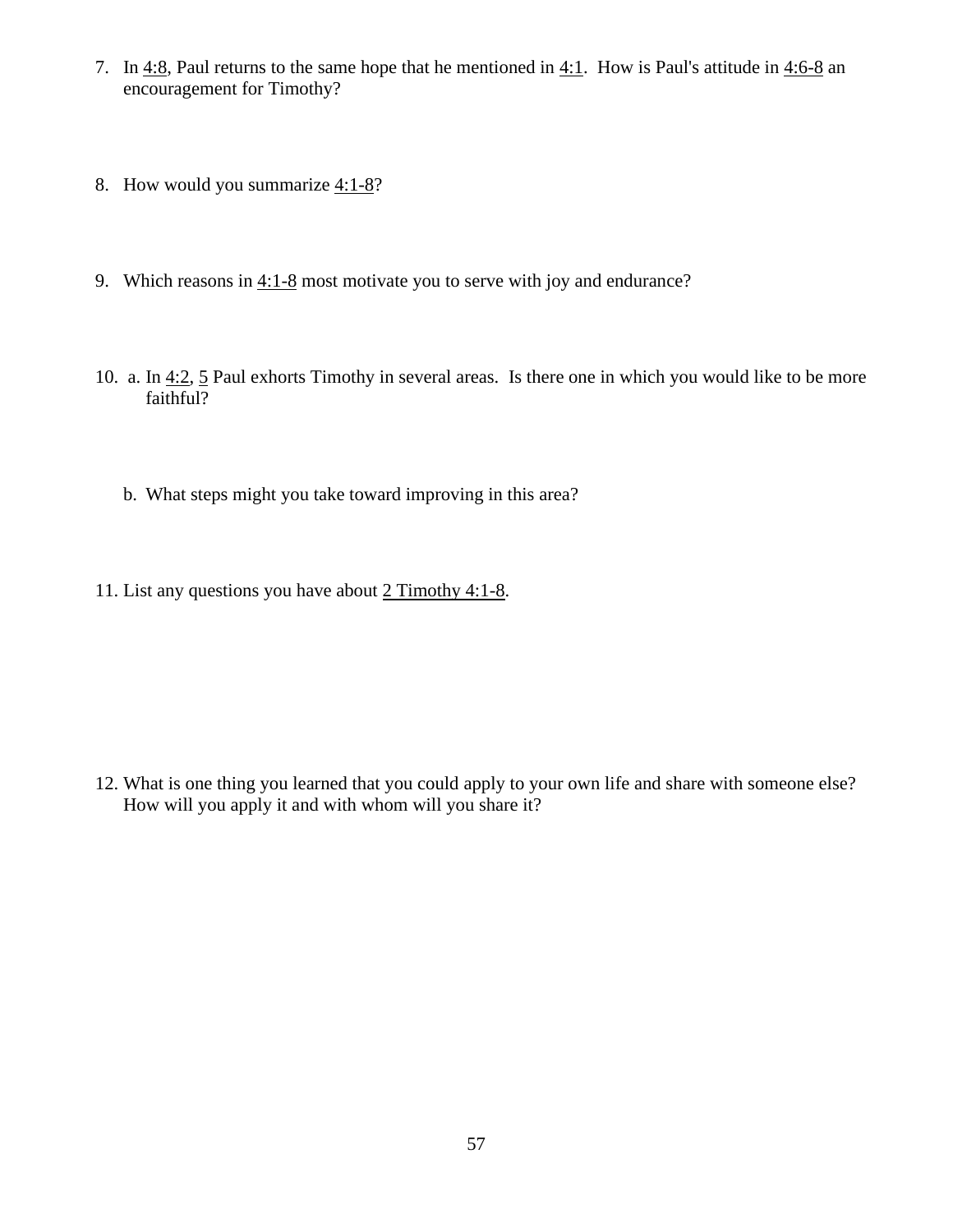# **2 TIMOTHY 4:9-22, PERSONAL REMARKS**

In Paul's final words we get an intimate glimpse of the man's character, needs, and humanity. A warmly personal letter closes in that spirit, full of references to real people Paul and Timothy knew.

- 1. a. What do you learn about Paul's needs from [1:16-18](http://www.crossbooks.com/verse.asp?ref=2Ti+1%3A16-18) and [4:9-13,](http://www.crossbooks.com/verse.asp?ref=2Ti+4%3A9-13) [16?](http://www.crossbooks.com/verse.asp?ref=2Ti+4%3A16)
	- b. Do you have similar needs? Does someone you know have these needs? If so, how might you help see that they are met?
- 2. What attitudes toward people and circumstances does Paul show in [4:16-18?](http://www.crossbooks.com/verse.asp?ref=2Ti+4%3A16-18)

### **Review**

3. Reread all of 2 Timothy. It should be familiar to you by now, so you should be able to read rapidly, looking for threads that tie the book together. Pray for a fresh perspective on what God is saying.

### **Study Skill—Returning to the Purpose**

Many teachers of Bible study stress the importance of returning to the author's purpose after studying a book. J. I. Packer calls this the "spiral" approach to Bible study. Our view of the purpose often changes after a closer look. Even if our purpose for studying 2 Timothy is not the same as Paul's intent, his intent should affect how we interpret and apply what he says.

- 4. In question [4](http://www.crossbooks.com/book.asp?pub=0&book=355&sec=00034609#link1313) on page 39, you said tentatively what you thought Paul's aims for this letter were. After closer study, how would you now summarize his main aims?
- 5. What are the most important lessons you learned from 2 Timothy about.

God's character

the Christian life

the character of a Christian leader

the responsibilities of a Christian leader

obstacles to healthy church growth